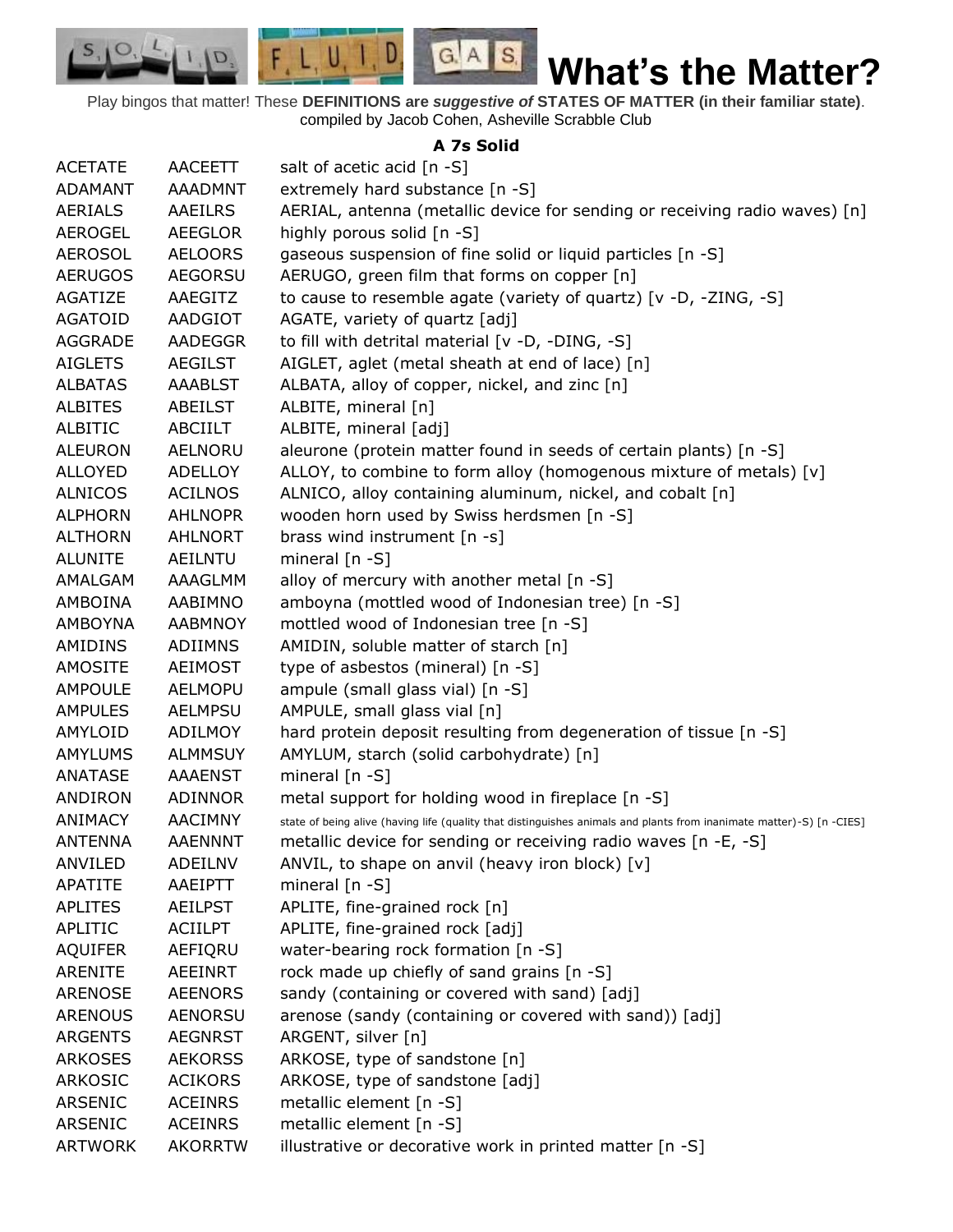Play bingos that matter! These **DEFINITIONS are** *suggestive of* **STATES OF MATTER (in their familiar state)**. compiled by Jacob Cohen, Asheville Scrabble Club

 $G.A.S.$ 

 $F, L, U, I, D$ 

D.

| <b>ASHCANS</b> | <b>AACHNSS</b> | ASHCAN, metal receptacle for garbage [n]                                                       |
|----------------|----------------|------------------------------------------------------------------------------------------------|
| <b>ASHFALL</b> | <b>AAFHLLS</b> | deposit of volcanic ash [n -S]                                                                 |
| <b>ASHLARS</b> | <b>AAHLRSS</b> | ASHLAR, to build with squared stones [v]                                                       |
| <b>ASHLERS</b> | <b>AEHLRSS</b> | ASHLER, to ashlar (to build with squared stones) [v]                                           |
| <b>ASTERIA</b> | <b>AAEIRST</b> | gemstone cut to exhibit asterism [n -S]                                                        |
| <b>AUCUBAS</b> | <b>AABCSUU</b> | AUCUBA, shrub of dogwood family [n]                                                            |
| <b>AUGITES</b> | <b>AEGISTU</b> | AUGITE, mineral [n]                                                                            |
| AUGITIC        | ACGIITU        | AUGITE, mineral [adj]                                                                          |
| <b>AUSFORM</b> | <b>AFMORSU</b> | to subject steel to strengthening process [v -ED, -ING, -S]                                    |
| <b>AZULEJO</b> | <b>AEJLOUZ</b> | type of ceramic tile [n -S]                                                                    |
| <b>AZURITE</b> | AEIRTUZ        | mineral $[n - S]$                                                                              |
|                |                | <b>B</b> 7s Solid                                                                              |
| <b>BABBITT</b> | ABBBITT        | to line with babbitt (alloy of tin, copper, and antimony) $[v - ED, -ING, -S]$                 |
| <b>BADLAND</b> | <b>AABDDLN</b> | barren, hilly area [n -S]                                                                      |
| <b>BAFFIES</b> | <b>ABEFFIS</b> | BAFFY, wooden golf club [n]                                                                    |
| <b>BAGGING</b> | ABGGGIN        | material for making bags [n -S]                                                                |
| <b>BAGUETS</b> | <b>ABEGSTU</b> | baguette (rectangular gem) [n]                                                                 |
| <b>BALASES</b> | <b>AABELSS</b> | BALAS, red variety of spinel [n]                                                               |
| <b>BANDERS</b> | <b>ABDENRS</b> | BANDER, one that bands (to decorate with flexible strips of material) [n]                      |
| <b>BANDING</b> | ABDGINN        | BAND, to decorate with flexible strips of material [v]                                         |
| <b>BARCHAN</b> | <b>AABCHNR</b> | type of sand dune [n -S]                                                                       |
| <b>BARITES</b> | ABEIRST        | BARITE, mineral [n]                                                                            |
| <b>BARIUMS</b> | ABIMRSU        | BARIUM, metallic element [n]                                                                   |
| <b>BARRENS</b> | <b>ABENRRS</b> | BARREN, tract of barren land [n]                                                               |
| <b>BARYTES</b> | <b>ABERSTY</b> | BARYTE, barite (mineral) [n]                                                                   |
| <b>BASALTS</b> | <b>AABLSST</b> | BASALT, volcanic rock [n]                                                                      |
| <b>BASKETS</b> | <b>ABEKSST</b> | BASKET, wooden container [n]                                                                   |
| <b>BATTENS</b> | <b>ABENSTT</b> | BATTEN, to fasten with strips of wood [v]                                                      |
| <b>BAUXITE</b> | ABEITUX        | ore of aluminum [n -S]                                                                         |
| <b>BAYWOOD</b> | ABDOOWY        | coarse mahogany [n -S]                                                                         |
| <b>BAZZING</b> | ABGINZZ        | BAZZ, to throw (as stone) [v]                                                                  |
| <b>BEADERS</b> | <b>ABDEERS</b> | BEADER, one that beads (to adorn with beads (round pieces of glass)) [n]                       |
| <b>BEADING</b> | <b>ABDEGIN</b> | beaded material $[n -S]$ / BEAD, to adorn with beads (round pieces of glass) $[v]$             |
| <b>BEDDING</b> | <b>BDDEGIN</b> | material for making up bed [n -S]                                                              |
| <b>BEDROCK</b> | <b>BCDEKOR</b> | rock under soil [n -S]                                                                         |
| <b>BEEBEES</b> | <b>BBEEEES</b> | BEEBEE, pellet [n]                                                                             |
| <b>BELTING</b> | <b>BEGILNT</b> | material for belts [n -S]                                                                      |
| <b>BEZOARS</b> | <b>ABEORSZ</b> | BEZOAR, gastric mass [n]                                                                       |
| <b>BIFACES</b> | <b>ABCEFIS</b> | BIFACE, stone tool having cutting edge [n]                                                     |
| <b>BIFOCAL</b> | <b>ABCFILO</b> | type of lens (piece of transparent material used in changing convergence of light rays) [n -S] |
| <b>BILLONS</b> | <b>BILLNOS</b> | BILLON, alloy of silver and copper [n]                                                         |
| <b>BILSTED</b> | <b>BDEILST</b> | hardwood tree [n -S]                                                                           |
| <b>BIMETAL</b> | ABEILMT        | something composed of two metals [n -S]                                                        |
| <b>BIOMASS</b> | <b>ABIMOSS</b> | amount of living matter [n -ES]                                                                |
| <b>BIOTITE</b> | <b>BEIIOTT</b> | form of mica $[n - S]$                                                                         |
| <b>BIRCHEN</b> | <b>BCEHINR</b> | made of birch wood [adj]                                                                       |
| <b>BISMUTH</b> | <b>BHIMSTU</b> | metallic element [n -S]                                                                        |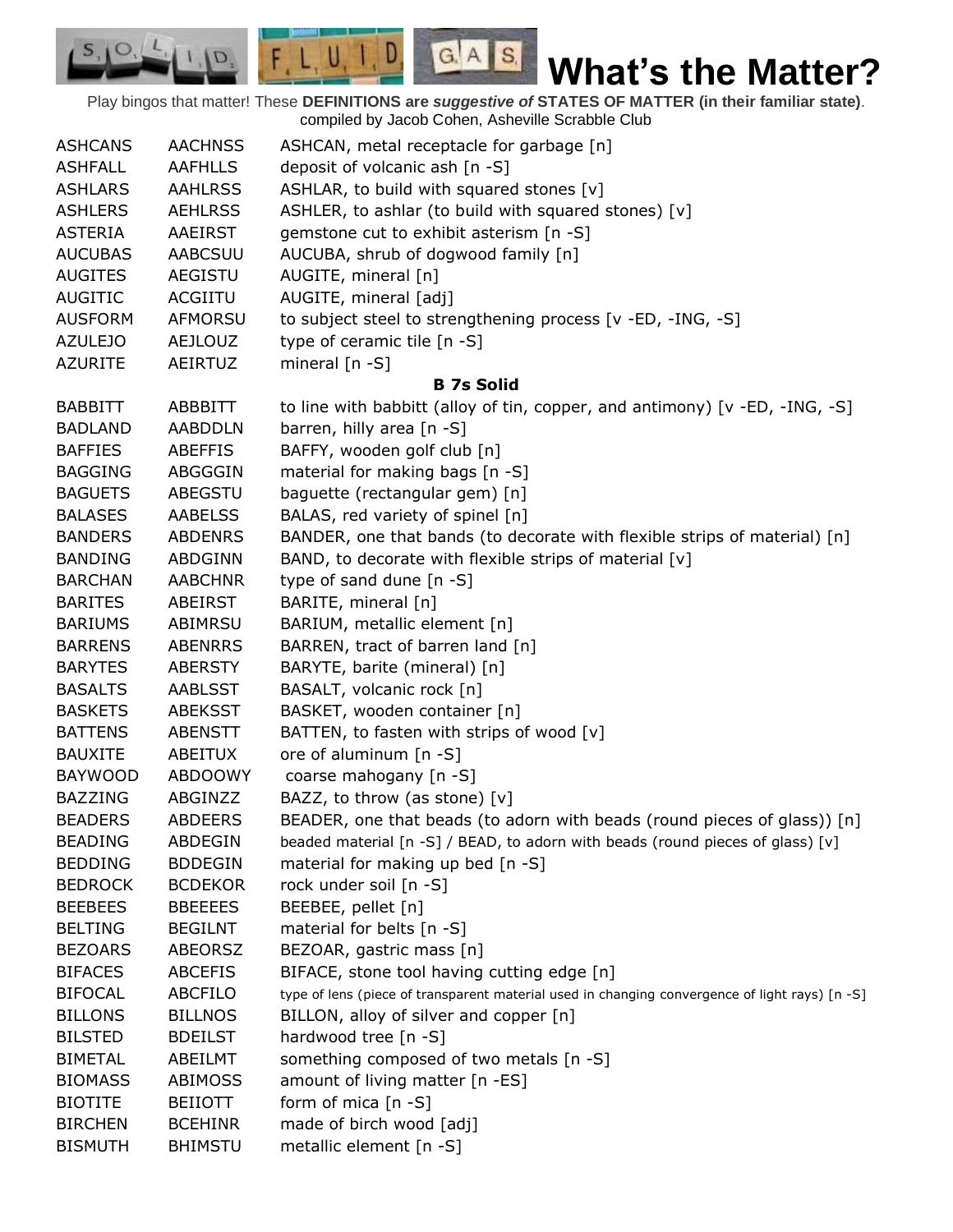Play bingos that matter! These **DEFINITIONS are** *suggestive of* **STATES OF MATTER (in their familiar state)**. compiled by Jacob Cohen, Asheville Scrabble Club

 $G.A.S.$ 

 $\Box$ 

 $F, L, U, I$ 

D.

| <b>BLENDES</b> | <b>BDEELNS</b> | BLENDE, shiny mineral [n]                                                                                                  |
|----------------|----------------|----------------------------------------------------------------------------------------------------------------------------|
| <b>BOBECHE</b> | <b>BBCEEHO</b> | glass collar on candle holder [n -S]                                                                                       |
| <b>BOGWOOD</b> | <b>BDGOOOW</b> | preserved tree wood [n -S]                                                                                                 |
| <b>BOKKENS</b> | <b>BEKKNOS</b> | BOKKEN, wooden sword used for training [n]                                                                                 |
| <b>BOLTING</b> | <b>BGILNOT</b> | BOLT, to sift (to sieve (to pass through sieve (utensil for separating coarse parts from fine parts of loose matter))) [v] |
| <b>BOMBORA</b> | <b>ABBMOOR</b> | sea area over ridge of rock [n -S]                                                                                         |
| <b>BONEBED</b> | <b>BBDEENO</b> | area containing dinosaur fossils [n -S]                                                                                    |
| <b>BORACES</b> | <b>ABCEORS</b> | BORAX, white crystalline compound [n]                                                                                      |
| <b>BORACIC</b> | <b>ABCCIOR</b> | boric (pertaining to boron (nonmetallic element)) [adj]                                                                    |
| <b>BORAXES</b> | ABEORSX        | BORAX, white crystalline compound [n]                                                                                      |
| <b>BORAZON</b> | ABNOORZ        | hard form of boron nitride [n -S]                                                                                          |
| <b>BORNITE</b> | <b>BEINORT</b> | ore of copper [n -S]                                                                                                       |
| <b>BORONIC</b> | <b>BCINOOR</b> | BORON, nonmetallic element [adj]                                                                                           |
| <b>BORTZES</b> | <b>BEORSTZ</b> | BORTZ, bort (low-quality diamond) [n]                                                                                      |
| <b>BOSKIER</b> | <b>BEIKORS</b> | BOSKY, wooded; bushy [adj]                                                                                                 |
| <b>BOSQUES</b> | <b>BEOQSSU</b> | BOSQUE, bosk (small wooded area) [n]                                                                                       |
| <b>BOULDER</b> | <b>BDELORU</b> | to climb up large rocks [v -ED, -ING, -S]                                                                                  |
| <b>BOWWOOD</b> | <b>BDOOOWW</b> | deciduous tree [n -S]                                                                                                      |
| <b>BOXWOOD</b> | <b>BDOOOWX</b> | evergreen shrub [n -S]                                                                                                     |
| <b>BRANDED</b> | <b>ABDDENR</b> | BRAND, to mark with hot iron [v]                                                                                           |
| <b>BRANDER</b> | <b>ABDENRR</b> | one that brands (to mark with hot iron) [n -S]                                                                             |
| <b>BRASHES</b> | <b>ABEHRSS</b> | BRASH, mass of fragments [n]                                                                                               |
| <b>BRASIER</b> | ABEIRRS        | brazier (one who works in brass) [n -S]                                                                                    |
| <b>BRASILS</b> | <b>ABILRSS</b> | BRASIL, brazil (dyewood (wood from which dye is extracted)) [n]                                                            |
| <b>BRASSED</b> | <b>ABDERSS</b> | BRASS, to coat with brass (alloy of copper and zinc) [v]                                                                   |
| <b>BRASSES</b> | <b>ABERSSS</b> | BRASS, to coat with brass (alloy of copper and zinc) [v]                                                                   |
| <b>BRASSIE</b> | <b>ABEIRSS</b> | golf club [n -S]                                                                                                           |
| <b>BRAZIER</b> | ABEIRRZ        | one who works in brass [n -S]                                                                                              |
| <b>BRAZILS</b> | ABILRSZ        | BRAZIL, dyewood (wood from which dye is extracted) [n]                                                                     |
| <b>BRECCIA</b> | <b>ABCCEIR</b> | type of rock [n -S]                                                                                                        |
| <b>BRICKED</b> | <b>BCDEIKR</b> | BRICK, to build with bricks (blocks of clay) [v]                                                                           |
| <b>BRIMMER</b> | <b>BEIMMRR</b> | brimming cup or glass [n -S]                                                                                               |
| <b>BRINIER</b> | <b>BEIINRR</b> | BRINY, salty (tasting of or containing salt) [adj]                                                                         |
| <b>BRIQUET</b> | <b>BEIQRTU</b> | to mold into small bricks [v -TTED, -TTING, -S]                                                                            |
| <b>BRUTING</b> | <b>BGINRTU</b> | BRUTE, to shape diamond by rubbing it with another diamond [v]                                                             |
| <b>BUCKSAW</b> | <b>ABCKSUW</b> | wood-cutting saw $[n = S]$                                                                                                 |
| <b>BUDDLES</b> | <b>BDDELSU</b> | BUDDLE, apparatus on which crushed ore is washed [n]                                                                       |
| <b>BUDWOOD</b> | <b>BDDOOUW</b> | branch having buds that is used for grafting [n -S]                                                                        |
| <b>BUFFERS</b> | <b>BEFFRSU</b> | BUFFER, to cushion (to pad with soft material) [v]                                                                         |
| <b>BUGLING</b> | <b>BGGILNU</b> | BUGLE, to play bugle (brass wind instrument) [v]                                                                           |
| <b>BULKIER</b> | <b>BEIKLRU</b> | BULKY, massive (of considerable size) [adj]                                                                                |
| <b>BULKILY</b> | <b>BIKLLUY</b> | BULKY, massive (of considerable size) [adv]                                                                                |
| <b>BULKING</b> | <b>BGIKLNU</b> | BULK, to gather into mass [v]                                                                                              |
| <b>BULLION</b> | <b>BILLNOU</b> | uncoined gold or silver [n -S]                                                                                             |
| <b>BURNING</b> | <b>BGINNRU</b> | firing of ceramic materials [n -S]                                                                                         |
| <b>BUSHLOT</b> | <b>BHLOSTU</b> | woodlot (area restricted to growing of forest trees) [n -S]                                                                |
|                |                | C 7s Solid                                                                                                                 |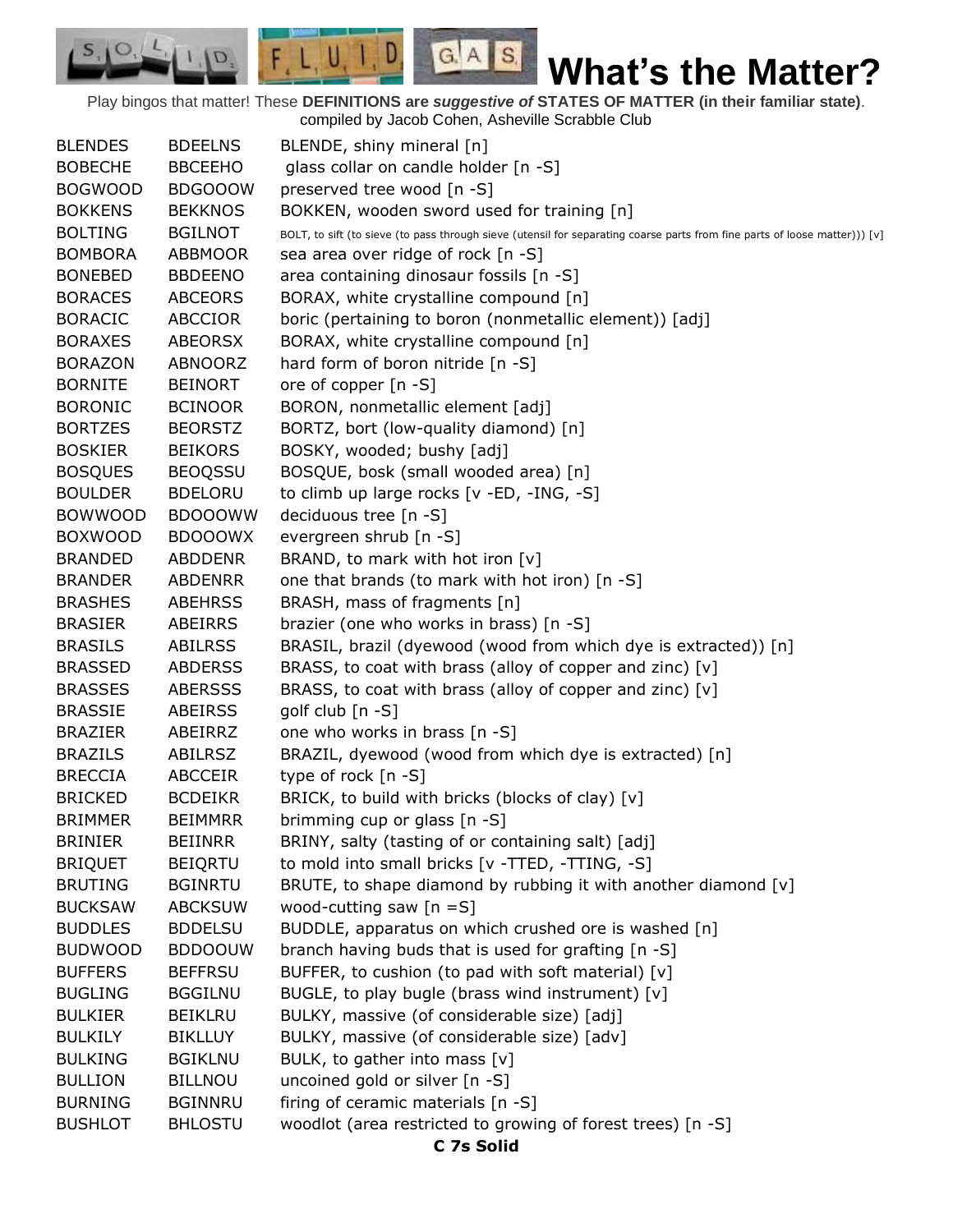Play bingos that matter! These **DEFINITIONS are** *suggestive of* **STATES OF MATTER (in their familiar state)**. compiled by Jacob Cohen, Asheville Scrabble Club

 $G.A.S.$ 

 $F, L, U, I, D$ 

D.

 $S, \mathbf{I}$ <sup>O</sup>

| CADMIUM        | ACDIMMU        | metallic element $[n -S]$                                               |
|----------------|----------------|-------------------------------------------------------------------------|
| <b>CAESIUM</b> | ACEIMSU        | cesium (metallic element) [n -S]                                        |
| CAIRNED        | <b>ACDEINR</b> | CAIRN, mound of stones set up as memorial [adj]                         |
| <b>CALCIFY</b> | <b>ACCFILY</b> | to harden (to make hard) [v -FIED, -ING, -FIES]                         |
| <b>CALCITE</b> | <b>ACCEILT</b> | mineral $[n - S]$                                                       |
| CALCIUM        | <b>ACCILMU</b> | metallic element [n -S]                                                 |
| <b>CALDERA</b> | <b>AACDELR</b> | large crater [n]                                                        |
| <b>CALICHE</b> | <b>ACCEHIL</b> | mineral deposit [n -S]                                                  |
| <b>CALKING</b> | <b>ACGIKLN</b> | material used to calk [n -S]                                            |
| CALLOUS        | <b>ACLLOSU</b> | to make or become hard [v -ED, -ING, -S]                                |
| <b>CAMWOOD</b> | <b>ACDMOOW</b> | African hardwood tree [n -S]                                            |
| <b>CANNELS</b> | <b>ACELNNS</b> | CANNEL, oily, compact coal [n]                                          |
| <b>CANTALS</b> | <b>AACLNST</b> | CANTAL, hard cheese of France [n]                                       |
| <b>CAPROCK</b> | <b>ACCKOPR</b> | overlying rock layer [n -S]                                             |
| <b>CARAFES</b> | <b>AACEFRS</b> | CARAFE, glass bottle [n]                                                |
| <b>CARAPAX</b> | <b>AAACPRX</b> | carapace (hard, protective outer covering) [n [-ES]                     |
| <b>CARBONS</b> | <b>ABCNORS</b> | CARBON, nonmetallic element [n]                                         |
| <b>CASKING</b> | <b>ACGIKNS</b> | CASK, to store in cask (strong barrel) [v]                              |
| <b>CEMENTA</b> | <b>ACEEMNT</b> | CEMENTUM, hard tissue covering roots of teeth [n]                       |
| <b>CENOTES</b> | <b>CEENOST</b> | CENOTE, sinkhole in limestone [n]                                       |
| <b>CERAMAL</b> | <b>AACELMR</b> | heat-resistant alloy [n -S]                                             |
| <b>CERAMIC</b> | <b>ACCEIMR</b> | item made of baked clay [n -S]                                          |
| <b>CERESIN</b> | <b>CEEINRS</b> | hard whitish wax [n -S]                                                 |
| <b>CERITES</b> | <b>CEEIRST</b> | CERITE, mineral [n]                                                     |
| <b>CERIUMS</b> | <b>CEIMRSU</b> | CERIUM, metallic element [n]                                            |
| <b>CERMETS</b> | <b>CEEMRST</b> | CERMET, ceramal (heat-resistant alloy) [n]                              |
| <b>CESIUMS</b> | <b>CEIMSSU</b> | CESIUM, metallic element [n]                                            |
| <b>CHALKED</b> | <b>ACDEHKL</b> | CHALK, to mark with chalk (soft limestone) [v]                          |
| <b>CHANCRE</b> | <b>ACCEHNR</b> | hard-based sore [n -S]                                                  |
| <b>CHASING</b> | <b>ACGHINS</b> | design engraved on metal [n -S]                                         |
| <b>CHASMAL</b> | <b>AACHLMS</b> | CHASM, deep cleft in earth [adj]                                        |
| <b>CHASMED</b> | <b>ACDEHMS</b> | CHASM, deep cleft in earth [adj]                                        |
| CHASMIC        | <b>ACCHIMS</b> | CHASM, deep cleft in earth [adj]                                        |
| <b>CHELATE</b> | <b>ACEEHLT</b> | to combine metal ion with compound [v -D, TING, -S]                     |
| <b>CHOCKED</b> | <b>CCDEHKO</b> | CHOCK, to secure with wedge of wood or metal [v]                        |
| <b>CHOLATE</b> | <b>ACEHLOT</b> | chemical salt $[n -S]$                                                  |
| <b>CHROMIC</b> | <b>CCHIMOR</b> | pertaining to chromium (metallic element) [adj]                         |
| <b>CIPOLIN</b> | <b>CIILNOP</b> | type of marble [n -S]                                                   |
| <b>CIRQUES</b> | <b>CEIQRSU</b> | CIRQUE, deep, steep-walled basin on mountain [n]                        |
| <b>CITRATE</b> | <b>ACEIRTT</b> | salt of citric acid [n -S]                                              |
| <b>CITRINE</b> | <b>CEIINRT</b> | variety of quartz [n -S]                                                |
| <b>CLABBER</b> | <b>ABBCELR</b> | to curdle (to congeal (to change from fluid to solid)) [v -ED, ING, -S] |
| <b>CLANKED</b> | <b>ACDEKLN</b> | CLANK, to make sharp, metallic sound [v]                                |
| <b>CLASTIC</b> | <b>ACCILST</b> | rock made up of other rocks [n -S]                                      |
| <b>CLAYING</b> | <b>ACGILNY</b> | CLAY, to treat with clay (fine-grained, earthy material) [v]            |
| <b>CLEATED</b> | <b>ACDEELT</b> | CLEAT, to strengthen with strip of wood or iron [v]                     |
| <b>CLOTTED</b> | <b>CDELOTT</b> | CLOT, to form into clot (thick mass) [v]                                |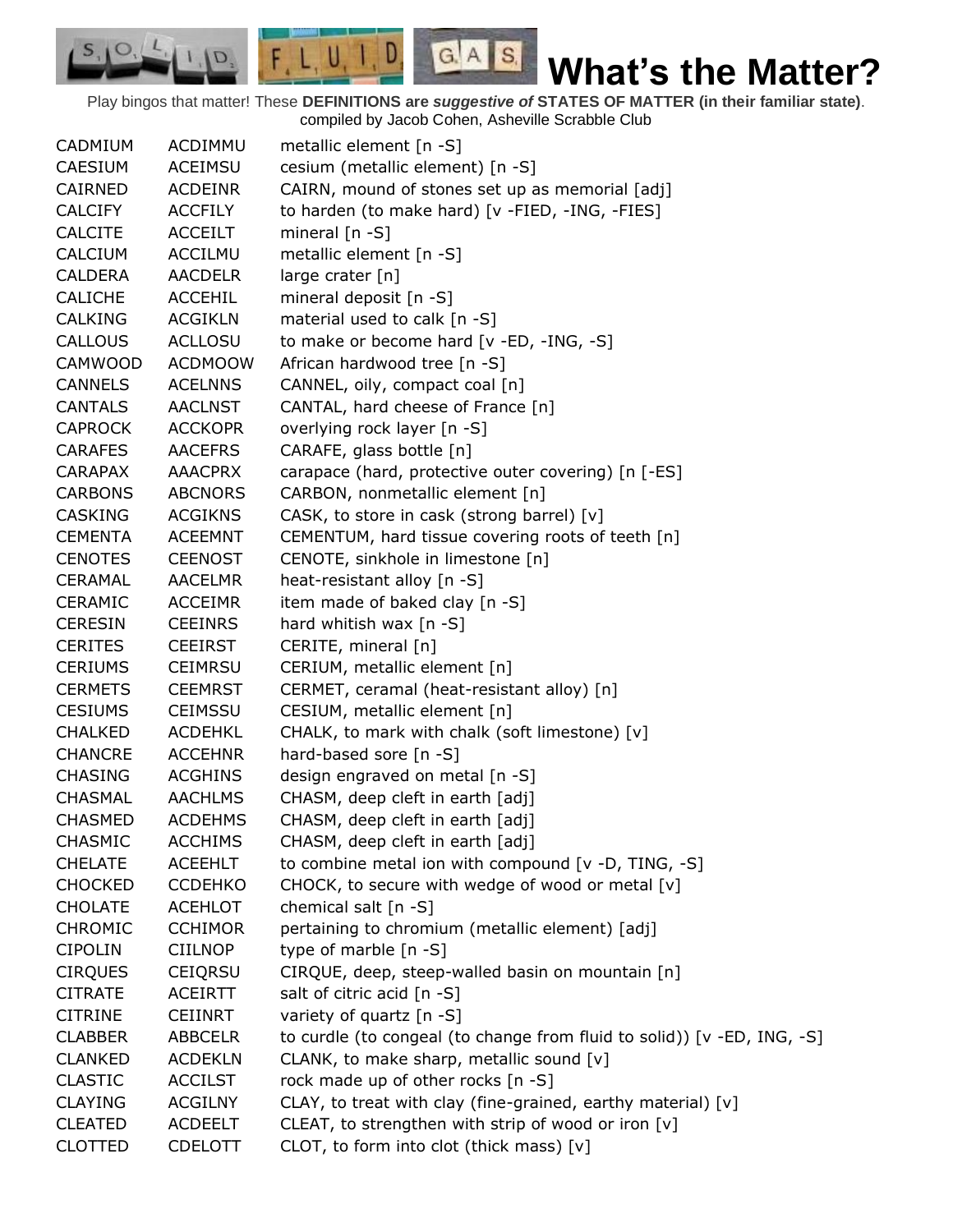Play bingos that matter! These **DEFINITIONS are** *suggestive of* **STATES OF MATTER (in their familiar state)**. compiled by Jacob Cohen, Asheville Scrabble Club

 $G.A.S.$ 

 $F, L, U, I, D$ 

D.

 $S, \mathbf{O}$ 

| <b>CLOUGHS</b> | <b>CGHLOSU</b> | CLOUGH, ravine (narrow, steep-sided valley) [n]                                  |
|----------------|----------------|----------------------------------------------------------------------------------|
| <b>CLUMPED</b> | <b>CDELMPU</b> | CLUMP, to form into thick mass [v]                                               |
| <b>CLUMPET</b> | <b>CELMPTU</b> | clumper (large floating chunk of ice) [n -S]                                     |
| <b>COALBIN</b> | ABCILNO        | bin for storing coal [n -S]                                                      |
| <b>COALBOX</b> | <b>ABCLOOX</b> | box for storing coal [n -S]                                                      |
| <b>COALERS</b> | <b>ACELORS</b> | COALER, one that supplies coal [n]                                               |
| <b>COALIER</b> | <b>ACEILOR</b> | COALY, containing coal [adj]                                                     |
| <b>COALIFY</b> | <b>ACFILOY</b> | to convert into coal [v -FIED, -ING, -FIES]                                      |
| <b>COALING</b> | <b>ACGILNO</b> | COAL, to supply with coal (carbon fuel) [v]                                      |
| COALPIT        | <b>ACILOPT</b> | pit from which coal is obtained [n -S]                                           |
| <b>COBALTS</b> | <b>ABCLOST</b> | COBALT, metallic element [n]                                                     |
| <b>COESITE</b> | <b>CEEIOST</b> | type of silica (type of silicon (nonmetallic element) [n -S]                     |
| COINAGE        | ACEGINO        | act of making coins [n -S]                                                       |
| <b>COINERS</b> | <b>CEINORS</b> | COINER, one that coins (to make coins (metal currency)) [n]                      |
| <b>COINING</b> | CGIINNO        | COIN, to make coins (metal currency) [v]                                         |
| <b>COKINGS</b> | <b>CGIKNOS</b> | COKING, process of converting coal into coke (carbon fuel) [n]                   |
| <b>COLLAGE</b> | <b>ACEGLLO</b> | to arrange materials in collage (kind of artistic composition) [v -D, -GING, -S] |
| <b>COLLIED</b> | <b>CDEILLO</b> | COLLY, to blacken with coal dust [v]                                             |
| <b>COLLIER</b> | <b>CEILLOR</b> | coal miner [n -S]                                                                |
| <b>COLLIES</b> | <b>CEILLOS</b> | COLLY, to blacken with coal dust $[v]$                                           |
| COLLOID        | <b>CDILLOO</b> | type of chemical suspension [n -S]                                               |
| <b>COLTANS</b> | <b>ACLNOST</b> | COLTAN, black ore containing columbite and tantalite [n]                         |
| <b>CONGEAL</b> | <b>ACEGLNO</b> | to change from fluid to solid [v -ED, ING, -S]                                   |
| CONOIDS        | <b>CDINOOS</b> | CONOID, geometric solid [n]                                                      |
| <b>COPALMS</b> | <b>ACLMOPS</b> | COPALM, hardwood tree [n]                                                        |
| <b>COPPERS</b> | <b>CEOPPRS</b> | COPPER, to cover with copper (metallic element) [v]                              |
| <b>COPPERY</b> | <b>CEOPPRY</b> | resembling copper [adj -RIER, RIEST]                                             |
| <b>CORDAGE</b> | <b>ACDEGOR</b> | amount of wood in area [n -S]                                                    |
| <b>CORNCOB</b> | <b>BCCNOOR</b> | woody core of ear of corn [n -S]                                                 |
| <b>CORNELS</b> | <b>CELNORS</b> | CORNEL, hardwood tree or shrub [n]                                               |
| <b>CORNIFY</b> | <b>CFINORY</b> | to form keratin [v -FIED, -ING, -FIES]                                           |
| <b>CORNING</b> | <b>CGINNOR</b> | CORN, to preserve with salt $[v]$                                                |
| <b>CORRIES</b> | <b>CEIORRS</b> | CORRIE, cirque (deep, steep-walled basin on mountain) [n]                        |
| <b>COTEAUS</b> | <b>ACEOSTU</b> | COTEAU, higher ground of region [n]                                              |
| <b>COTEAUX</b> | <b>ACEOTUX</b> | COTEAU, higher ground of region [n]                                              |
| <b>COTTONY</b> | <b>CNOOTTY</b> | resembling cotton (soft, fibrous material) [adj]                                 |
| <b>COULEES</b> | <b>CEELOSU</b> | COULEE, small ravine (narrow, steep-sided valley) [n]                            |
| COULOIR        | <b>CILOORU</b> | deep gorge or gully [n -S]                                                       |
| <b>CRAGGED</b> | <b>ACDEGGR</b> | CRAG, large jagged rock [adj]                                                    |
| <b>CRANNOG</b> | <b>ACGNNOR</b> | artificial island [n -S]                                                         |
| <b>CRATONS</b> | <b>ACNORST</b> | CRATON, part of earth's crust [n]                                                |
| CRAZING        | <b>ACGINRZ</b> | fine surface crack on pottery [n -S]                                             |
| <b>CRESSET</b> | <b>CEERSST</b> | metal cup for burning oil [n -S]                                                 |
| <b>CROWBAR</b> | <b>ABCORRW</b> | to use steel bar as lever [v -RRED, -RRING, -S]                                  |
| <b>CRUDDED</b> | <b>CDDDERU</b> | CRUD, to curd (to curdle (to congeal (to change from fluid to solid))) [v]       |
| <b>CRUSTAL</b> | <b>ACLRSTU</b> | pertaining to earth's crust [adj]                                                |
| <b>CRUSTED</b> | CDERSTU        | CRUST, to form crust (hardened outer surface) [v]                                |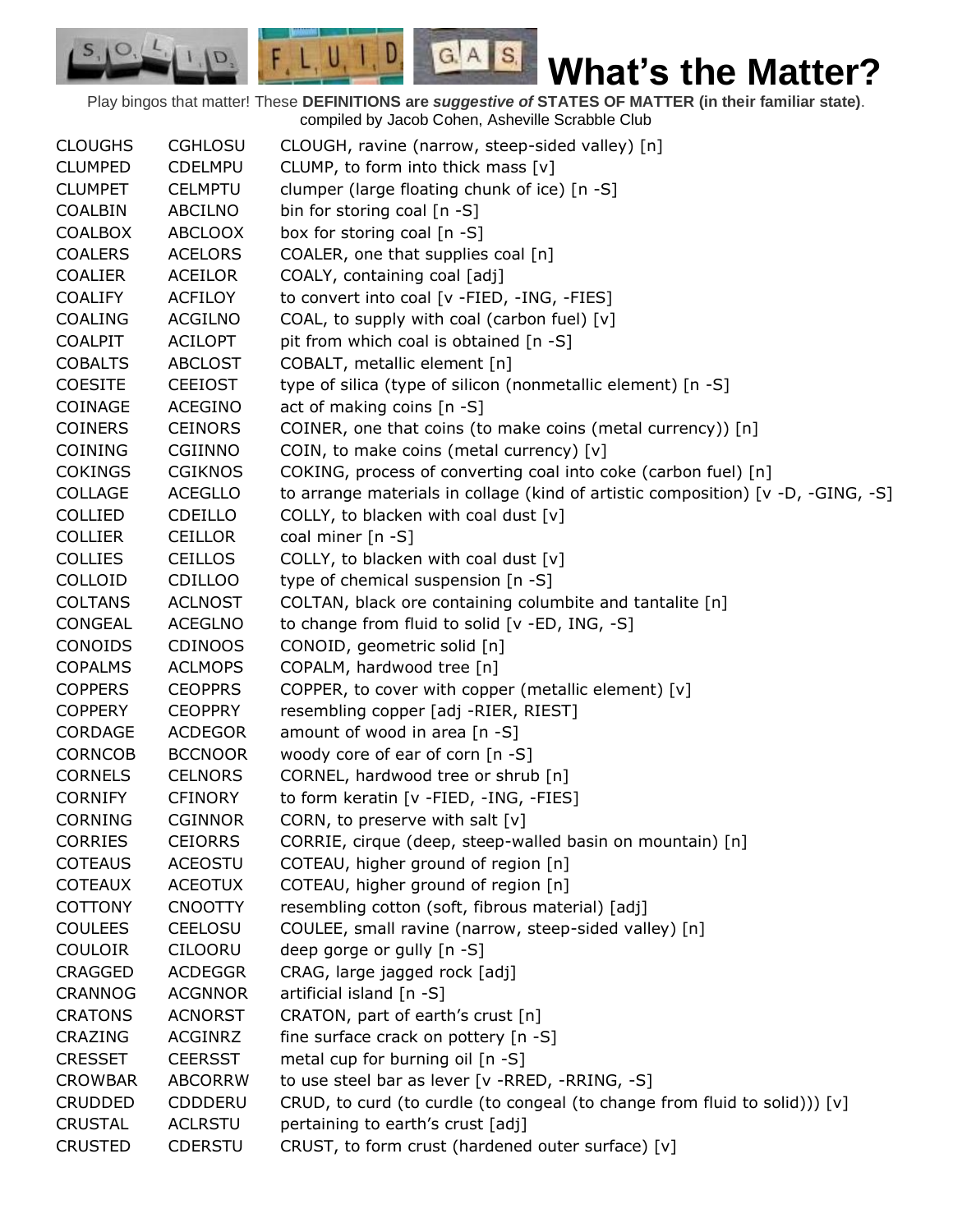Play bingos that matter! These **DEFINITIONS are** *suggestive of* **STATES OF MATTER (in their familiar state)**. compiled by Jacob Cohen, Asheville Scrabble Club

 $G.A.S.$ 

 $F, L, U, I, D$ 

D.

| <b>CRYSTAL</b> | <b>ACLRSTY</b> | transparent mineral [n -S]                                                  |
|----------------|----------------|-----------------------------------------------------------------------------|
| <b>CUESTAS</b> | <b>ACESSTU</b> | CUESTA, type of land elevation [n]                                          |
| <b>CULLETS</b> | <b>CELLSTU</b> | CULLET, broken glass gathered for remelting [n]                             |
| <b>CUPRITE</b> | <b>CEIPRTU</b> | ore of copper [n -S]                                                        |
| <b>CUPROUS</b> | <b>COPRSUU</b> | containing copper [adj]                                                     |
| <b>CUPRUMS</b> | <b>CMPRSUU</b> | CUPRUM, copper [n]                                                          |
| <b>CURDIER</b> | <b>CDEIRRU</b> | CURDY, curdled [adj]                                                        |
| <b>CURDING</b> | CDGINRU        | CURD, to curdle (to congeal (to change from fluid to solid)) [v]            |
| <b>CURDLED</b> | CDDELRU        | CURDLE, to congeal (to change from fluid to solid) [v]                      |
| <b>CURDLER</b> | <b>CDELRRU</b> | one that curdles (to congeal (to change from fluid to solid)) [n -S]        |
| <b>CURDLES</b> | <b>CDELRSU</b> | CURDLE, to congeal (to change from fluid to solid) [v]                      |
| <b>CURITES</b> | <b>CEIRSTU</b> | CURITE, radioactive mineral [n]                                             |
| <b>CUSHION</b> | <b>CHINOSU</b> | to pad with soft material [v -ED, -ING, -S]                                 |
| <b>CUTBANK</b> | <b>ABCKNTU</b> | steep stream bank [n -S]                                                    |
| <b>CYANATE</b> | <b>AACENTY</b> | chemical salt $[n -S]$                                                      |
| <b>CYANIDE</b> | <b>ACDEINY</b> | to treat ore with cyanid (compound of cyanogen) [v -D, -DING, -S]           |
| <b>CYANITE</b> | <b>ACEINTY</b> | mineral $[n - S]$                                                           |
|                |                | D 7s Solid                                                                  |
| <b>DACITES</b> | <b>ACDEIST</b> | DACITE, light gray rock [n]                                                 |
| <b>DAMMARS</b> | <b>AADMMRS</b> | DAMMAR, hard resin [n]                                                      |
| <b>DAMMERS</b> | <b>ADEMMRS</b> | DAMMER, dammar (hard resin) [n]                                             |
| <b>DECKING</b> | <b>CDEGIKN</b> | material for ship's deck (platform serving as floor) [n -S]                 |
| <b>DEFUELS</b> | <b>DEEFLSU</b> | DEFUEL, to remove fuel (solid) from [v]                                     |
| <b>DEICERS</b> | <b>CDEEIRS</b> | DEICER, one that deices (to free from ice) [n]                              |
| <b>DEICING</b> | <b>CDEGIIN</b> | DEICE, to free from ice [v]                                                 |
| <b>DELTAIC</b> | <b>ACDEILT</b> | DELTA, alluvial deposit at mouth of river [adj]                             |
| <b>DENTATE</b> | <b>ADEENTT</b> | having teeth (one of hard structures attached in row to each jaw) [adj]     |
| <b>DENTINE</b> | <b>DEEINNT</b> | dentin (hard substance forming body of tooth) [n -S]                        |
| <b>DENTINS</b> | <b>DEINNST</b> | DENTIN, hard substance forming body of tooth [n]                            |
| <b>DENTOID</b> | <b>DDEINOT</b> | resembling tooth (one of hard structures attached in row to each jaw) [adj] |
| <b>DESALTS</b> | <b>ADELSST</b> | DESALT, to remove salt from [v]                                             |
| <b>DESMOID</b> | <b>DDEIMOS</b> | very hard tumor [n -S]                                                      |
| <b>DEZINCS</b> | <b>CDEINSZ</b> | DEZINC, to remove zinc from [v]                                             |
| <b>DIABASE</b> | <b>AABDEIS</b> | igneous rock [n -S]                                                         |
| <b>DIAMOND</b> | ADDIMNO        | to adorn with diamonds (precious gems) [v -ED, -ING, -S]                    |
| <b>DIAPIRS</b> | <b>ADIIPRS</b> | DIAPIR, bend in layer of rock [n]                                           |
| <b>DIASTEM</b> | <b>ADEIMST</b> | interruption in deposit of sedimentation [n -S]                             |
| <b>DINGLES</b> | <b>DEGILNS</b> | DINGLE, dell (small, wooded valley) [n]                                     |
| <b>DIORITE</b> | <b>DEIIORT</b> | igneous rock [n -S]                                                         |
| <b>DIOXINS</b> | <b>DIINOSX</b> | DIOXIN, toxic solid hydrocarbon [n]                                         |
| <b>DJEBELS</b> | <b>BDEEJLS</b> | DJEBEL, jebel (mountain (large, natural elevation of earth's surface)) [n]  |
| <b>DOGWOOD</b> | <b>DDGOOOW</b> | tree $[n - S]$                                                              |
| <b>DOTTELS</b> | <b>DELOSTT</b> | DOTTEL, dottle (mass of half-burnt pipe tobacco) [n]                        |
| <b>DOTTLES</b> | <b>DELOSTT</b> | DOTTLE, mass of half-burnt pipe tobacco [n]                                 |
| <b>DOWELED</b> | <b>DDEELOW</b> | DOWEL, to fasten with wooden pins [v]                                       |
| <b>DROSSES</b> | <b>DEORSSS</b> | DROSS, waste matter [n]                                                     |
| <b>DUNITES</b> | <b>DEINSTU</b> | DUNITE, igneous rock [n]                                                    |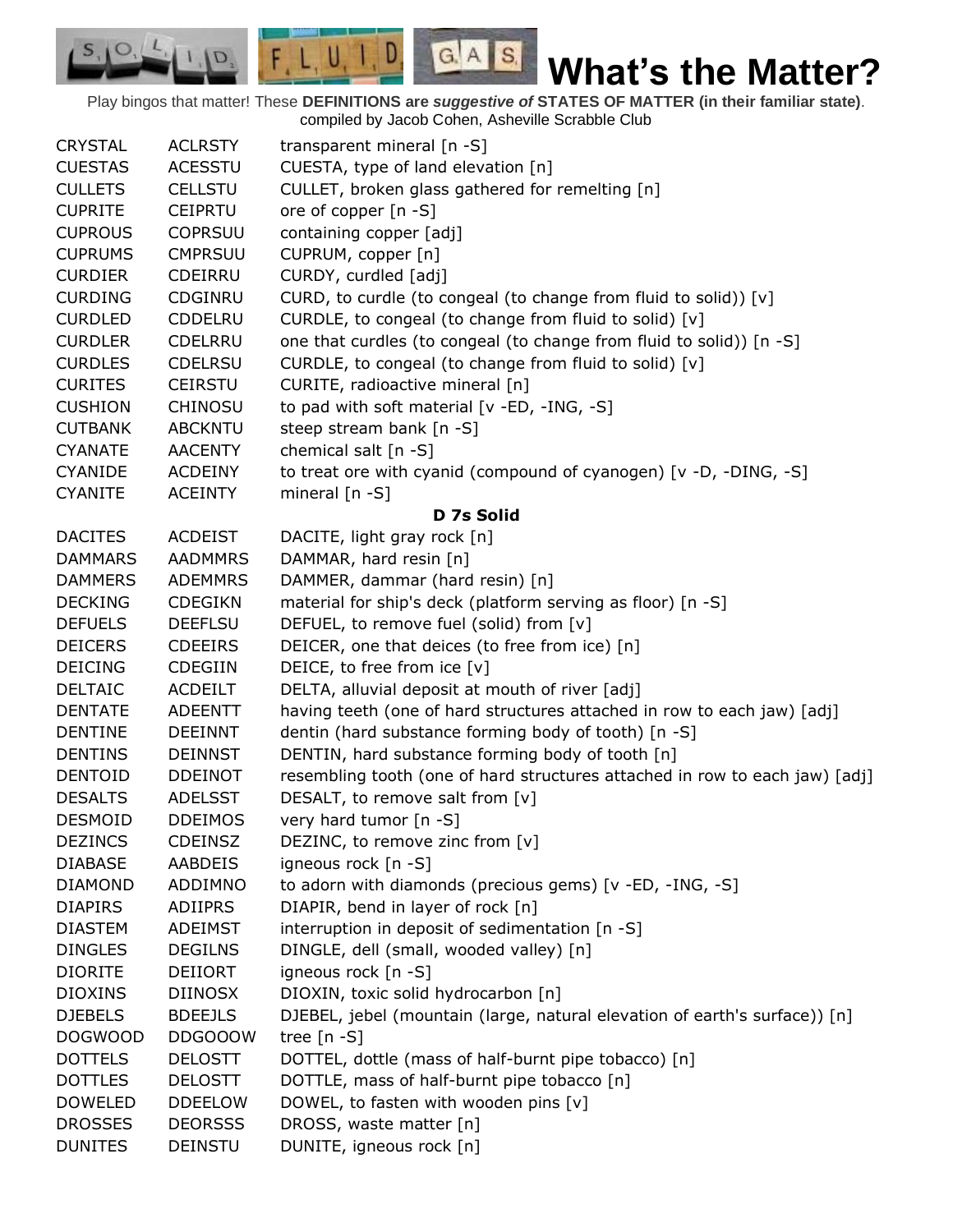Play bingos that matter! These **DEFINITIONS are** *suggestive of* **STATES OF MATTER (in their familiar state)**. compiled by Jacob Cohen, Asheville Scrabble Club

 $G.A.S.$ 

 $F, L, U, I, D$ 

D.

 $S_{1}$  $\mathcal{O},$ 

| <b>DUNITIC</b> | <b>CDIINTU</b> | DUNITE, igneous rock [adj]                                                      |
|----------------|----------------|---------------------------------------------------------------------------------|
| <b>DUNNAGE</b> | ADEGNNU        | packing material used to protect cargo [n -S]                                   |
| <b>DURAMEN</b> | ADEMNRU        | central wood of tree [n -S]                                                     |
| <b>DUSTERS</b> | <b>DERSSTU</b> | DUSTER, one that dusts (to make free of dust (minute particles of matter)) [n]  |
| <b>DUSTING</b> | <b>DGINSTU</b> | DUST, to make free of dust (minute particles of matter) [v]                     |
| <b>DYEWOOD</b> | <b>DDEOOWY</b> | wood from which dye is extracted [n -S]                                         |
|                |                | <b>E 7s Solid</b>                                                               |
| <b>EARTHEN</b> | <b>AEEHNRT</b> | made of earth [adj]                                                             |
| <b>EBONIES</b> | <b>BEEINOS</b> | EBONY, hard, heavy wood [n]                                                     |
| <b>EBONITE</b> | <b>BEEINOT</b> | hard rubber $[n - S]$                                                           |
| <b>EDAPHIC</b> | <b>ACDEHIP</b> | pertaining to soil [adj]                                                        |
| <b>ELASTIC</b> | <b>ACEILST</b> | stretchable material [n -S]                                                     |
| <b>ELECTRO</b> | <b>CEELORT</b> | to make metallic copy of page of type for printing [v -ED, -ING, -S]            |
| <b>ELMWOOD</b> | <b>DELMOOW</b> | wood of elm [n -S]                                                              |
| <b>ELUATES</b> | <b>AEELSTU</b> | ELUATE, material obtained by eluting [n]                                        |
| <b>ELUVIAL</b> | AEILLUV        | pertaining to eluvium (soil deposit) [adj]                                      |
| <b>ELUVIUM</b> | EILMUUV        | soil deposit [n -S or -IA]                                                      |
| <b>ELYTRON</b> | <b>ELNORTY</b> | hardened forewing of certain insects [n -RA]                                    |
| <b>ELYTRUM</b> | <b>ELMRTUY</b> | elytron (hardened forewing of certain insects) [n -RA]                          |
| <b>EMERALD</b> | ADEELMR        | green gem [n -S]                                                                |
| <b>EMERIES</b> | <b>EEEIMRS</b> | EMERY, granular corundum [n]                                                    |
| <b>ENAMELS</b> | <b>AEELMNS</b> | ENAMEL, to cover with hard, glossy surface [v]                                  |
| <b>EOLITHS</b> | <b>EHILOST</b> | EOLITH, prehistoric stone tool [n]                                              |
| EPEIRIC        | <b>CEEIIPR</b> | pertaining to vertical movement of earth's crust [adj]                          |
| <b>EPIDOTE</b> | <b>DEEIOPT</b> | mineral $[n - S]$                                                               |
| <b>EPIGENE</b> | <b>EEEGINP</b> | occurring near surface of earth [adj]                                           |
| <b>ERBIUMS</b> | <b>BEIMRSU</b> | ERBIUM, metallic element [n]                                                    |
| <b>ESCHARS</b> | <b>ACEHRSS</b> | ESCHAR, hard, dry scab [n]                                                      |
| <b>EUCLASE</b> | <b>ACEELSU</b> | mineral $[n - S]$                                                               |
| <b>EUCRITE</b> | <b>CEEIRTU</b> | type of meteorite [n -S]                                                        |
| <b>EXCRETA</b> | <b>ACEERTX</b> | excreted matter [n EXCRETA]                                                     |
| <b>EYEBARS</b> | <b>ABEERSY</b> | EYEBAR, metal bar with loop at one or both ends [n]                             |
|                |                | F 7s Solid                                                                      |
| <b>FABRICS</b> | <b>ABCFIRS</b> | FABRIC, woven, felted, or knitted material [n]                                  |
| <b>FACTICE</b> | <b>ACCEFIT</b> | rubber-like material [n -S]                                                     |
| <b>FAIENCE</b> | <b>ACEEFIN</b> | variety of glazed pottery [n -S]                                                |
| <b>FATWOOD</b> | <b>ADFOOTW</b> | wood used for kindling [n -S]                                                   |
| <b>FECULAE</b> | <b>ACEEFLU</b> | FECULA, fecal matter [n]                                                        |
| <b>FELSITE</b> | <b>EEFILST</b> | igneous rock [n -S]                                                             |
| <b>FELSPAR</b> | <b>AEFLPRS</b> | feldspar (mineral) [n -S]                                                       |
| <b>FELTING</b> | <b>EFGILNT</b> | felted material [n -S]                                                          |
| <b>FENDERS</b> | <b>DEEFNRS</b> | FENDER, metal guard over wheel of motor vehicle [n]                             |
| <b>FERRATE</b> | <b>AEEFRRT</b> | chemical salt [n -S]                                                            |
| <b>FERRELS</b> | <b>EEFLRRS</b> | FERREL, to ferrule (to furnish with metal ring or cap to prevent splitting) [v] |
| <b>FERROUS</b> | <b>EFORRSU</b> | pertaining to iron [adj]                                                        |
| <b>FERRULE</b> | <b>EEFLRRU</b> | to furnish with metal ring or cap to prevent splitting [v -D, -LING, -S]        |
| <b>FERRUMS</b> | <b>EFMRRSU</b> | FERRUM, iron [n]                                                                |
|                |                |                                                                                 |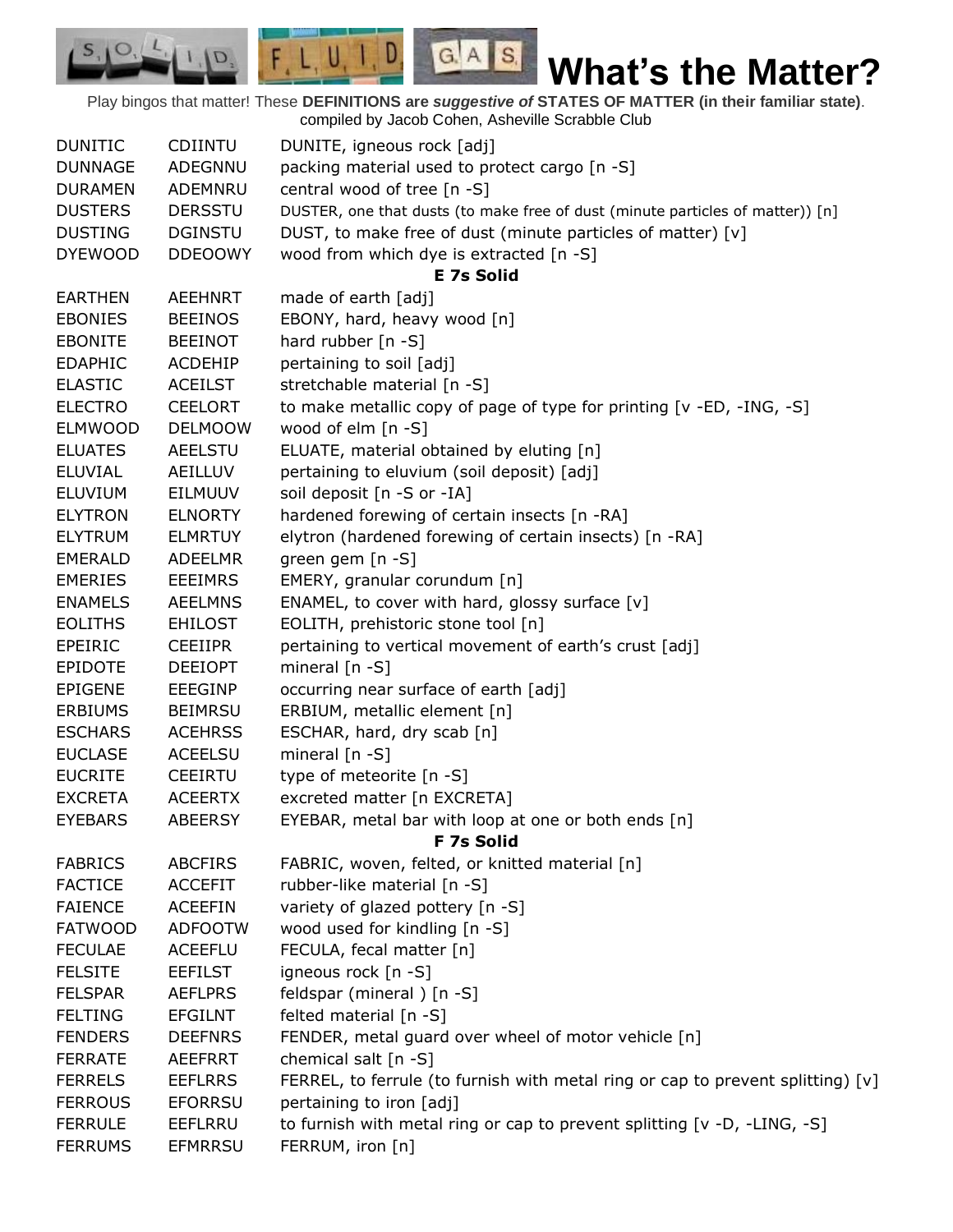Play bingos that matter! These **DEFINITIONS are** *suggestive of* **STATES OF MATTER (in their familiar state)**. compiled by Jacob Cohen, Asheville Scrabble Club

 $G.A.S.$ 

 $F, L, U, I, D$ 

D.

| <b>FERULAE</b> | AEEFLRU        | FERULA, flat piece of wood [n]                                                              |
|----------------|----------------|---------------------------------------------------------------------------------------------|
| <b>FERULAS</b> | <b>AEFLRSU</b> | FERULA, flat piece of wood [n]                                                              |
| <b>FERULED</b> | <b>DEEFLRU</b> | FERULE, to ferrule (to furnish with metal ring or cap to prevent splitting) $[v]$           |
| <b>FERULES</b> | <b>EEFLRSU</b> | FERULE, to ferrule (to furnish with metal ring or cap to prevent splitting) $[v]$           |
| <b>FETTERS</b> | <b>EEFRSTT</b> | FETTER, to shackle (to confine with metal fastenings placed around wrists or ankles) [v]    |
| <b>FILTERS</b> | <b>EFILRST</b> | FILTER, to pass through filter (device for removing suspended matter) $[v]$                 |
| <b>FIPPLES</b> | <b>EFILPPS</b> | FIPPLE, plug of wood at mouth of certain wind instruments [n]                               |
| <b>FIREDOG</b> | <b>DEFGIOR</b> | andiron (metal support for holding wood in fireplace) [n -S]                                |
| <b>FIRINGS</b> | <b>FGIINRS</b> | FIRING, process of maturing ceramic products by heat [n]                                    |
| <b>FIRMERS</b> | <b>EFIMRRS</b> | FIRMER, woodworking tool [n]                                                                |
| <b>FJORDIC</b> | <b>CDFIJOR</b> | FJORD, narrow inlet of sea between steep cliffs [adj]                                       |
| <b>FLINTED</b> | <b>DEFILNT</b> | FLINT, to provide with flint (spark-producing rock) [v]                                     |
| <b>FLOCCED</b> | <b>CCDEFLO</b> | FLOC, to aggregate into floccules (tuft-like mass) [v]                                      |
| <b>FLOCCUS</b> | <b>CCFLOSU</b> | floccule (small, loosely aggregated masses) [n -CCI]                                        |
| <b>FLUORIC</b> | <b>CFILORU</b> | FLUOR, fluorite (mineral) [adj]                                                             |
| <b>FLUXING</b> | <b>FGILNUX</b> | FLUX, to melt (to change from solid to liquid state by heat) [v]                            |
| <b>FORESTS</b> | <b>EFORSST</b> | FOREST, to convert into forest (densely wooded area) [v]                                    |
| <b>FORMATE</b> | <b>AEFMORT</b> | chemical salt [n -S]                                                                        |
| <b>FOUNDRY</b> | <b>DFNORUY</b> | establishment in which metal is cast [n -RIES]                                              |
| <b>FOXINGS</b> | <b>FGINOSX</b> | FOXING, piece of material used to cover upper portion of shoe [n]                           |
| <b>FRANKUM</b> | AFKMNRU        | hardened resin of spruce tree [n -S]                                                        |
| <b>FRAPPES</b> | <b>AEFPPRS</b> | FRAPPE, partly frozen drink [n]                                                             |
| <b>FRAZILS</b> | <b>AFILRSZ</b> | FRAZIL, tiny ice crystals formed in supercooled waters [n]                                  |
| <b>FREEZES</b> | <b>EEEFRSZ</b> | FREEZE, to become hardened into solid body by loss of heat [v]                              |
| <b>FROSTED</b> | <b>DEFORST</b> | FROST, to cover with frost (deposit of minute ice crystals) [v] / type of milk shake [n -S] |
| <b>FRUSTUM</b> | <b>FMRSTUU</b> | part of conical solid [n -TA, -S]                                                           |
| <b>FUSAINS</b> | <b>AFINSSU</b> | FUSAIN, fine charcoal used in drawing [n]                                                   |
| <b>FUTTOCK</b> | <b>CFKOTTU</b> | curved timber in frame of wooden ship [n -S]                                                |
|                |                | G 7s Solid                                                                                  |
| <b>GABBROS</b> | <b>ABBGORS</b> | GABBRO, type of rock [n]                                                                    |
| <b>GABELLE</b> | <b>ABEEGLL</b> | tax on salt $[n -S]$                                                                        |
| <b>GABIONS</b> | <b>ABGINOS</b> | GABION, type of basket (wooden container) [n]                                               |
| <b>GAHNITE</b> | <b>AEGHINT</b> | mineral $[n - S]$                                                                           |
| <b>GALENIC</b> | <b>ACEGILN</b> | GALENA, principal ore of lead [adj]                                                         |
| <b>GALLATE</b> | AAEGLLT        | chemical salt [n -S]                                                                        |
| <b>GALLETS</b> | <b>AEGLLST</b> | GALLET, to fill in mortar joints with stone chips [v]                                       |
| <b>GALLIUM</b> | AGILLMU        | metallic element [n -S]                                                                     |
| <b>GALLOUS</b> | <b>AGLLOSU</b> | containing gallium (metallic element) [adj]                                                 |
| <b>GANGUES</b> | <b>AEGGNSU</b> | GANGUE, worthless rock in which valuable minerals are found [n]                             |
| <b>GARIGUE</b> | AEGGIRU        | low scrubland [n -S]                                                                        |
| <b>GARNETS</b> | <b>AEGNRST</b> | GARNET, mineral [n]                                                                         |
| <b>GEMLIKE</b> | <b>EEGIKLM</b> | resembling gem (precious stone) [adj]                                                       |
| <b>GEMMIER</b> | <b>EEGIMMR</b> | GEMMY, resembling gem (precious stone) [adj]                                                |
| <b>GEMMILY</b> | <b>EEGIMMR</b> | in manner suggesting gem (precious stone) [adv]                                             |
| <b>GEMMING</b> | EGGIMMN        | GEM, to adorn with gems (precious stones) [v]                                               |
| <b>GEODESY</b> | <b>DEEGOSY</b> | geographical surveying [n -SES]                                                             |
| <b>GEOIDAL</b> | ADEGILO        | GEOID, hypothetical surface of earth [adj]                                                  |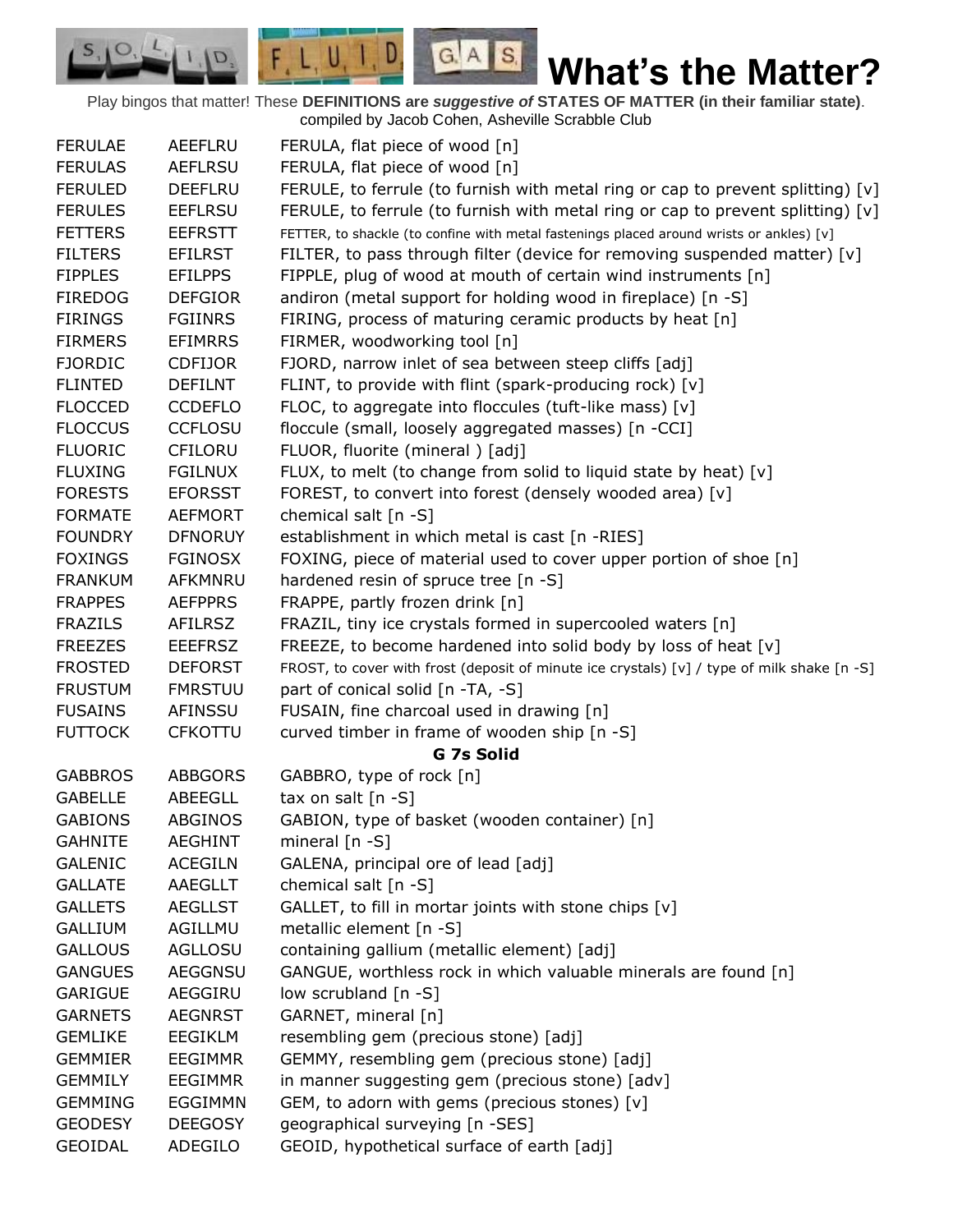Play bingos that matter! These **DEFINITIONS are** *suggestive of* **STATES OF MATTER (in their familiar state)**. compiled by Jacob Cohen, Asheville Scrabble Club

 $G.A.S.$ 

 $F, L, U, I, D$ 

D.

| <b>GEOLOGY</b> | <b>EGGLOOY</b> | science that deals with origin and structure of earth [n -GIES]                |
|----------------|----------------|--------------------------------------------------------------------------------|
| <b>GIBBING</b> | <b>BBGGIIN</b> | GIB, to fasten with wedge of wood or metal [v]                                 |
| <b>GIRASOL</b> | <b>AGILORS</b> | variety of opal [n -S]                                                         |
| <b>GIROSOL</b> | <b>GILOORS</b> | girasol (variety of opal) [n -S]                                               |
| <b>GJETOST</b> | <b>EGJOSTT</b> | hard brown cheese [n -s]                                                       |
| <b>GLACIAL</b> | <b>AACGILL</b> | of or pertaining to glaciers [adj]                                             |
| <b>GLACIER</b> | <b>ACEGILR</b> | huge mass of ice [n -S]                                                        |
| <b>GLASSED</b> | <b>ADEGLSS</b> | GLASS, to encase in glass (transparent substance) [v]                          |
| <b>GLASSES</b> | <b>AEGLSSS</b> | GLASS, to encase in glass (transparent substance) [v]                          |
| <b>GLASSIE</b> | <b>AEGILSS</b> | type of playing marble [n -S]                                                  |
| <b>GLAZERS</b> | <b>AEGLRSZ</b> | GLAZER, glazier (one that glazes (to fit windows with glass panes)) [n]        |
| <b>GLAZIER</b> | AEGILRZ        | one that glazes (to fit windows with glass panes) [n -S]                       |
| <b>GLAZING</b> | AGGILNZ        | glaziery (work of glazier) [n -S] / GLAZE, to fit windows with glass panes [v] |
| <b>GLEYING</b> | <b>EGGILNY</b> | development of gley (clay soil layer) [n -S]                                   |
| <b>GLOPPED</b> | <b>DEGLOPP</b> | GLOP, to cover with glop (messy mass or mixture) [v]                           |
| <b>GLYPTIC</b> | <b>CGILPTY</b> | art or process of engraving on gems [n -S]                                     |
| <b>GOBBING</b> | <b>BBGGINO</b> | GOB, to fill mine pit with waste material [v]                                  |
| <b>GOSSANS</b> | <b>AGNOSSS</b> | GOSSAN, type of decomposed rock [n]                                            |
| <b>GOTHITE</b> | EGHIOTT        | goethite (ore of iron) [n -S]                                                  |
| <b>GRABENS</b> | <b>ABBEGNR</b> | depression in earth's crust [n]                                                |
| <b>GRAMMES</b> | <b>AEGMMRS</b> | GRAMME, gram (unit of mass and weight) [n]                                     |
| <b>GRANITE</b> | AEGINRT        | type of rock [n -S]                                                            |
| <b>GRAUPEL</b> | <b>AEGLPRU</b> | granular snow pellets [n -S]                                                   |
| <b>GRAVELS</b> | <b>AEGLRSV</b> | GRAVEL, to pave with gravel (mixture of rock fragments) [v]                    |
| <b>GREISEN</b> | <b>EEGINRS</b> | type of rock [n -S]                                                            |
| <b>GRILLED</b> | <b>DEGILLR</b> | GRILL, to broil on gridiron [v]                                                |
| <b>GRILLER</b> | <b>EGILLRR</b> | one that grills (to broil on gridiron) [n -S]                                  |
| <b>GROMMET</b> | <b>EGMMORT</b> | to fasten with reinforcing ring of metal [v -ED, -ING, -S]                     |
| <b>GROYNES</b> | <b>EGNORSY</b> | structure built to keep shore from erosion [n]                                 |
| <b>GRUMMET</b> | <b>EGMMRTU</b> | to grommet (to fasten with reinforcing ring of metal) [v -ED, -ING, -S]        |
| <b>GULLEYS</b> | <b>EGLLSUY</b> | GULLEY, ravine (narrow, steep-sided valley) [n]                                |
| <b>GUMMITE</b> | <b>EGIMMTU</b> | mixture of various minerals [n -S]                                             |
| <b>GUMWOOD</b> | <b>DGMOOUW</b> | wood of gumtree [n -S]                                                         |
| <b>GUNGING</b> | <b>GGGINNU</b> | GUNGE, to obstruct with gunky material [v]                                     |
| <b>GYPSUMS</b> | <b>GMPSSUY</b> | GYPSUM, mineral [n]                                                            |
| <b>GYTTJAS</b> | <b>AGJSTTY</b> | GYTTJA, organically rich mud [n]                                               |
|                |                | H 7s Solid                                                                     |
| <b>HABOOBS</b> | <b>ABBHOOS</b> | HABOOB, violent sandstorm [n]                                                  |
| <b>HAFNIUM</b> | AFHIMNU        | metallic element [n -S]                                                        |
| <b>HALITES</b> | <b>AEHILST</b> | HALITE, mineral [n]                                                            |
| <b>HALOIDS</b> | <b>ADHILOS</b> | HALOID, chemical salt [n]                                                      |
| <b>HAMADAS</b> | <b>AAADHMS</b> | HAMADA, hammada (desert plateau of bedrock) [n]                                |
| <b>HAMMADA</b> | AAADHMM        | desert plateau of bedrock [n -S]                                               |
| <b>HAPLITE</b> | <b>AEHILPT</b> | aplite (fine-grained rock) [n -S]                                              |
| <b>HARDEST</b> | <b>ADEHRST</b> | HARD, firm and unyielding [adj]                                                |
| <b>HARDIER</b> | <b>ADEHIRR</b> | HARDY, very sturdy [adj]                                                       |
| <b>HARDIES</b> | <b>ADEHIRS</b> | HARDY, blacksmith's chisel [n]                                                 |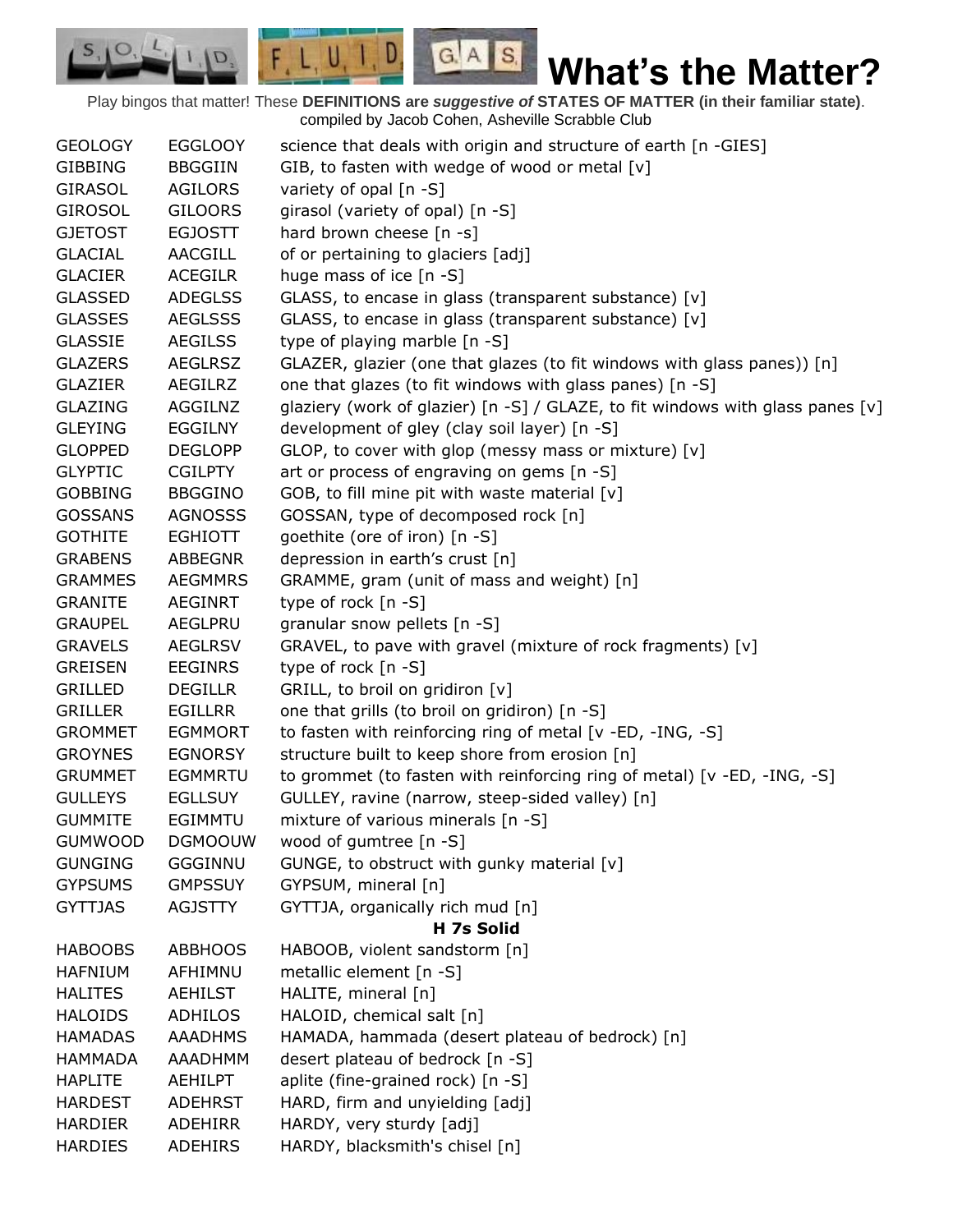Play bingos that matter! These **DEFINITIONS are** *suggestive of* **STATES OF MATTER (in their familiar state)**. compiled by Jacob Cohen, Asheville Scrabble Club

 $G.A.S.$ 

 $F, L, U, I, D$ 

D.

| <b>HARDILY</b> | ADHILRY        | in hardy (very sturdy) manner [adv]                                              |
|----------------|----------------|----------------------------------------------------------------------------------|
| <b>HARDISH</b> | <b>ADHHIRS</b> | somewhat hard [adj]                                                              |
| <b>HARDPAN</b> | <b>AADHNPR</b> | layer of hard subsoil [n -S]                                                     |
| <b>HARDTOP</b> | <b>ADHOPRT</b> | type of car (automobile) [n -S]                                                  |
| <b>HARPING</b> | <b>AGHINPR</b> | wooden plank used in shipbuilding [n -S]                                         |
| <b>HARPINS</b> | <b>AHINPRS</b> | HARPIN, harping (wooden plank used in shipbuilding) [n]                          |
| <b>HAZMATS</b> | <b>AAHMSTZ</b> | HAZMAT, hazardous material [n]                                                   |
| <b>HEELTAP</b> | <b>AEEHLPT</b> | material put on heel of shoe [n -S]                                              |
| <b>HESSITE</b> | <b>EEHISST</b> | mineral $[n - S]$                                                                |
| <b>HICKORY</b> | <b>CHIKORY</b> | hardwood tree [n -RIES]                                                          |
| <b>HOGBACK</b> | <b>ABCGHKO</b> | sharp ridge [n -S]                                                               |
| <b>HOLLOWS</b> | <b>HLLOOSW</b> | HOLLOW, to make hollow (not solid) [v]                                           |
| <b>HOLMIUM</b> | HILMMOU        | metallic element [n -S]                                                          |
| <b>HOMMOCK</b> | <b>CHKMMOO</b> | ridge in ice field [n -S]                                                        |
| <b>HOOKING</b> | <b>GHIKNOO</b> | HOOK, to catch with hook (bent piece of metal) [v]                               |
| <b>HOOPERS</b> | <b>EHOOPRS</b> | HOOPER, one that hoops (to fasten with hoop (circular band of metal)) [n]        |
| <b>HOOPING</b> | <b>GHINOOP</b> | HOOP, to fasten with hoop (circular band of metal) [v]                           |
| <b>HORNIER</b> | <b>EHINORR</b> | HORNY, hornlike in hardness [adj]                                                |
| <b>HORNILY</b> | <b>HILNORY</b> | in horny (hornlike in hardness) manner [adv]                                     |
| <b>HORNING</b> | <b>GHINNOR</b> | HORN, to form horn (hard projection of head) [v]                                 |
| <b>HORNITO</b> | <b>HINOORT</b> | mound of volcanic matter [n -S]                                                  |
| <b>HORSTES</b> | <b>EHORSST</b> | HORSTE, horst (portion of earth's crust) [n]                                     |
| <b>HOTBEDS</b> | <b>BDEHOST</b> | HOTBED, bed of rich soil [n]                                                     |
| <b>HULKIER</b> | EHIKLRU        | HULKY, massive (of considerable size) [adj]                                      |
| <b>HUMATES</b> | <b>AEHMSTU</b> | HUMATE, chemical salt [n]                                                        |
| <b>HUMUSES</b> | <b>EHMSSUU</b> | HUMUS, decomposed organic matter [n]                                             |
| <b>HYALITE</b> | <b>AEHILTY</b> | colorless opal [n -S]                                                            |
|                |                | I 7s Solid                                                                       |
| <b>ICEBERG</b> | <b>BCEEGIR</b> | large floating body of ice [n -S]                                                |
| <b>ICECAPS</b> | <b>ACCEIPS</b> | ICECAP, covering of ice and snow [n]                                             |
| <b>ICEFALL</b> | <b>ACEFILL</b> | kind of frozen waterfall [n -S]                                                  |
| <b>ICHNITE</b> | <b>CEHIINT</b> | fossil footprint [n -S]                                                          |
| <b>ICICLED</b> | <b>CCDEIIL</b> | ICICLE, hanging spike of ice [adj]                                               |
| <b>ICICLES</b> | <b>CCEIILS</b> | ICICLE, hanging spike of ice [n]                                                 |
| <b>ILLITES</b> | <b>EIILLST</b> | ILLITE, group of minerals [n]                                                    |
| <b>ILLITIC</b> | <b>CIIILLT</b> | ILLITE, group of minerals [adj]                                                  |
| <b>INDIUMS</b> | <b>DIIMNSU</b> | INDIUM, metallic element [n]                                                     |
| <b>INFEEDS</b> | <b>DEEFINS</b> | INFEED, action of supplying material to machine [n]                              |
| <b>INGATES</b> | <b>AEGINST</b> | INGATE, channel by which molten metal enters mold [n]                            |
| <b>INGESTA</b> | <b>AEGINST</b> | ingested material [n INGESTA]                                                    |
| <b>INKWOOD</b> | <b>DIKNOOW</b> | evergreen tree [n -S]                                                            |
| <b>INLANDS</b> | <b>ADILNNS</b> | INLAND, interior of region [n]                                                   |
| <b>INLIERS</b> | <b>EIILNRS</b> |                                                                                  |
|                |                | INLIER, type of rock formation [n]                                               |
| <b>INUKSUK</b> | <b>IKKNSUU</b> | inukshuk (figure of human made of stones) [n -UIT, -S]                           |
| <b>IODINES</b> | <b>DEIINOS</b> | IODINE, nonmetallic element [n]                                                  |
| <b>IOLITES</b> | <b>EIILOST</b> | IOLITE, mineral [n]                                                              |
| <b>IONOMER</b> | <b>EIMNOOR</b> | type of plastic (any of group of synthetic or natural moldable materials) [n -S] |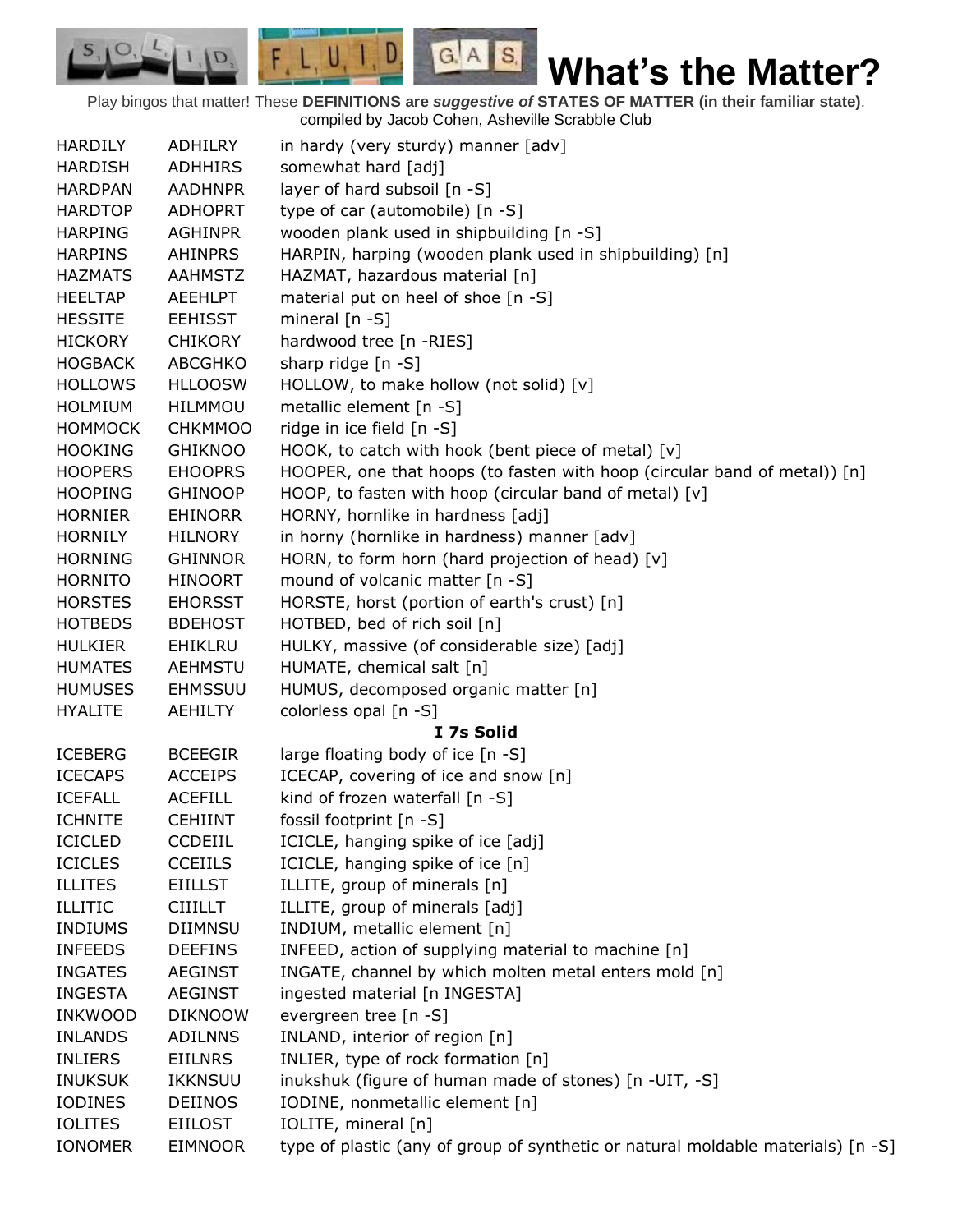Play bingos that matter! These **DEFINITIONS are** *suggestive of* **STATES OF MATTER (in their familiar state)**. compiled by Jacob Cohen, Asheville Scrabble Club

 $G.A.S.$ 

 $F, L, U, I, D$ 

D.

| <b>IRIDIUM</b> | DIIIMRU        | metallic element [n -S]                                                          |
|----------------|----------------|----------------------------------------------------------------------------------|
| <b>IRONERS</b> | <b>EINORRS</b> | IRONER, machine for pressing clothes [n]                                         |
| <b>IRONIER</b> | <b>EIINORR</b> | IRONY, resembling iron [adj]                                                     |
| <b>IRONING</b> | <b>GIINNOR</b> | IRON, to furnish with iron (metallic element) [v]                                |
| <b>IRONISE</b> | <b>EIINORS</b> | to ironize (to mix with nutritional iron) [v -D, -SING, -S]                      |
| <b>IRONIZE</b> | EIINORZ        | to mix with nutritional iron [v -D, -ZING, -S]                                   |
| <b>IRONMAN</b> | AIMNNOR        | man of great strength and stamina [n -MEN]                                       |
|                |                |                                                                                  |
| <b>ISLETED</b> | <b>DEEILST</b> | ISLET, small island [adj]                                                        |
| <b>ISTHMIC</b> | <b>CHIIMST</b> | pertaining to isthmus (strip of land connecting two larger land masses) [adj]    |
| <b>ISTHMUS</b> | <b>HIMSSTU</b> | strip of land connecting two larger land masses [n -MI, -ES]                     |
| <b>IVORIED</b> | DEIIORV        | IVORY, hard white substance found in elephant tusks [adj]                        |
| <b>IVORIES</b> | EIIORSV        | IVORY, hard white substance found in elephant tusks [n]                          |
| <b>JACINTH</b> | <b>ACHIJNT</b> | J 7s Solid                                                                       |
|                | <b>ADEEIJT</b> | variety of zircon [n -S]                                                         |
| <b>JADEITE</b> |                | mineral $[n - S]$                                                                |
| <b>JADITIC</b> | ACDIIJT        | JADEITE, mineral [adj]                                                           |
| <b>JANGLED</b> | <b>ADEGJLN</b> | JANGLE, to make harsh, metallic sound [v]                                        |
| <b>JANGLER</b> | <b>AEGJLNR</b> | one that jangles (to make harsh, metallic sound) [n -s]                          |
| <b>JANGLES</b> | <b>AEGJLNS</b> | JANGLE, to make harsh, metallic sound [v]                                        |
| <b>JARGOON</b> | <b>AGJNOOR</b> | variety of zircon [n -S]                                                         |
| <b>JARINAS</b> | <b>AAIJNRS</b> | JARINA, hard seed of palm tree [n]                                               |
| <b>JASPERS</b> | <b>AEJPRSS</b> | JASPER (variety of quartz) [n]                                                   |
| <b>JASPERY</b> | <b>AEJPRSY</b> | JASPER (variety of quartz) [adj]                                                 |
| JELLIED        | DEEIJLL        | JELLY, to make into jelly (soft, semisolid substance) [v]                        |
| <b>JELLIES</b> | EEIJLLS        | JELLY, to make into jelly (soft, semisolid substance) [v]                        |
| <b>JELLIFY</b> | <b>EFIJLLY</b> | to jelly (to make into jelly (soft, semisolid substance)) [v -FIED, -ING, -FIES] |
| <b>JELLING</b> | <b>EGIJLLN</b> | JELL, to congeal (to change from fluid to solid) [v]                             |
| <b>JEREEDS</b> | <b>DEEEJRS</b> | JEREED, wooden javelin [n]                                                       |
| <b>JERREED</b> | <b>DEEEJRR</b> | jereed (wooden javelin) [n -S]                                                   |
| <b>JERRIDS</b> | <b>DEIJRRS</b> | JERRID, jereed (wooden javelin) [n]                                              |
| <b>JEWELED</b> | <b>DEEEJLW</b> | JEWEL, to adorn or equip with jewels (precious stones) [v]                       |
| <b>JUNGLED</b> | <b>DEGJLNU</b> | JUNGLE, land covered with dense tropical vegetation [adj]                        |
| <b>JUNGLES</b> | <b>EGJLNSU</b> | JUNGLE, land covered with dense tropical vegetation [n]                          |
|                |                | K 7s Solid                                                                       |
| <b>KAINITE</b> | <b>AEIIKNT</b> | mineral salt [n -S]                                                              |
| <b>KAINITS</b> | AIIKNST        | KAINIT, kainite (mineral salt) [n]                                               |
| <b>KAOLINE</b> | <b>AEIKLNO</b> | kaolin (fine white clay) [n -S]                                                  |
| <b>KAOLINS</b> | <b>AIKLNOS</b> | KAOLIN, fine white clay [n]                                                      |
| <b>KARSTIC</b> | <b>ACIKRST</b> | KARST, limestone region [adj]                                                    |
| KERAMIC        | <b>ACEIKMR</b> | ceramic (item made of baked clay) [n -S]                                         |
| <b>KERNITE</b> | <b>EEIKNRT</b> | mineral $[n - S]$                                                                |
| <b>KEROGEN</b> | <b>EEGKNOR</b> | substance found in shale [n -S]                                                  |
| <b>KUNZITE</b> | <b>EIKNTUZ</b> | mineral $[n - S]$                                                                |
| <b>KYANITE</b> | <b>AEIKNTY</b> | cyanite (mineral) [n -S]                                                         |
| L 7s Solid     |                |                                                                                  |
| LAGGING        | AGGGILN        | insulating material [n -S]                                                       |
| <b>LAKEBED</b> | <b>ABDEEKL</b> | floor of lake [n -S]                                                             |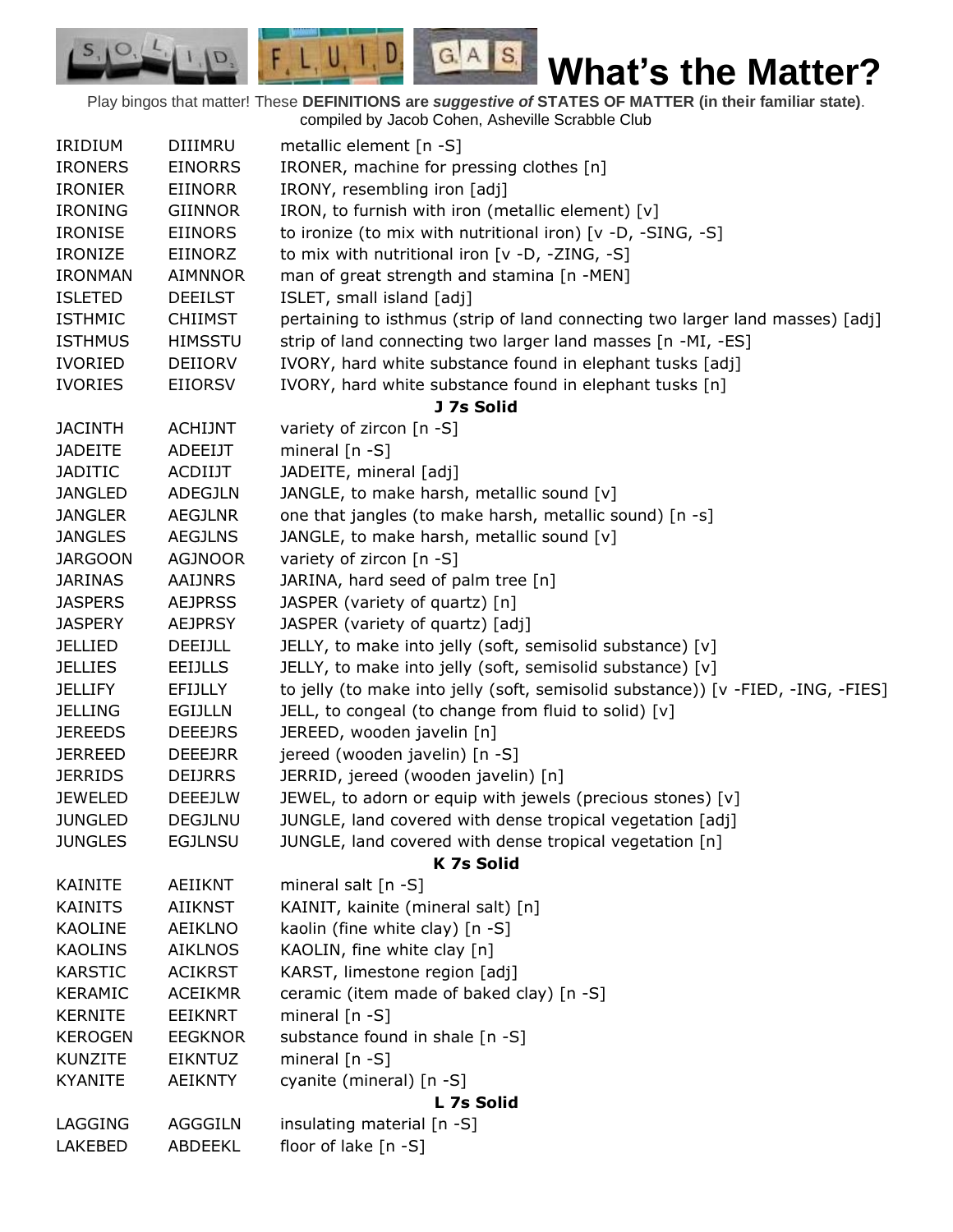Play bingos that matter! These **DEFINITIONS are** *suggestive of* **STATES OF MATTER (in their familiar state)**. compiled by Jacob Cohen, Asheville Scrabble Club

 $G.A.S.$ 

 $F, L, U, I, D$ 

D.

| LALIQUE        | AEILLQU         | style of cut glass or crystal [n -S]                                                      |
|----------------|-----------------|-------------------------------------------------------------------------------------------|
| LALLAND        | <b>AADLLLN</b>  | lowland (area of land lying lower than adjacent country) [n -S]                           |
| <b>LALLANS</b> | <b>AALLLNS</b>  | LALLAN, lowland (area of land lying lower than adjacent country) [n]                      |
| <b>LANDERS</b> | <b>ADELNRS</b>  | LANDER, one that lands (to set down upon land (solid ground)) [n]                         |
| LANDING        | <b>ADGILNN</b>  | LAND, to set down upon land (solid ground) [v]                                            |
| <b>LAPIDES</b> | <b>ADEILPS</b>  | LAPIS, semiprecious stone [n]                                                             |
| <b>LAPISES</b> | <b>AEILPSS</b>  | LAPIS, semiprecious stone [n]                                                             |
| <b>LAPPERS</b> | <b>AELPPRS</b>  | LAPPER, to lopper (to curdle (to congeal (to change from fluid to solid))) [v]            |
| LASHING        | <b>AGHILNS</b>  | flogging (whipping (material used to whip)) [n -S]                                        |
| LATHING        | <b>AGHILNT</b>  | LATH, to cover with laths (thin strips of wood) [v]                                       |
| <b>LATOSOL</b> | <b>ALLOOST</b>  | tropical soil [n -S]                                                                      |
| <b>LATTENS</b> | <b>AELNSTT</b>  | LATTEN, brass-like alloy [n]                                                              |
| LATTICE        | ACEILTT         | to form structure consisting of interlaced strips of material [v -D, -CING, -S]           |
| LATTINS        | AILNSTT         | LATTIN, latten (brass-like alloy) [n]                                                     |
| <b>LAZULIS</b> | <b>AILLSUZ</b>  | LAZULI, mineral [n]                                                                       |
| <b>LEADIER</b> | <b>ADEEILR</b>  | LEADY, resembling lead (metal) [adj]                                                      |
| <b>LEADING</b> | <b>ADEGILN</b>  | covering or border of lead [n -S] / LEAD, to cover with lead (heavy metallic element) [v] |
| <b>LEUCITE</b> | <b>CEEILTU</b>  | mineral $[n - S]$                                                                         |
| <b>LIGNIFY</b> | <b>FGIILNY</b>  | to convert into wood [v -FIED, -ING, -FIES]                                               |
| <b>LIGNINS</b> | <b>GIILNNS</b>  | LIGNIN, essential part of woody tissue [n]                                                |
| LIGNITE        | EGIILNT         | type of coal [n -S]                                                                       |
| <b>LIGURES</b> | <b>EGILRSU</b>  | LIGURE, precious stone [n]                                                                |
| <b>LIMIEST</b> | <b>EIILMST</b>  | LIMY, resembling or containing lime (mineral) [adj]                                       |
| <b>LIQUATE</b> | AEILQTU         | to purify metal by heating [v -D, -TING, -S]                                              |
| <b>LITHIFY</b> | <b>FHIILTY</b>  | to petrify [v -FIED, -ING, -FIES]                                                         |
| LITHIUM        | HIILMTU         | metallic element [n -S]                                                                   |
| <b>LITHOED</b> | <b>DEHILOT</b>  | LITHO, to make prints by lithography [v]                                                  |
| <b>LITHOES</b> | <b>EHILOST</b>  | LITHO, to make prints by lithography [v]                                                  |
| LITHOID        | <b>DHIILOT</b>  | resembling stone [adj]                                                                    |
| <b>LOAMIER</b> | <b>AEILMOR</b>  | LOAMY, resembling loam (tyoe of soil) [adj]                                               |
| <b>LOCKSET</b> | <b>CEKLOSST</b> | set of hardware for locking door [n]                                                      |
| <b>LOESSAL</b> | <b>AELLOSS</b>  | LOESS, soil deposit [adj]                                                                 |
| <b>LOESSES</b> | <b>EELOSSS</b>  | LOESS, soil deposit [n]                                                                   |
| <b>LOGJAMS</b> | <b>AGJLMOS</b>  | LOGJAM, to cause to become tangled in mass $[v]$                                          |
| <b>LOGWOOD</b> | <b>DGLOOOW</b>  | tropical tree [n -S]                                                                      |
| <b>LOPPERS</b> | <b>ELOPPRS</b>  | LOPPER, to curdle (to congeal (to change from fluid to solid)) [v]                        |
| <b>LORGNON</b> | <b>GLNNOOR</b>  | pair of eyeglasses with handle [n -S]                                                     |
| <b>LOWLAND</b> | <b>ADLLNOW</b>  | area of land lying lower than adjacent country [n -S]                                     |
| <b>LUGGIES</b> | <b>EGGILSU</b>  | LUGGIE, small wooden dish or pail [n]                                                     |
| <b>LUMPING</b> | <b>GILMNPU</b>  | LUMP, to make into lumps (shapeless masses) [v]                                           |
|                |                 | M 7s Solid                                                                                |
| <b>MAGMATA</b> | <b>AAAGMMT</b>  | MAGMA, molten matter from which igneous rock is formed [n]                                |
| <b>MAGNETS</b> | <b>AEGMNST</b>  | MAGNET, body that possesses property of attracting iron [n]                               |
| <b>MALATES</b> | <b>AAELMST</b>  | MALATE, chemical salt [n]                                                                 |
| <b>MALEATE</b> | AAEELMT         | chemical salt [n -S]                                                                      |
| MALMIER        | AEILMMR         | MALMY, resembling malm (soft, friable limestone) [adj]                                    |
| <b>MASCONS</b> | <b>ACMNOSS</b>  | MASCON, concentration of dense mass beneath moon's surface [n]                            |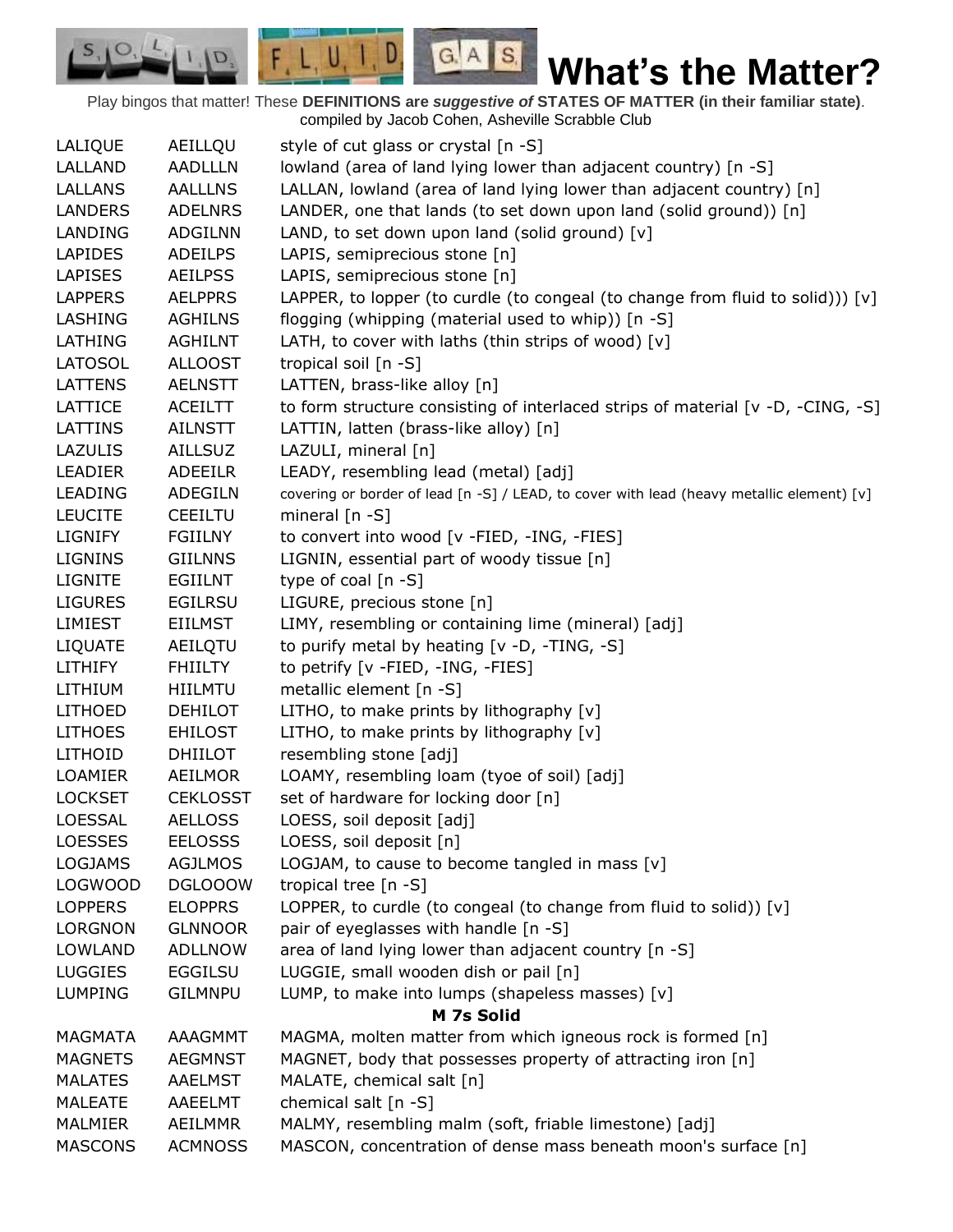Play bingos that matter! These **DEFINITIONS are** *suggestive of* **STATES OF MATTER (in their familiar state)**. compiled by Jacob Cohen, Asheville Scrabble Club

 $G.A.S.$ 

 $F, L, U, I, D$ 

D.

| <b>MASONED</b> | <b>ADEMNOS</b> | MASON, to build with stone or brick [v]                                                         |
|----------------|----------------|-------------------------------------------------------------------------------------------------|
| <b>MASONIC</b> | <b>ACIMNOS</b> | pertaining to masonry (structure built of stone or brick) [adj]                                 |
| <b>MASONRY</b> | <b>AMNORSY</b> | structure built of stone or brick [n -RIES]                                                     |
| <b>MASSIER</b> | <b>AEIMRSS</b> | MASSY, massive (of considerable size) [adj]                                                     |
| <b>MASSIFS</b> | <b>AFIMSSS</b> | MASSIF, principal mountain mass [n]                                                             |
| <b>MASSING</b> | <b>AGIMNSS</b> | MASS, to assemble in mass (body of coherent matter) [v]                                         |
| <b>MATRASS</b> | <b>AAMRSST</b> | long-necked glass vessel [n -ES]                                                                |
| <b>MATTING</b> | <b>AGIMNTT</b> | MATT to pack down into dense mass [v] /                                                         |
| <b>MEADOWS</b> | <b>ADEMOSW</b> | MEADOW, tract of grassland [n]                                                                  |
| <b>MEADOWY</b> | ADEMOWY        | MEADOW, tract of grassland [adj]                                                                |
| <b>MEDALED</b> | <b>ADDEELM</b> | MEDAL, to honor with medal (commemorative piece of metal) [v]                                   |
| <b>MELTAGE</b> | <b>AEEGLMT</b> | process of melting [n -S]                                                                       |
| <b>MELTERS</b> | <b>EELMRST</b> | MELTER, one that melts (to change from solid to liquid state by heat) [n]                       |
| <b>MELTING</b> | <b>EGILMNT</b> | MELT, to change from solid to liquid state by heat [v]                                          |
| <b>MERLONS</b> | <b>ELMNORS</b> | MERLON, solid part of indented parapet [n]                                                      |
| <b>MESCALS</b> | <b>ACELMSS</b> | MESCAL, cactus used as source of liquor [n]                                                     |
| <b>METALED</b> | <b>ADEELMT</b> | METAL, to cover with metal (any of various ductile, fusible, and lustrous substances) [v]       |
| <b>METATES</b> | <b>AEEMSTT</b> | METATE, stone used for grinding grains [n]                                                      |
| <b>METEORS</b> | <b>EEMORST</b> | METEOR, small celestial body that enters earth's atmosphere [n]                                 |
| <b>MEZCALS</b> | <b>ACELMSZ</b> | MEZCAL, mescal (cactus used as source of liquor) [n]                                            |
| MIDIRON        | <b>DIIMNOR</b> | golf club $[n -S]$                                                                              |
| <b>MIGGLES</b> | <b>EGGILMS</b> | MIGGLE, mig (type of playing marble) [n]                                                        |
| MINABLE        | ABEILMN        | capable of being mined [adj]                                                                    |
| MINERAL        | <b>AEILMNR</b> | naturally occurring inorganic substance having characteristic set of physical properties [n -S] |
| <b>MININGS</b> | <b>GIIMNNS</b> | MINING, process or business of working mines (excavations in earth) [n]                         |
| MINTAGE        | <b>AEGIMNT</b> | act of minting (to produce by stamping metal, as coins) [n -S]                                  |
| <b>MINTERS</b> | <b>EIMNRST</b> | MINTER, one that mints (to produce by stamping metal, as coins) [n]                             |
| <b>MINTING</b> | <b>GIIMNNT</b> | MINT, to produce by stamping metal, as coins [v]                                                |
| <b>MITISES</b> | <b>EIIMSST</b> | MITIS, type of wrought iron [n]                                                                 |
| <b>MOGULED</b> | <b>DEGLMOU</b> | provided with bumps of hard snow [adj]                                                          |
| <b>MONOCLE</b> | <b>CELMNOO</b> | eyeglass for one eye [n -S]                                                                     |
| <b>MOULINS</b> | <b>ILMNOSU</b> | MOULIN, vertical cavity in glacier [n]                                                          |
| <b>MUDFLAT</b> | <b>ADFLMTU</b> | level tract alternately covered and left bare by tide [n -S]                                    |
| <b>MUDROCK</b> | <b>CDKMORU</b> | pelite (rock composed of fine fragments) [n -S]                                                 |
| <b>MULLITE</b> | <b>EILLMTU</b> | mineral $[n - S]$                                                                               |
| <b>MULLOCK</b> | <b>CKLLMOU</b> | waste earth or rock from mine [n -S]                                                            |
|                |                | N 7s Solid                                                                                      |
| <b>NAILERS</b> | <b>AEILNRS</b> | NAILER, one that nails (to fasten with nail (slender piece of metal)) [n]                       |
| <b>NAILING</b> | <b>AGIILNN</b> | NAIL, to fasten with nail (slender piece of metal) [v]                                          |
| <b>NAILSET</b> | <b>AEILNST</b> | steel rod for driving nail into something [n -S]                                                |
| <b>NAPKINS</b> | <b>AIKNNPS</b> | NAPKIN, piece of material used to wipe hands and mouth [n]                                      |
| <b>NATRIUM</b> | AIMNRTU        | sodium (metallic element) [n -S]                                                                |
| <b>NEOLITH</b> | <b>EHILNOT</b> | ancient stone implement [n -S]                                                                  |
| <b>NICKELS</b> | <b>CEIKLNS</b> | NICKEL, to plate with nickel (metallic element) [v]                                             |
| <b>NICKLED</b> | <b>CDEIKLN</b> | NICKLE, to nickel (to plate with nickel (metallic element)) [v]                                 |
| <b>NICKLES</b> | <b>CEIKLNS</b> | NICKLE, to nickel (to plate with nickel (metallic element)) [v]                                 |
| <b>NIELLOS</b> | <b>EILLNOS</b> | NIELLO, black metallic substance [n]                                                            |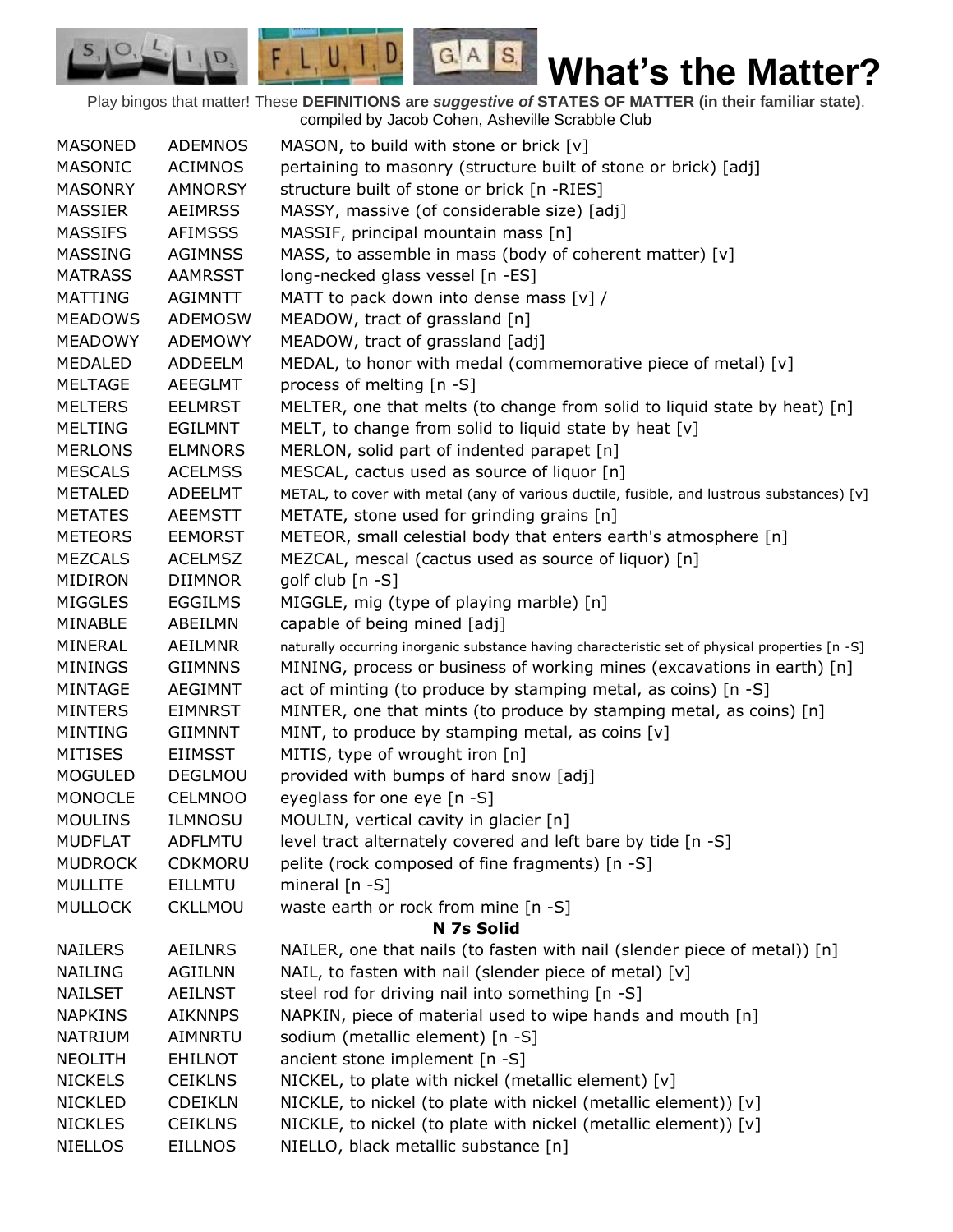Play bingos that matter! These **DEFINITIONS are** *suggestive of* **STATES OF MATTER (in their familiar state)**. compiled by Jacob Cohen, Asheville Scrabble Club

 $G.A.S.$ 

 $F, L, U, I, D$ 

D.

| <b>NINEPIN</b> | EIINNNP        | wooden pin used in bowling game [n -S]                                                                     |  |
|----------------|----------------|------------------------------------------------------------------------------------------------------------|--|
| <b>NIOBATE</b> | ABEINOT        | chemical salt $[n -S]$                                                                                     |  |
| <b>NIOBITE</b> | <b>BEIINOT</b> | mineral columbite [n -S]                                                                                   |  |
| <b>NIOBIUM</b> | <b>BIIMNOU</b> | metallic element [n -S]                                                                                    |  |
| <b>NIOBOUS</b> | <b>BINOOSU</b> | NIOBIUM, metallic element [adj]                                                                            |  |
| <b>NITINOL</b> | <b>IILNNOT</b> | alloy of nickel and titanium [n -S]                                                                        |  |
| <b>NITRITE</b> | EIINRTT        | salt of nitrous acid [n -S]                                                                                |  |
| <b>NIVEOUS</b> | <b>EINOSUV</b> | resembling snow [adj]                                                                                      |  |
| <b>NOGGING</b> | <b>GGGINNO</b> | type of masonry (structure built of stone or brick) [n -S] / NOG, to fill in space in wall with bricks [v] |  |
| <b>NONHEME</b> | <b>EEHMNNO</b> | not containing iron that is bound like that of heme [adj]                                                  |  |
| <b>NORITES</b> | <b>EINORST</b> | NORITE, granular rock [n]                                                                                  |  |
| <b>NORITIC</b> | <b>CIINORT</b> | NORITE, granular rock [adj]                                                                                |  |
| <b>NUGGETS</b> | <b>EGGNSTU</b> | NUGGET, mass of solid matter [n]                                                                           |  |
| <b>NUGGETY</b> | <b>EGGNTUY</b> | NUGGET, mass of solid matter [adj]                                                                         |  |
| <b>NULLAHS</b> | <b>AHLLNSU</b> | NULLAH, ravine (narrow, steep-sided valley) [n]                                                            |  |
| <b>NUNATAK</b> | <b>AAKNNTU</b> | mountain peak completely surrounded by glacial ice [n -S]                                                  |  |
| <b>NUTTING</b> | <b>GINNTTU</b> | NUT, to gather nuts (hard-shelled dry fruits) [v]                                                          |  |
| <b>NUTWOOD</b> | <b>DNOOTUW</b> | nut-bearing tree [n -S]                                                                                    |  |
| <b>NYLONED</b> | <b>DELNNOY</b> | NYLON, synthetic material [adj]                                                                            |  |
|                |                | O 7s Solid                                                                                                 |  |
| <b>OAKLIKE</b> | <b>AEIKKLO</b> | OAK, hardwood tree or shrub [adj]                                                                          |  |
| <b>OCHERED</b> | <b>CDEEHOR</b> | OCHER, to color with ocher (red or yellow iron ore used as pigment) $[v]$                                  |  |
| <b>OCHRING</b> | <b>CGHINOR</b> | OCHRE, to ocher (to color with ocher (red or yellow iron ore used as pigment)) [ $v$ ]                     |  |
| <b>OLEATES</b> | <b>AEELOST</b> | OLEATE, chemical salt [n]                                                                                  |  |
| <b>OLIVINE</b> | EIILNOV        | mineral $[n - S]$                                                                                          |  |
| <b>OOLITES</b> | <b>EILOOST</b> | OOLITE, variety of limestone [n]                                                                           |  |
| <b>OOLITHS</b> | <b>HILOOST</b> | OOLITH, oolite (variety of limestone) [n]                                                                  |  |
| <b>OOLITIC</b> | <b>CIILOOT</b> | OOLITE, variety of limestone [adj]                                                                         |  |
| <b>OPALINE</b> | <b>AEILNOP</b> | opaque white glass [n -S]                                                                                  |  |
| <b>OPHITES</b> | <b>EHIOPST</b> | OPHITE, green mottled igneous rock [n]                                                                     |  |
| OPHITIC        | <b>CHIIOPT</b> | OPHITE, green mottled igneous rock [adj]                                                                   |  |
| <b>OREBODY</b> | <b>BDEOORY</b> | mass of ore in mine [n -DIES]                                                                              |  |
| OREIDES        | <b>DEEIORS</b> | OREIDE, oroide (alloy used to imitate gold) [n]                                                            |  |
| <b>ORMOLUS</b> | <b>LMOORSU</b> | ORMOLU, alloy used to imitate gold [n]                                                                     |  |
| <b>OROGENS</b> | <b>EGNOORS</b> | OROGEN, belt of earth's crust involved in orogeny (process of mountain formation) [n]                      |  |
| <b>OROGENY</b> | <b>EGNOORY</b> | process of mountain formation [n -NIES]                                                                    |  |
| <b>OROIDES</b> | <b>DEIOORS</b> | OROIDE, alloy used to imitate gold [n]                                                                     |  |
| <b>OROLOGY</b> | <b>GLOOORY</b> | study of mountains [n -GIES]                                                                               |  |
| <b>OSMIOUS</b> | <b>IMOOSSU</b> | OSMIUM, metallic element [adj]                                                                             |  |
| <b>OSMIUMS</b> | <b>IMMOSSU</b> | OSMIUM, metallic element [n]                                                                               |  |
| <b>OTOLITH</b> | <b>HILOOTT</b> | hard mass that forms in inner ear [n -S]                                                                   |  |
| <b>OUCHING</b> | <b>CGHINOU</b> | OUCH, to ornament with ouches (settings for precious stones) [v]                                           |  |
| <b>OUTWASH</b> | <b>AHOSTUW</b> | detritus washed from glacier [n -ES]                                                                       |  |
| <b>OXALATE</b> | <b>AAELOTX</b> | to treat with oxalate (chemical salt) [v -D, -TING, -S]                                                    |  |
| <b>OXYSALT</b> | <b>ALOSTXY</b> | salt of oxyacid [n -S]                                                                                     |  |
|                |                | P 7s Solid                                                                                                 |  |
| <b>PACKING</b> | <b>ACGIKNP</b> | material used to pack [n -S]                                                                               |  |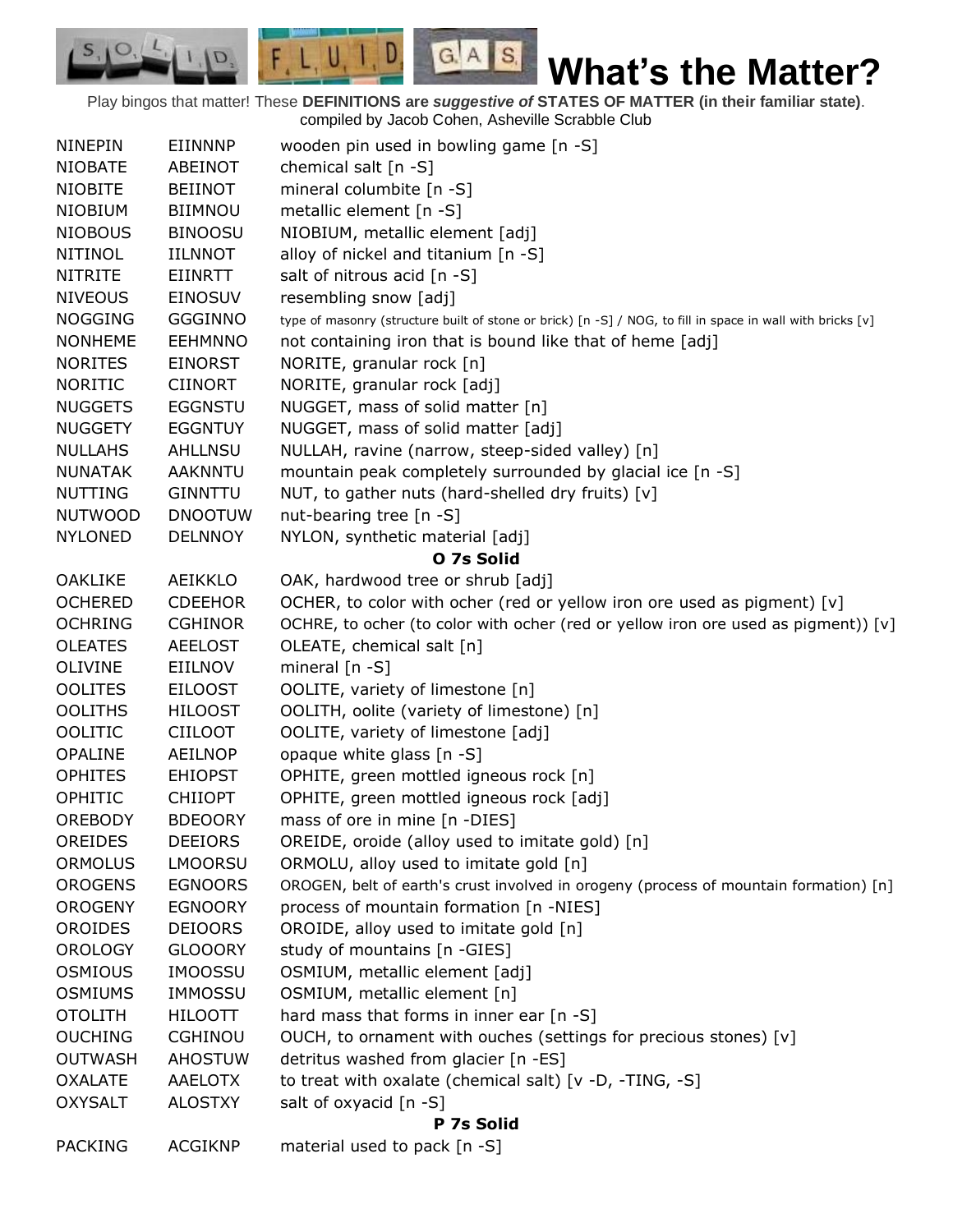Play bingos that matter! These **DEFINITIONS are** *suggestive of* **STATES OF MATTER (in their familiar state)**. compiled by Jacob Cohen, Asheville Scrabble Club

 $G.A.S.$ 

 $F, L, U, I, D$ 

D.

| <b>PADDERS</b> | <b>ADDEPRS</b> | PADDER, one that pads (to line or stuff with soft material) [n]                                      |
|----------------|----------------|------------------------------------------------------------------------------------------------------|
| <b>PADDING</b> | ADDGINP        | material with which to pad [n -S] / PAD, to line or stuff with soft material [v]                     |
| <b>PANELED</b> | <b>ADEELNP</b> | PANEL, to decorate with thin sheets of material [v]                                                  |
| <b>PANNIST</b> | <b>AINNPST</b> | person who plays steel drum [n -S]                                                                   |
| <b>PAPERED</b> | <b>ADEEPPR</b> | PAPER, to cover or wrap with paper (thin sheet of material made of cellulose pulp) [v]               |
| <b>PAPERER</b> | <b>AEEPPRR</b> | one that papers (to cover or wrap with paper (thin sheet of material made of cellulose pulp)) [n -S] |
| <b>PARAMOS</b> | <b>AAMOPRS</b> | PARAMO, plateau region of South America [n]                                                          |
| <b>PARIANS</b> | AAINPRS        | PARIAN, hard, white porcelain [n]                                                                    |
| <b>PATTENS</b> | <b>AENPSTT</b> | PATTEN, shoe having thick wooden sole [n]                                                            |
| <b>PAULINS</b> | <b>AILNPSU</b> | PAULIN, sheet of waterproof material [n]                                                             |
| <b>PAVIORS</b> | <b>AIOPRSV</b> | PAVIOR, paver (one that paves (to cover with material that forms firm, level surface)) [n]           |
| <b>PAVIOUR</b> | <b>AIOPRUV</b> | paver (one that paves (to cover with material that forms firm, level surface)) [n -S]                |
| <b>PEARLED</b> | <b>ADEELPR</b> | PEARL, to adorn with pearls (smooth, rounded masses formed in certain mollusks) [v]                  |
| PEBBLED        | <b>BBDEELP</b> | PEBBLE, to cover with pebbles (small, rounded stones) [v]                                            |
| <b>PEBBLES</b> | <b>BBEELPS</b> | PEBBLE, to cover with pebbles (small, rounded stones) [v]                                            |
| <b>PECTATE</b> | <b>ACEEPTT</b> | chemical salt $[n -S]$                                                                               |
| PEDOCAL        | <b>ACDELOP</b> | type of soil [n -S]                                                                                  |
| <b>PEEBEEN</b> | <b>BEEEENP</b> | large hardwood evergreen tree [n -S]                                                                 |
| <b>PEENING</b> | <b>EEGINNP</b> | action of treating sheet metal with metal shot in order to shape it [n -S]                           |
| <b>PEGGING</b> | <b>EGGGINP</b> | PEG, to fasten with peg (wooden pin) [v]                                                             |
| <b>PELITES</b> | <b>EEILPST</b> | PELITE, rock composed of fine fragments [n]                                                          |
| PELITIC        | <b>CEIILPT</b> | PELITE, rock composed of fine fragments [adj]                                                        |
| <b>PELLETS</b> | <b>EELLPST</b> | PELLET, to strike with pellets (small rounded masses) [v]                                            |
| PENNINE        | <b>EEINNNP</b> | mineral $[n - S]$                                                                                    |
| PERIDOT        | <b>DEIOPRT</b> | mineral [n -S]                                                                                       |
| <b>PERLITE</b> | <b>EEILPRT</b> | volcanic glass [n -S]                                                                                |
| <b>PERPENT</b> | <b>EENPPRT</b> | large building stone [n -S]                                                                          |
| <b>PERSALT</b> | <b>AELPRST</b> | chemical salt [n -S]                                                                                 |
| <b>PETRIFY</b> | EFIPRTY        | to convert into stone [v -FIED, -ING, -FIES]                                                         |
| <b>PETROUS</b> | <b>EOPRSTU</b> | resembling stone in hardness [adj]                                                                   |
| <b>PEWTERS</b> | <b>EEPRSTW</b> | PEWTER, tin alloy [n]                                                                                |
| <b>PEWTERY</b> | <b>EEPRTWY</b> | PEWTER, tin alloy [adj]                                                                              |
| <b>PHENATE</b> | <b>AEEHNPT</b> | salt of carbolic acid [n -S]                                                                         |
| <b>PHYTINS</b> | <b>HINPSTY</b> | PHYTIN, calcium-magnesium salt [n]                                                                   |
| <b>PICKAXE</b> | <b>ACEIKPX</b> | to pickax (to use pickax (tool for breaking hard surfaces)) [v -D, -XING, -S]                        |
| <b>PICRATE</b> | <b>ACEIPRT</b> | chemical salt [n -S]                                                                                 |
| <b>PICRITE</b> | <b>CEIIPRT</b> | igneous rock [n -S]                                                                                  |
| <b>PIECING</b> | <b>CEGIINP</b> | material to be sewn together [n -S]                                                                  |
| PIGGINS        | <b>GGIINPS</b> | PIGGIN, small wooden pail [n]                                                                        |
| PIGMENT        | <b>EGIMNPT</b> | to add coloring matter to [v -ED, -ING, -S]                                                          |
| PILLING        | GIILLNP        | PILL, to dose with pills (small, rounded masses of medicine) [v]                                     |
| <b>PINATAS</b> | AAINPST        | PINATA, pottery jar used in Mexican game [n]                                                         |
| <b>PINITES</b> | <b>EIINPST</b> | PINITE, mineral [n]                                                                                  |
| <b>PINNERS</b> | <b>EINNPRS</b> | PINNER, one that pins (to fasten with pin (slender, pointed piece of metal)) [n]                     |
| PINNING        | <b>GIINNNP</b> | PIN, to fasten with pin (slender, pointed piece of metal) [v]                                        |
| PINWALE        | <b>AEILNPW</b> | type of fabric (woven, felted, or knitted material) [n -S]                                           |
| <b>PLASTIC</b> | <b>ACILPST</b> | any of group of synthetic or natural moldable materials [n -S]                                       |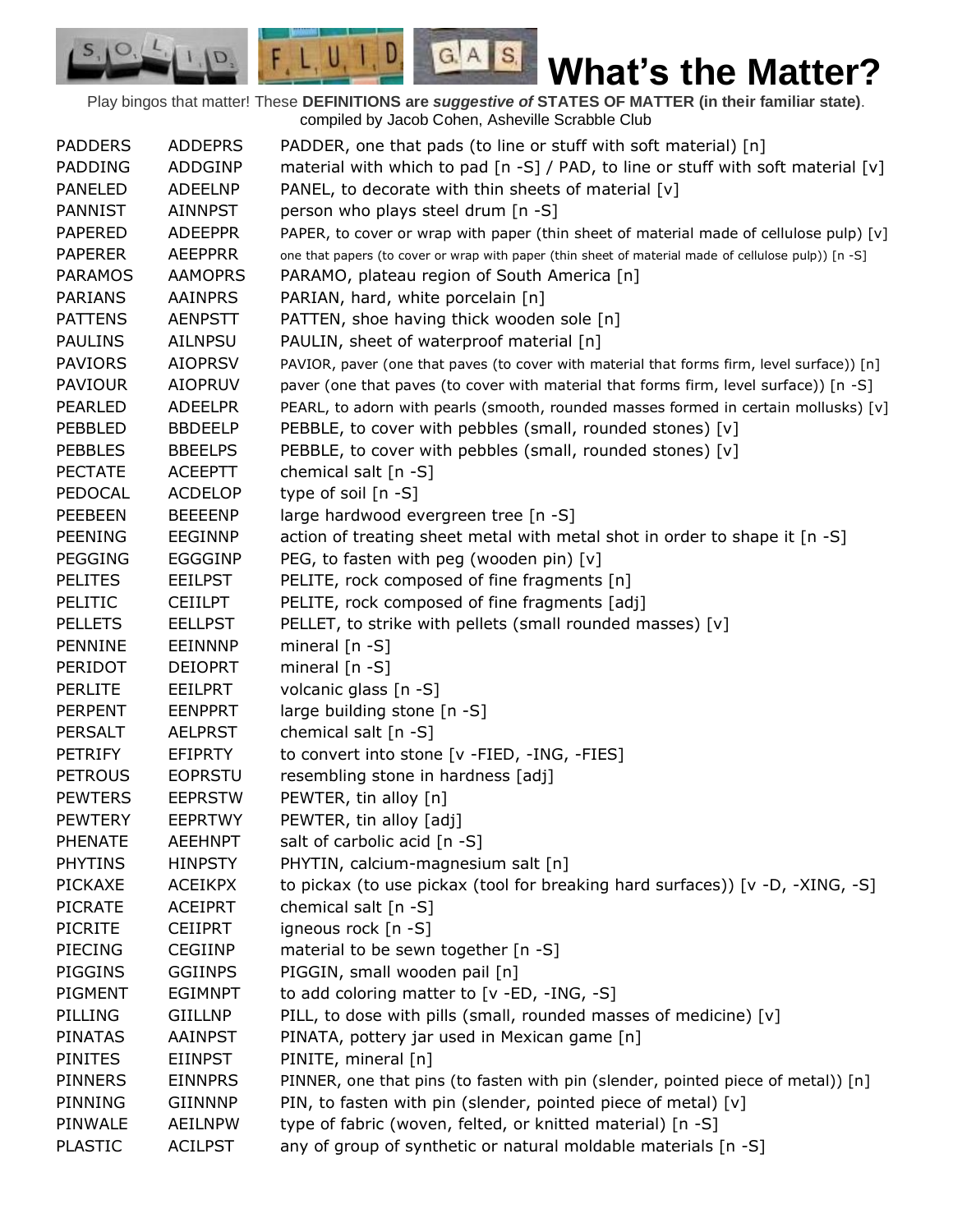Play bingos that matter! These **DEFINITIONS are** *suggestive of* **STATES OF MATTER (in their familiar state)**. compiled by Jacob Cohen, Asheville Scrabble Club

 $G.A.S.$ 

 $\Box$ 

 $F, L, U, I$ 

D.

| <b>PLATEAU</b> | AAELPTU        | level stretch of elevated land [n -S or -X]                                                         |  |  |  |
|----------------|----------------|-----------------------------------------------------------------------------------------------------|--|--|--|
| <b>PLATERS</b> | <b>AELPRST</b> | PLATER, one that plates (to coat with thin layer of metal) [n]                                      |  |  |  |
| <b>PLATINA</b> | AAILNPT        | platinum (metallic element) [n -S]                                                                  |  |  |  |
| <b>PLATING</b> | <b>AGILNPT</b> | thin layer of metal $[n -S]$ / PLATE, to coat with thin layer of metal $[v]$                        |  |  |  |
| <b>PLENISM</b> | <b>EILMNPS</b> | doctrine that space is fully occupied by matter [n -S]                                              |  |  |  |
| <b>PLENUMS</b> | <b>ELMNPSU</b> | PLENUM, space considered as fully occupied by matter [n]                                            |  |  |  |
| <b>PLINTHS</b> | <b>HILNPST</b> | PLINTH, stone or slab upon which column or pedestal rests [n]                                       |  |  |  |
| <b>PLUGGED</b> | <b>DEGGLPU</b> | PLUG, to seal or close with plug (piece of material used to fill hole) [v]                          |  |  |  |
| <b>PLUGGER</b> | <b>EGGLPRU</b> | one that plugs (to seal or close with plug (piece of material used to fill hole)) [n -S]            |  |  |  |
| <b>PLUTONS</b> | <b>LNOPSTU</b> | PLUTON, formation of igneous rock [n]                                                               |  |  |  |
| <b>PLYWOOD</b> | <b>DLOOPWY</b> | building material [n -S]                                                                            |  |  |  |
| <b>PODSOLS</b> | <b>DLOOPSS</b> | PODSOL, podzol (infertile soil) [n]                                                                 |  |  |  |
| <b>PODZOLS</b> | <b>DLOOPSZ</b> | PODZOL, infertile soil [n]                                                                          |  |  |  |
| <b>POGONIP</b> | <b>GINOOPP</b> | dense fog of suspended ice particles [n -S]                                                         |  |  |  |
| <b>POLDERS</b> | <b>DELOPRS</b> | POLDER, tract of low land reclaimed from body of water [n]                                          |  |  |  |
| <b>PONTILS</b> | <b>ILNOPST</b> | PONTIL, punty (iron rod used in glassmaking) [n]                                                    |  |  |  |
| <b>POTTERY</b> | <b>EOPRTTY</b> | ware molded from clay and hardened by heat [n -RIES]                                                |  |  |  |
| <b>POWDERS</b> | <b>DEOPRSW</b> | POWDER, to reduce to powder (matter in finely divided state) [v]                                    |  |  |  |
| <b>PRAIRIE</b> | AEIIPRR        | tract of grassland [n -S]                                                                           |  |  |  |
| PREDIAL        | <b>ADEILPR</b> | praedial (pertaining to land) [adj]                                                                 |  |  |  |
| <b>PREPREG</b> | <b>EEGPPRR</b> | reinforcing material already impregnated with synthetic resin [n -S]                                |  |  |  |
| <b>PRONOTA</b> | <b>ANOOPRT</b> | PRONOTUM, hard outer plate of insect [n]                                                            |  |  |  |
| <b>PUDDLER</b> | <b>DDELPRU</b> | one who subjects iron to puddling [n -S]                                                            |  |  |  |
| <b>PUGGING</b> | <b>GGGINPU</b> | act of preparing clay for making bricks or pottery [n -S] / PUG, to fill in with clay or mortar [v] |  |  |  |
| <b>PULPERS</b> | <b>ELPPRSU</b> | PULPER, one that pulps (to reduce to pulp (soft, moist mass of matter)) [n]                         |  |  |  |
| <b>PULPING</b> | <b>GILNPPU</b> | process of reducing to pulp [n -S] / PULP, to reduce to pulp (soft, moist mass of matter) [v]       |  |  |  |
| <b>PUMICED</b> | <b>CDEIMPU</b> | PUMICE, to polish with porous volcanic rock [v]                                                     |  |  |  |
| <b>PUMICER</b> | <b>CEIMPRU</b> | one that pumices (to polish with porous volcanic rock) [n -S]                                       |  |  |  |
| <b>PUMICES</b> | <b>CEIMPSU</b> | PUMICE, to polish with porous volcanic rock [v]                                                     |  |  |  |
| <b>PUNTIES</b> | EINPSTU        | PUNTY, iron rod used in glassmaking [n]                                                             |  |  |  |
| <b>PUTAMEN</b> | <b>AEMNPTU</b> | hard covering of kernel of certain fruits [n -S, -MINA]                                             |  |  |  |
| <b>PYRENES</b> | <b>EENPRSY</b> | PYRENE, putamen (hard covering of kernel of certain fruits) [n]                                     |  |  |  |
| <b>PYRITES</b> | <b>EIPRSTY</b> | PYRITE, metallic sulfide [n]                                                                        |  |  |  |
| <b>PYRITIC</b> | <b>CIIPRTY</b> | PYRITE, metallic sulfide [adj]                                                                      |  |  |  |
| <b>PYROPES</b> | <b>EOPPRSY</b> | PYROPE, variety of garnet [n]                                                                       |  |  |  |
|                | Q 7s Solid     |                                                                                                     |  |  |  |
| QUADRAT        | <b>AADQRTU</b> | piece of type metal used for filling spaces [n -S]                                                  |  |  |  |
| QUASSIN        | AINQSSU        | medicinal compound obtained from wood of quassia [n -S]                                             |  |  |  |
| QUINZIE        | EIINQUZ        | quinzhee (shelter made by hollowing out pile of snow) [n -S]                                        |  |  |  |
|                |                | R 7s Solid                                                                                          |  |  |  |
| <b>RABBLER</b> | <b>ABBELRR</b> | iron bar used in puddling [n -S]                                                                    |  |  |  |
| <b>RACEMIC</b> | <b>ACCEIMR</b> | pertaining to racemate (chemical salt) [adj]                                                        |  |  |  |
| RAILBED        | ABDEILR        | layer of stone or gravel on which railroad is laid [n -S]                                           |  |  |  |
| <b>RASPING</b> | <b>AGINPRS</b> | tiny piece of wood removed with coarse file [n -S]                                                  |  |  |  |
| <b>RAVINES</b> | AEINRSV        | RAVINE, narrow, steep-sided valley [n]                                                              |  |  |  |
| <b>REALGAR</b> | AAEGLRR        | mineral $[n - S]$                                                                                   |  |  |  |
| <b>RECOALS</b> | <b>ACELORS</b> | RECOAL, to coal again [v]                                                                           |  |  |  |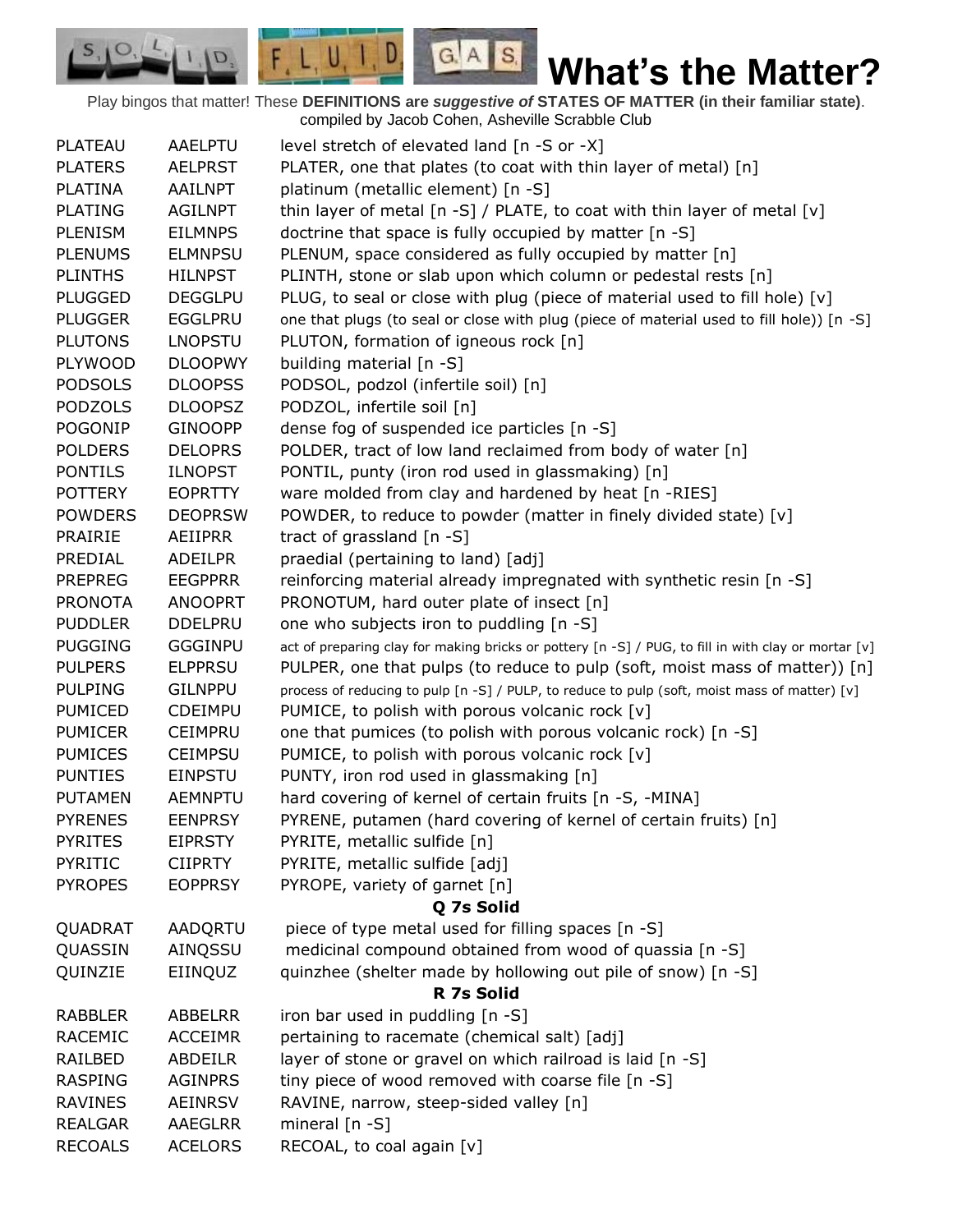Play bingos that matter! These **DEFINITIONS are** *suggestive of* **STATES OF MATTER (in their familiar state)**. compiled by Jacob Cohen, Asheville Scrabble Club

 $G.A.S.$ 

 $F, L, U, I, D$ 

D.

 $S, \mathbf{O}$ 

| <b>RECYCLE</b> | <b>CCEELRY</b> | to process in order to extract useful materials [v -D, -LING, -S]                      |
|----------------|----------------|----------------------------------------------------------------------------------------|
| <b>REDWOOD</b> | <b>DDEOORW</b> | very tall evergreen tree [n -S]                                                        |
| <b>REEFIER</b> | <b>EEEFIRR</b> | REEFY, abounding in ridges of rock [adj]                                               |
| <b>REGOSOL</b> | <b>EGLOORS</b> | type of soil [n -S]                                                                    |
| <b>REGULUS</b> | <b>EGLRSUU</b> | mass that forms beneath slag in furnace [n -LI, -ES]                                   |
| <b>REMELTS</b> | <b>EELMRST</b> | REMELT, to melt again [v]                                                              |
| <b>RETTING</b> | EGINRTT        | RET, to soak in order to loosen fiber from woody tissue [v]                            |
| <b>RHENIUM</b> | EHIMNRU        | metallic element [n -S]                                                                |
| <b>RHODIUM</b> | <b>DHIMORU</b> | metallic element [n -S]                                                                |
| <b>RIDGIER</b> | <b>DEGIIRR</b> | RIDGY, having ridges [adj]                                                             |
| <b>RIDGING</b> | <b>DGGIINR</b> | RIDGE, to form into ridges (long, narrow elevations) [v]                               |
| RIMIEST        | <b>EIIMRST</b> | RIMY, frosty (covered with frost) [adj]                                                |
| <b>RIMROCK</b> | <b>CIKMORR</b> | type of rock formation [n -S]                                                          |
| <b>RINGTAW</b> | AGINRTW        | game of marbles [n -S]                                                                 |
| <b>RIPRAPS</b> | <b>AIPPRRS</b> | RIPRAP, to strengthen with foundation of broken stones [v]                             |
| <b>RIPSAWN</b> | <b>AINPRSW</b> | RIPSAW, to saw wood by cutting with grain [v]                                          |
| <b>RIPSAWS</b> | <b>AIPRSSW</b> | RIPSAW, to saw wood by cutting with grain [v]                                          |
| <b>RIVETED</b> | <b>DEEIRTV</b> | RIVET, to fasten with type of metal bolt [v]                                           |
| <b>RIVETER</b> | <b>EEIRRTV</b> | one that rivets (to fasten with type of metal bolt) [n -S]                             |
| <b>RIVIERE</b> | EEIIRRV        | necklace of precious stones [n -S]                                                     |
| <b>ROCKERY</b> | <b>CEKORRY</b> | rock garden [n -RIES]                                                                  |
| <b>RODDING</b> | <b>DDGINOR</b> | ROD, to provide with rod (straight, slender piece of material) [v]                     |
| <b>ROOFING</b> | <b>FGINOOR</b> | material for roof [n -S]                                                               |
| <b>RUBACES</b> | <b>ABCERSU</b> | RUBACE, rubasse (variety of quartz) [n]                                                |
| <b>RUBASSE</b> | ABERSSU        | variety of quartz [n -S]                                                               |
| <b>RUBIDIC</b> | <b>BCDIIRU</b> | RUBIDIUM, metallic element [adj]                                                       |
| <b>RUBIGOS</b> | <b>BGIORSU</b> | RUBIGO, red iron oxide [n]                                                             |
| <b>RUBYING</b> | <b>BGINRUY</b> | RUBY, to tint with color of ruby (deep-red precious stone) [v]                         |
| <b>RUMMERS</b> | <b>EMMRRSU</b> | RUMMER, large drinking glass [n]                                                       |
| <b>RUSTING</b> | <b>GINRSTU</b> | RUST, to form rust (reddish coating that forms on iron) [v]                            |
| <b>RUTILES</b> | <b>EILRSTU</b> | RUTILE, mineral [n]                                                                    |
|                |                | S 7s Solid                                                                             |
| <b>SABOTED</b> | <b>ABDEOST</b> | SABOT, wooden shoe [adj]                                                               |
| <b>SACKING</b> | <b>ACGIKNS</b> | material for making sacks [n -S]                                                       |
| SADIRON        | <b>ADINORS</b> | heavy flatiron [n -S]                                                                  |
| <b>SALTERN</b> | <b>AELNRST</b> | place where salt is produced [n -S]                                                    |
| <b>SALTERS</b> | <b>AELRSST</b> | SALTER, one that salts (to treat with salt [n]                                         |
| <b>SALTERY</b> | <b>AELRSTY</b> | factory where fish is salted for storage [n -RIES]                                     |
| <b>SALTEST</b> | <b>AELSSTT</b> | SALT, salty (tasting of or containing salt) [adj]                                      |
| <b>SALTIER</b> | <b>AEILRST</b> | SALTY, tasting of or containing salt [adj]                                             |
| <b>SALTILY</b> | AILLSTY        | in salty (tasting of or containing salt) manner [adv]                                  |
| <b>SALTINE</b> | <b>AEILNST</b> | salted cracker [n -S]                                                                  |
| <b>SALTING</b> | <b>AGILNST</b> | SALT, to treat with salt (crystalline compound used as seasoning and preservative) [v] |
| <b>SALTISH</b> | <b>AHILSST</b> | somewhat salty [adj]                                                                   |
| <b>SALTPAN</b> | <b>AALNPST</b> | large pan for making salt by evaporation [n -S]                                        |
| SAMOVAR        | <b>AAMORSV</b> | metal urn for heating water [n -S]                                                     |
| SANDBAG        | <b>AABDGNS</b> | to surround with bags of sand (loose granular rock material) [v -GGED, -GGING, -S]     |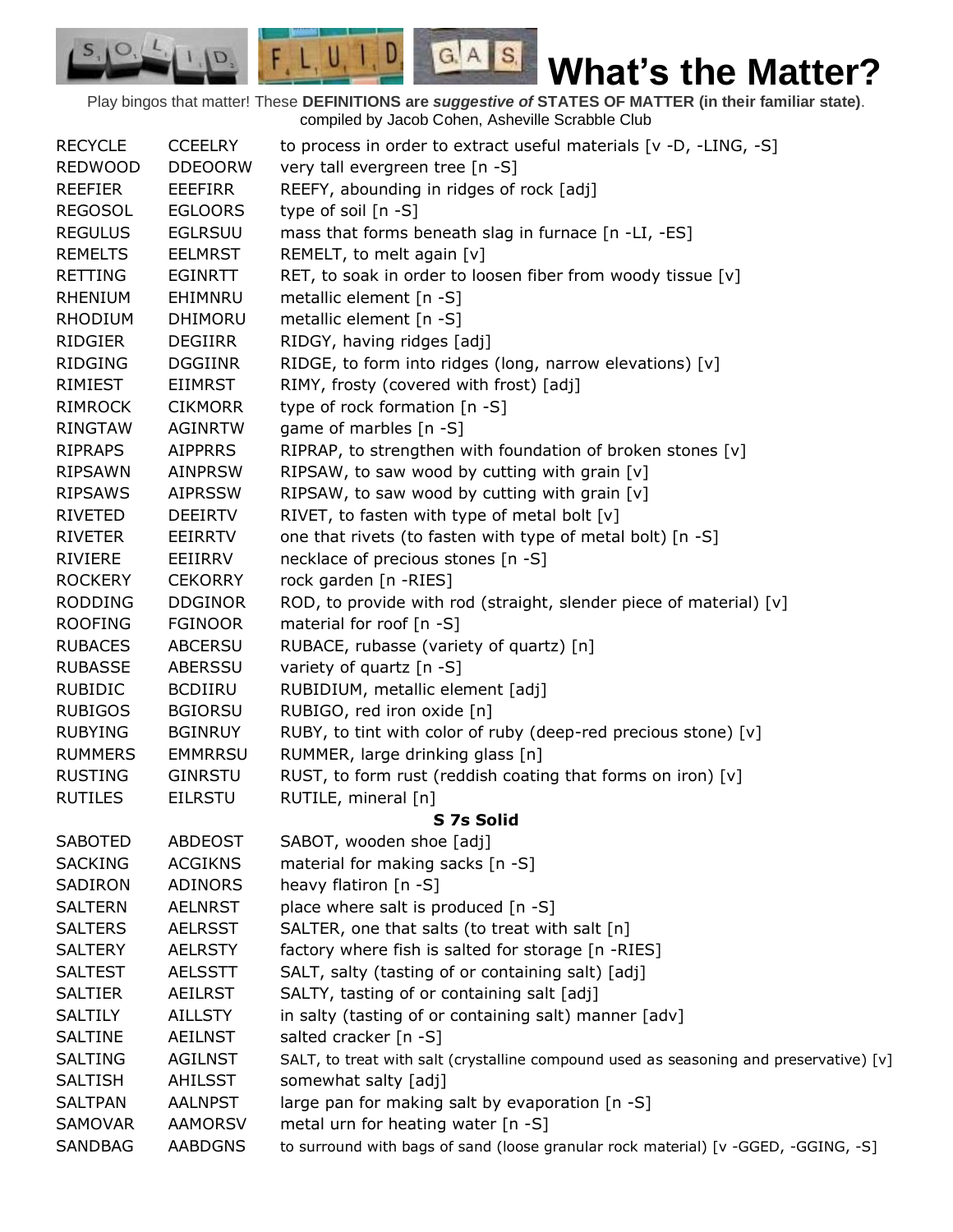Play bingos that matter! These **DEFINITIONS are** *suggestive of* **STATES OF MATTER (in their familiar state)**. compiled by Jacob Cohen, Asheville Scrabble Club

 $G.A.S.$ 

 $F, L, U, I, D$ 

D.

| <b>SANDBAR</b> | <b>AABDNRS</b> | ridge of sand formed in river or sea [n -S]                                         |
|----------------|----------------|-------------------------------------------------------------------------------------|
| <b>SAPROBE</b> | <b>ABEOPRS</b> | organism that derives its nourishment from decaying organic matter [n -S]           |
| <b>SAPSAGO</b> | <b>AAGOPSS</b> | hard green cheese [n -S]                                                            |
| SAPWOOD        | <b>ADOOPSW</b> | newly formed outer wood of tree [n -S]                                              |
| <b>SARDIUS</b> | ADIRSSU        | sard (variety of quartz) [n -ES]                                                    |
| <b>SARSENS</b> | <b>AENRSSS</b> | SARSEN, large sandstone block [n]                                                   |
| SASHING        | <b>AGHINSS</b> | SASH, to furnish with frame in which glass is set [v]                               |
| <b>SASSIES</b> | <b>AEISSSS</b> | SASSY, sasswood (African tree) [n]                                                  |
| <b>SAVANNA</b> | <b>AAANNSV</b> | SAVANNA, flat, treeless grassland [n -S]                                            |
| <b>SAWBUCK</b> | <b>ABCKSUW</b> | sawhorse (rack used to support piece of wood being sawed) [n -S]                    |
| SAWDUST        | <b>ADSSTUW</b> | small particles of wood produced in sawing [n -S]                                   |
| <b>SAWYERS</b> | <b>AERSSWY</b> | SAWYER, one that saws wood for living [n]                                           |
| <b>SAXHORN</b> | <b>AHNORSX</b> | brass wind instrument [n -S]                                                        |
| <b>SCANDIC</b> | <b>ACCDINS</b> | SCANDIUM, metallic element [adj]                                                    |
| <b>SCHISTS</b> | <b>CHISSST</b> | SCHIST, rock that readily splits into parallel layers [n]                           |
| <b>SCHORLS</b> | <b>CHLORSS</b> | SCHORL, mineral [n]                                                                 |
| <b>SCORIAE</b> | <b>ACEIORS</b> | SCORIA, refuse of smelted metal or ore [n]                                          |
| <b>SCREWED</b> | <b>CDEERSW</b> | SCREW, to attach with screw (type of metal fastener) [v]                            |
| <b>SCREWER</b> | <b>CEERRSW</b> | one that screws (to attach with screw (type of metal fastener)) [n -S]              |
| <b>SCRIBER</b> | <b>BCEIRRS</b> | pointed instrument used for marking off material to be cut [n -S]                   |
| <b>SCULPED</b> | <b>CDELPSU</b> | SCULP, to sculpt (to form image or representation of from solid material) [v]       |
| <b>SCULPTS</b> | <b>CLPSSTU</b> | SCULPT, to form image or representation of from solid material [v]                  |
| <b>SCUMMED</b> | <b>CDEMMSU</b> | SCUM, to remove scum (impure or extraneous matter) from [v]                         |
| <b>SCUMMER</b> | <b>CEMMRSU</b> | one that scums (to remove scum (impure or extraneous matter) from) [n -S]           |
| <b>SEASIDE</b> | <b>ADEEISS</b> | seashore (land bordering on sea) [n -S]                                             |
| <b>SEATING</b> | <b>AEGINST</b> | material for covering seats [n -S]                                                  |
| <b>SEIDELS</b> | <b>DEEILSS</b> | SEIDEL, large beer glass [n]                                                        |
| <b>SEISMAL</b> | <b>AEILMSS</b> | SEISM, earthquake [adj]                                                             |
| <b>SEISMIC</b> | <b>CEIIMSS</b> | SEISM, earthquake [adj]                                                             |
| <b>SELENIC</b> | <b>CEEILNS</b> | pertaining to selenium (nonmetallic element) [adj]                                  |
| <b>SELTZER</b> | <b>EELRSTZ</b> | carbonated mineral water [n -S]                                                     |
| <b>SEWAGES</b> | <b>AEEGSSW</b> | SEWAGE, waste matter carried off by sewers [n]                                      |
| <b>SEWINGS</b> | <b>EGINSSW</b> | SEWING, material that has been or is to be sewed [n]                                |
| <b>SHACKLE</b> | <b>ACEHKLS</b> | to confine with metal fastenings placed around wrists or ankles [v -D, -LING, -S]   |
| <b>SHAIRDS</b> | <b>ADHIRSS</b> | SHAIRD, shard (fragment of broken pottery) [n]                                      |
| <b>SHALIER</b> | <b>AEHILRS</b> | SHALEY, shaly (resembling shale (fissile rock)) [adj] / SHALY [adj]                 |
| <b>SHEETED</b> | <b>DEEEHST</b> | SHEET, to cover with sheet (thin, rectangular piece of material) [v]                |
| <b>SHEETER</b> | <b>EEEHRST</b> | one that sheets (to cover with sheet (thin, rectangular piece of material)) [n -S]  |
| <b>SHELLED</b> | <b>DEEHLLS</b> | SHELL, to divest of shell (hard outer covering) [v]                                 |
| <b>SHELLER</b> | <b>EEHLLRS</b> | one that shells (to divest of shell (hard outer covering)) [n -S]                   |
| <b>SHINGLE</b> | <b>EGHILNS</b> | to cover with shingles (thin, oblong pieces of building material) [v -D, -LING, -S] |
| <b>SHINGLY</b> | <b>GHILNSY</b> | covered with small, loose stones [adj]                                              |
| <b>SHIPLAP</b> | <b>AHILPPS</b> | to clad vertical surface using rabbeted wood [v -PPED, -PPING, -S]                  |
| <b>SHITTAH</b> | <b>AHHISTT</b> | hardwood tree [n -S]                                                                |
| <b>SHITTAH</b> | <b>AHHISTT</b> | hardwood tree [n -S]                                                                |
| SHITTIM        | <b>HIIMSTT</b> | wood of shittah [n -S]                                                              |
| <b>SIDINGS</b> | <b>DGIINSS</b> | SIDING, material used for surfacing frame building [n]                              |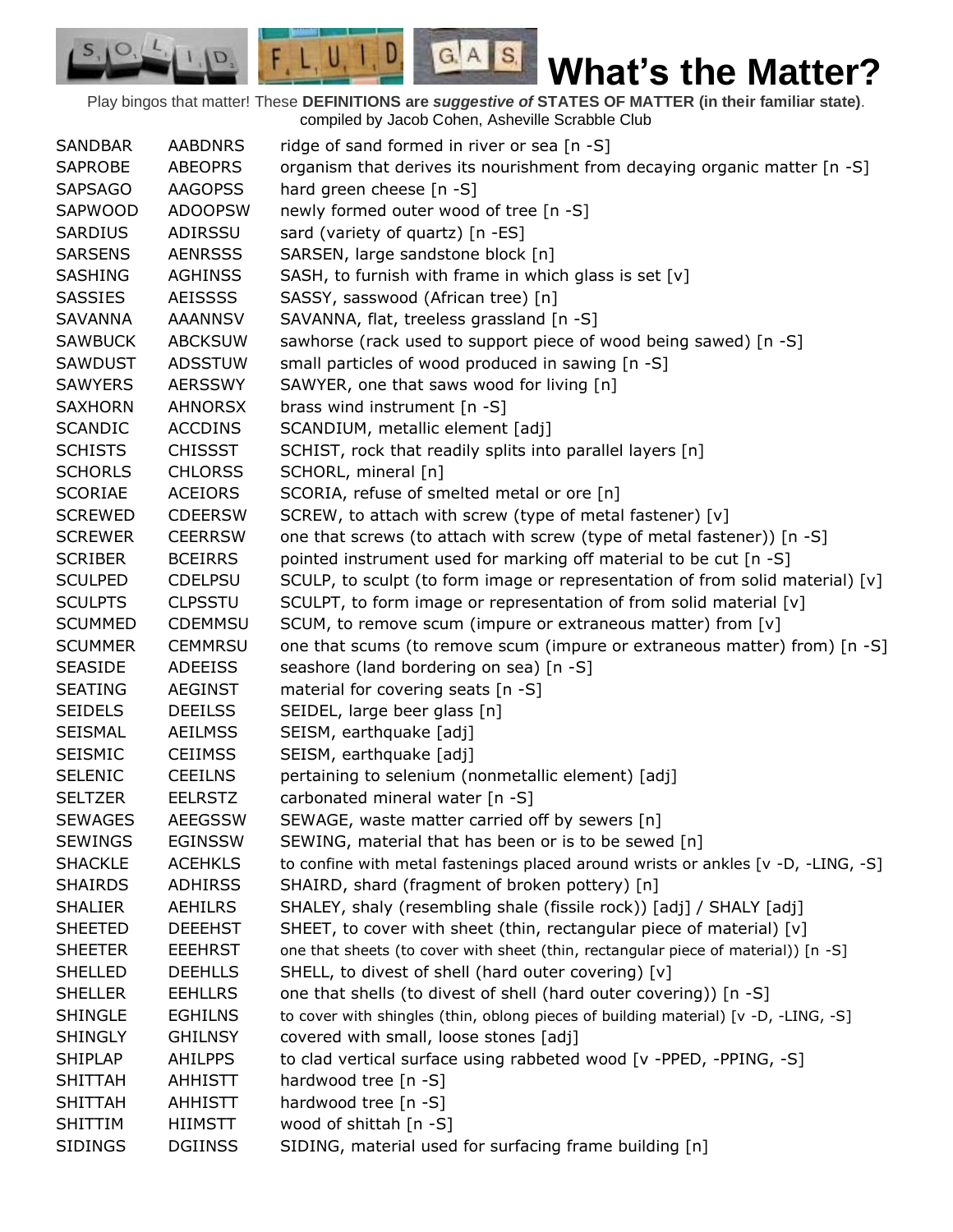Play bingos that matter! These **DEFINITIONS are** *suggestive of* **STATES OF MATTER (in their familiar state)**. compiled by Jacob Cohen, Asheville Scrabble Club

 $G.A.S.$ 

 $F, L, U, I, D$ 

D.

| <b>EEIINST</b><br>syenite (igneous rock) [n -S]<br><b>SIENITE</b><br>SIERRA, mountain range [adj]<br><b>SIERRAN</b><br><b>AEINRRS</b><br><b>SIERRAS</b><br><b>AEIRRSS</b><br>SIERRA, mountain range [n]<br><b>SIEVING</b><br>EGIINSV<br>SIEVE, to pass through sieve (utensil for separating coarse parts from fine parts of loose matter) [v]<br><b>SIFTERS</b><br><b>EFIRSST</b><br>SIFTER, one that sifts (to sieve (to pass through sieve (utensil for separating coarse parts from fine parts of loose matter))) [n]<br><b>SIFTING</b><br><b>FGIINST</b><br>SIFT, to sieve (to pass through sieve (utensil for separating coarse parts from fine parts of loose matter)) [v]<br><b>SILEXES</b><br><b>EEILSSX</b><br>SILEX, silica (form of silicon) [n]<br><b>SILICAS</b><br><b>ACIILSS</b><br>SILICA, form of silicon [n]<br><b>SILICIC</b><br><b>CCIIILS</b><br>pertaining to silicon (nonmetallic element) [adj]<br>nonmetallic element [n -S]<br><b>SILICON</b><br><b>CIILNOS</b><br><b>SILTIER</b><br><b>EIILRST</b><br>SILTY, full of silt [adj]<br><b>SILTING</b><br><b>GIILNST</b><br>SILT, to fill with silt (sedimentary material) [v]<br><b>SILVERS</b><br><b>EILRSSV</b><br>SILVER, to cover with silver (metallic element) [v]<br><b>SIZINGS</b><br>SIZING, substance used as glaze or filler for porous materials [n]<br>GIINSSZ<br><b>EEGIKNS</b><br>SKEE, to ski (to travel on skis (long, narrow strips of wood or metal)) [v]<br><b>SKEEING</b><br>SKIM, to remove floating matter from surface of [v]<br><b>SKIMMED</b><br><b>DEIKMMS</b><br>one that skims (to remove floating matter from surface of) [n -S]<br><b>SKIMMER</b><br><b>EIKMMRS</b><br><b>SKITTLE</b><br>wooden pin used in bowling game [n -S]<br><b>EIKLSTT</b><br>SLATER, one that slates (to cover with slate (roofing material)) [n]<br><b>SLATERS</b><br><b>AELRSST</b><br>SLATE, to cover with slate (roofing material) [v]<br><b>SLATING</b><br><b>AGILNST</b><br>SLAT, to provide with slats (narrow strips of wood or metal) [v]<br><b>SLATTED</b><br><b>ADELSTT</b><br><b>SLEETED</b><br><b>DEEELST</b><br>SLEET, to shower sleet (frozen rain) [v]<br>SLIEVE, mountain (large, natural elevation of earth's surface) [n]<br><b>SLIEVES</b><br><b>EEILSSV</b><br><b>SLIMPSY</b><br><b>ILMPSSY</b><br>slimsy (flimsy (lacking solidity or strength)) [adj -SIER, -SIEST]<br><b>SLUBBER</b><br>SLUB, material with irregular appearance [adj]<br><b>BBELRSU</b><br>SLUSH, to splash with slush (partly melted snow) [v]<br><b>SLUSHED</b><br><b>DEHLSSU</b><br>SLUSH, to splash with slush (partly melted snow) [v]<br><b>SLUSHES</b><br><b>EHLSSSU</b><br><b>SMALTOS</b><br><b>ALMOSST</b><br>SMALTO, colored glass used in mosaics [n]<br>SMEEKED<br><b>DEEEKMS</b><br>SMEEK, to smoke (to emit smoke (gaseous product of burning materials)) $[v]$<br>SMEGMA, sebum (fatty matter secreted by certain glands of skin) [n]<br><b>SMEGMAS</b><br><b>AEGMMSS</b><br><b>SMOKERS</b><br><b>EKMORSS</b><br>SMOKER, one that smokes (to emit smoke (gaseous product of burning materials)) [n] |
|--------------------------------------------------------------------------------------------------------------------------------------------------------------------------------------------------------------------------------------------------------------------------------------------------------------------------------------------------------------------------------------------------------------------------------------------------------------------------------------------------------------------------------------------------------------------------------------------------------------------------------------------------------------------------------------------------------------------------------------------------------------------------------------------------------------------------------------------------------------------------------------------------------------------------------------------------------------------------------------------------------------------------------------------------------------------------------------------------------------------------------------------------------------------------------------------------------------------------------------------------------------------------------------------------------------------------------------------------------------------------------------------------------------------------------------------------------------------------------------------------------------------------------------------------------------------------------------------------------------------------------------------------------------------------------------------------------------------------------------------------------------------------------------------------------------------------------------------------------------------------------------------------------------------------------------------------------------------------------------------------------------------------------------------------------------------------------------------------------------------------------------------------------------------------------------------------------------------------------------------------------------------------------------------------------------------------------------------------------------------------------------------------------------------------------------------------------------------------------------------------------------------------------------------------------------------------------------------------------------------------------------------------------------------------------------------------------------------------------------------------------------------------------------------------------------------------------------------------------------------------------------------------------------------------------------------------------------------------------------------------------------------------------------------------------------------------------------------|
|                                                                                                                                                                                                                                                                                                                                                                                                                                                                                                                                                                                                                                                                                                                                                                                                                                                                                                                                                                                                                                                                                                                                                                                                                                                                                                                                                                                                                                                                                                                                                                                                                                                                                                                                                                                                                                                                                                                                                                                                                                                                                                                                                                                                                                                                                                                                                                                                                                                                                                                                                                                                                                                                                                                                                                                                                                                                                                                                                                                                                                                                                            |
|                                                                                                                                                                                                                                                                                                                                                                                                                                                                                                                                                                                                                                                                                                                                                                                                                                                                                                                                                                                                                                                                                                                                                                                                                                                                                                                                                                                                                                                                                                                                                                                                                                                                                                                                                                                                                                                                                                                                                                                                                                                                                                                                                                                                                                                                                                                                                                                                                                                                                                                                                                                                                                                                                                                                                                                                                                                                                                                                                                                                                                                                                            |
|                                                                                                                                                                                                                                                                                                                                                                                                                                                                                                                                                                                                                                                                                                                                                                                                                                                                                                                                                                                                                                                                                                                                                                                                                                                                                                                                                                                                                                                                                                                                                                                                                                                                                                                                                                                                                                                                                                                                                                                                                                                                                                                                                                                                                                                                                                                                                                                                                                                                                                                                                                                                                                                                                                                                                                                                                                                                                                                                                                                                                                                                                            |
|                                                                                                                                                                                                                                                                                                                                                                                                                                                                                                                                                                                                                                                                                                                                                                                                                                                                                                                                                                                                                                                                                                                                                                                                                                                                                                                                                                                                                                                                                                                                                                                                                                                                                                                                                                                                                                                                                                                                                                                                                                                                                                                                                                                                                                                                                                                                                                                                                                                                                                                                                                                                                                                                                                                                                                                                                                                                                                                                                                                                                                                                                            |
|                                                                                                                                                                                                                                                                                                                                                                                                                                                                                                                                                                                                                                                                                                                                                                                                                                                                                                                                                                                                                                                                                                                                                                                                                                                                                                                                                                                                                                                                                                                                                                                                                                                                                                                                                                                                                                                                                                                                                                                                                                                                                                                                                                                                                                                                                                                                                                                                                                                                                                                                                                                                                                                                                                                                                                                                                                                                                                                                                                                                                                                                                            |
|                                                                                                                                                                                                                                                                                                                                                                                                                                                                                                                                                                                                                                                                                                                                                                                                                                                                                                                                                                                                                                                                                                                                                                                                                                                                                                                                                                                                                                                                                                                                                                                                                                                                                                                                                                                                                                                                                                                                                                                                                                                                                                                                                                                                                                                                                                                                                                                                                                                                                                                                                                                                                                                                                                                                                                                                                                                                                                                                                                                                                                                                                            |
|                                                                                                                                                                                                                                                                                                                                                                                                                                                                                                                                                                                                                                                                                                                                                                                                                                                                                                                                                                                                                                                                                                                                                                                                                                                                                                                                                                                                                                                                                                                                                                                                                                                                                                                                                                                                                                                                                                                                                                                                                                                                                                                                                                                                                                                                                                                                                                                                                                                                                                                                                                                                                                                                                                                                                                                                                                                                                                                                                                                                                                                                                            |
|                                                                                                                                                                                                                                                                                                                                                                                                                                                                                                                                                                                                                                                                                                                                                                                                                                                                                                                                                                                                                                                                                                                                                                                                                                                                                                                                                                                                                                                                                                                                                                                                                                                                                                                                                                                                                                                                                                                                                                                                                                                                                                                                                                                                                                                                                                                                                                                                                                                                                                                                                                                                                                                                                                                                                                                                                                                                                                                                                                                                                                                                                            |
|                                                                                                                                                                                                                                                                                                                                                                                                                                                                                                                                                                                                                                                                                                                                                                                                                                                                                                                                                                                                                                                                                                                                                                                                                                                                                                                                                                                                                                                                                                                                                                                                                                                                                                                                                                                                                                                                                                                                                                                                                                                                                                                                                                                                                                                                                                                                                                                                                                                                                                                                                                                                                                                                                                                                                                                                                                                                                                                                                                                                                                                                                            |
|                                                                                                                                                                                                                                                                                                                                                                                                                                                                                                                                                                                                                                                                                                                                                                                                                                                                                                                                                                                                                                                                                                                                                                                                                                                                                                                                                                                                                                                                                                                                                                                                                                                                                                                                                                                                                                                                                                                                                                                                                                                                                                                                                                                                                                                                                                                                                                                                                                                                                                                                                                                                                                                                                                                                                                                                                                                                                                                                                                                                                                                                                            |
|                                                                                                                                                                                                                                                                                                                                                                                                                                                                                                                                                                                                                                                                                                                                                                                                                                                                                                                                                                                                                                                                                                                                                                                                                                                                                                                                                                                                                                                                                                                                                                                                                                                                                                                                                                                                                                                                                                                                                                                                                                                                                                                                                                                                                                                                                                                                                                                                                                                                                                                                                                                                                                                                                                                                                                                                                                                                                                                                                                                                                                                                                            |
|                                                                                                                                                                                                                                                                                                                                                                                                                                                                                                                                                                                                                                                                                                                                                                                                                                                                                                                                                                                                                                                                                                                                                                                                                                                                                                                                                                                                                                                                                                                                                                                                                                                                                                                                                                                                                                                                                                                                                                                                                                                                                                                                                                                                                                                                                                                                                                                                                                                                                                                                                                                                                                                                                                                                                                                                                                                                                                                                                                                                                                                                                            |
|                                                                                                                                                                                                                                                                                                                                                                                                                                                                                                                                                                                                                                                                                                                                                                                                                                                                                                                                                                                                                                                                                                                                                                                                                                                                                                                                                                                                                                                                                                                                                                                                                                                                                                                                                                                                                                                                                                                                                                                                                                                                                                                                                                                                                                                                                                                                                                                                                                                                                                                                                                                                                                                                                                                                                                                                                                                                                                                                                                                                                                                                                            |
|                                                                                                                                                                                                                                                                                                                                                                                                                                                                                                                                                                                                                                                                                                                                                                                                                                                                                                                                                                                                                                                                                                                                                                                                                                                                                                                                                                                                                                                                                                                                                                                                                                                                                                                                                                                                                                                                                                                                                                                                                                                                                                                                                                                                                                                                                                                                                                                                                                                                                                                                                                                                                                                                                                                                                                                                                                                                                                                                                                                                                                                                                            |
|                                                                                                                                                                                                                                                                                                                                                                                                                                                                                                                                                                                                                                                                                                                                                                                                                                                                                                                                                                                                                                                                                                                                                                                                                                                                                                                                                                                                                                                                                                                                                                                                                                                                                                                                                                                                                                                                                                                                                                                                                                                                                                                                                                                                                                                                                                                                                                                                                                                                                                                                                                                                                                                                                                                                                                                                                                                                                                                                                                                                                                                                                            |
|                                                                                                                                                                                                                                                                                                                                                                                                                                                                                                                                                                                                                                                                                                                                                                                                                                                                                                                                                                                                                                                                                                                                                                                                                                                                                                                                                                                                                                                                                                                                                                                                                                                                                                                                                                                                                                                                                                                                                                                                                                                                                                                                                                                                                                                                                                                                                                                                                                                                                                                                                                                                                                                                                                                                                                                                                                                                                                                                                                                                                                                                                            |
|                                                                                                                                                                                                                                                                                                                                                                                                                                                                                                                                                                                                                                                                                                                                                                                                                                                                                                                                                                                                                                                                                                                                                                                                                                                                                                                                                                                                                                                                                                                                                                                                                                                                                                                                                                                                                                                                                                                                                                                                                                                                                                                                                                                                                                                                                                                                                                                                                                                                                                                                                                                                                                                                                                                                                                                                                                                                                                                                                                                                                                                                                            |
|                                                                                                                                                                                                                                                                                                                                                                                                                                                                                                                                                                                                                                                                                                                                                                                                                                                                                                                                                                                                                                                                                                                                                                                                                                                                                                                                                                                                                                                                                                                                                                                                                                                                                                                                                                                                                                                                                                                                                                                                                                                                                                                                                                                                                                                                                                                                                                                                                                                                                                                                                                                                                                                                                                                                                                                                                                                                                                                                                                                                                                                                                            |
|                                                                                                                                                                                                                                                                                                                                                                                                                                                                                                                                                                                                                                                                                                                                                                                                                                                                                                                                                                                                                                                                                                                                                                                                                                                                                                                                                                                                                                                                                                                                                                                                                                                                                                                                                                                                                                                                                                                                                                                                                                                                                                                                                                                                                                                                                                                                                                                                                                                                                                                                                                                                                                                                                                                                                                                                                                                                                                                                                                                                                                                                                            |
|                                                                                                                                                                                                                                                                                                                                                                                                                                                                                                                                                                                                                                                                                                                                                                                                                                                                                                                                                                                                                                                                                                                                                                                                                                                                                                                                                                                                                                                                                                                                                                                                                                                                                                                                                                                                                                                                                                                                                                                                                                                                                                                                                                                                                                                                                                                                                                                                                                                                                                                                                                                                                                                                                                                                                                                                                                                                                                                                                                                                                                                                                            |
|                                                                                                                                                                                                                                                                                                                                                                                                                                                                                                                                                                                                                                                                                                                                                                                                                                                                                                                                                                                                                                                                                                                                                                                                                                                                                                                                                                                                                                                                                                                                                                                                                                                                                                                                                                                                                                                                                                                                                                                                                                                                                                                                                                                                                                                                                                                                                                                                                                                                                                                                                                                                                                                                                                                                                                                                                                                                                                                                                                                                                                                                                            |
|                                                                                                                                                                                                                                                                                                                                                                                                                                                                                                                                                                                                                                                                                                                                                                                                                                                                                                                                                                                                                                                                                                                                                                                                                                                                                                                                                                                                                                                                                                                                                                                                                                                                                                                                                                                                                                                                                                                                                                                                                                                                                                                                                                                                                                                                                                                                                                                                                                                                                                                                                                                                                                                                                                                                                                                                                                                                                                                                                                                                                                                                                            |
|                                                                                                                                                                                                                                                                                                                                                                                                                                                                                                                                                                                                                                                                                                                                                                                                                                                                                                                                                                                                                                                                                                                                                                                                                                                                                                                                                                                                                                                                                                                                                                                                                                                                                                                                                                                                                                                                                                                                                                                                                                                                                                                                                                                                                                                                                                                                                                                                                                                                                                                                                                                                                                                                                                                                                                                                                                                                                                                                                                                                                                                                                            |
|                                                                                                                                                                                                                                                                                                                                                                                                                                                                                                                                                                                                                                                                                                                                                                                                                                                                                                                                                                                                                                                                                                                                                                                                                                                                                                                                                                                                                                                                                                                                                                                                                                                                                                                                                                                                                                                                                                                                                                                                                                                                                                                                                                                                                                                                                                                                                                                                                                                                                                                                                                                                                                                                                                                                                                                                                                                                                                                                                                                                                                                                                            |
|                                                                                                                                                                                                                                                                                                                                                                                                                                                                                                                                                                                                                                                                                                                                                                                                                                                                                                                                                                                                                                                                                                                                                                                                                                                                                                                                                                                                                                                                                                                                                                                                                                                                                                                                                                                                                                                                                                                                                                                                                                                                                                                                                                                                                                                                                                                                                                                                                                                                                                                                                                                                                                                                                                                                                                                                                                                                                                                                                                                                                                                                                            |
|                                                                                                                                                                                                                                                                                                                                                                                                                                                                                                                                                                                                                                                                                                                                                                                                                                                                                                                                                                                                                                                                                                                                                                                                                                                                                                                                                                                                                                                                                                                                                                                                                                                                                                                                                                                                                                                                                                                                                                                                                                                                                                                                                                                                                                                                                                                                                                                                                                                                                                                                                                                                                                                                                                                                                                                                                                                                                                                                                                                                                                                                                            |
|                                                                                                                                                                                                                                                                                                                                                                                                                                                                                                                                                                                                                                                                                                                                                                                                                                                                                                                                                                                                                                                                                                                                                                                                                                                                                                                                                                                                                                                                                                                                                                                                                                                                                                                                                                                                                                                                                                                                                                                                                                                                                                                                                                                                                                                                                                                                                                                                                                                                                                                                                                                                                                                                                                                                                                                                                                                                                                                                                                                                                                                                                            |
|                                                                                                                                                                                                                                                                                                                                                                                                                                                                                                                                                                                                                                                                                                                                                                                                                                                                                                                                                                                                                                                                                                                                                                                                                                                                                                                                                                                                                                                                                                                                                                                                                                                                                                                                                                                                                                                                                                                                                                                                                                                                                                                                                                                                                                                                                                                                                                                                                                                                                                                                                                                                                                                                                                                                                                                                                                                                                                                                                                                                                                                                                            |
|                                                                                                                                                                                                                                                                                                                                                                                                                                                                                                                                                                                                                                                                                                                                                                                                                                                                                                                                                                                                                                                                                                                                                                                                                                                                                                                                                                                                                                                                                                                                                                                                                                                                                                                                                                                                                                                                                                                                                                                                                                                                                                                                                                                                                                                                                                                                                                                                                                                                                                                                                                                                                                                                                                                                                                                                                                                                                                                                                                                                                                                                                            |
|                                                                                                                                                                                                                                                                                                                                                                                                                                                                                                                                                                                                                                                                                                                                                                                                                                                                                                                                                                                                                                                                                                                                                                                                                                                                                                                                                                                                                                                                                                                                                                                                                                                                                                                                                                                                                                                                                                                                                                                                                                                                                                                                                                                                                                                                                                                                                                                                                                                                                                                                                                                                                                                                                                                                                                                                                                                                                                                                                                                                                                                                                            |
|                                                                                                                                                                                                                                                                                                                                                                                                                                                                                                                                                                                                                                                                                                                                                                                                                                                                                                                                                                                                                                                                                                                                                                                                                                                                                                                                                                                                                                                                                                                                                                                                                                                                                                                                                                                                                                                                                                                                                                                                                                                                                                                                                                                                                                                                                                                                                                                                                                                                                                                                                                                                                                                                                                                                                                                                                                                                                                                                                                                                                                                                                            |
|                                                                                                                                                                                                                                                                                                                                                                                                                                                                                                                                                                                                                                                                                                                                                                                                                                                                                                                                                                                                                                                                                                                                                                                                                                                                                                                                                                                                                                                                                                                                                                                                                                                                                                                                                                                                                                                                                                                                                                                                                                                                                                                                                                                                                                                                                                                                                                                                                                                                                                                                                                                                                                                                                                                                                                                                                                                                                                                                                                                                                                                                                            |
| SMOKING<br>SMOKE, to emit smoke (gaseous product of burning materials) [v]<br><b>GIKMNOS</b>                                                                                                                                                                                                                                                                                                                                                                                                                                                                                                                                                                                                                                                                                                                                                                                                                                                                                                                                                                                                                                                                                                                                                                                                                                                                                                                                                                                                                                                                                                                                                                                                                                                                                                                                                                                                                                                                                                                                                                                                                                                                                                                                                                                                                                                                                                                                                                                                                                                                                                                                                                                                                                                                                                                                                                                                                                                                                                                                                                                               |
| SNAW, to snow (to fall as snow (precipitation in form of ice crystals)) [v]<br>SNAWING<br><b>AGINNSW</b>                                                                                                                                                                                                                                                                                                                                                                                                                                                                                                                                                                                                                                                                                                                                                                                                                                                                                                                                                                                                                                                                                                                                                                                                                                                                                                                                                                                                                                                                                                                                                                                                                                                                                                                                                                                                                                                                                                                                                                                                                                                                                                                                                                                                                                                                                                                                                                                                                                                                                                                                                                                                                                                                                                                                                                                                                                                                                                                                                                                   |
| pear-shaped liquor glass [n -S]<br><b>SNIFTER</b><br><b>EFINRST</b>                                                                                                                                                                                                                                                                                                                                                                                                                                                                                                                                                                                                                                                                                                                                                                                                                                                                                                                                                                                                                                                                                                                                                                                                                                                                                                                                                                                                                                                                                                                                                                                                                                                                                                                                                                                                                                                                                                                                                                                                                                                                                                                                                                                                                                                                                                                                                                                                                                                                                                                                                                                                                                                                                                                                                                                                                                                                                                                                                                                                                        |
| covering of snow [n -S]<br><b>SNOWCAP</b><br><b>ACNOPSW</b>                                                                                                                                                                                                                                                                                                                                                                                                                                                                                                                                                                                                                                                                                                                                                                                                                                                                                                                                                                                                                                                                                                                                                                                                                                                                                                                                                                                                                                                                                                                                                                                                                                                                                                                                                                                                                                                                                                                                                                                                                                                                                                                                                                                                                                                                                                                                                                                                                                                                                                                                                                                                                                                                                                                                                                                                                                                                                                                                                                                                                                |
| SNOWY, abounding in snow [adj]<br>SNOWIER<br><b>EINORSW</b>                                                                                                                                                                                                                                                                                                                                                                                                                                                                                                                                                                                                                                                                                                                                                                                                                                                                                                                                                                                                                                                                                                                                                                                                                                                                                                                                                                                                                                                                                                                                                                                                                                                                                                                                                                                                                                                                                                                                                                                                                                                                                                                                                                                                                                                                                                                                                                                                                                                                                                                                                                                                                                                                                                                                                                                                                                                                                                                                                                                                                                |
| SNOWILY<br><b>ILNOSWY</b><br>in snowy manner [adv]                                                                                                                                                                                                                                                                                                                                                                                                                                                                                                                                                                                                                                                                                                                                                                                                                                                                                                                                                                                                                                                                                                                                                                                                                                                                                                                                                                                                                                                                                                                                                                                                                                                                                                                                                                                                                                                                                                                                                                                                                                                                                                                                                                                                                                                                                                                                                                                                                                                                                                                                                                                                                                                                                                                                                                                                                                                                                                                                                                                                                                         |
| SNOW, to fall as snow (precipitation in form of ice crystals) [v]<br>SNOWING<br><b>GINNOSW</b>                                                                                                                                                                                                                                                                                                                                                                                                                                                                                                                                                                                                                                                                                                                                                                                                                                                                                                                                                                                                                                                                                                                                                                                                                                                                                                                                                                                                                                                                                                                                                                                                                                                                                                                                                                                                                                                                                                                                                                                                                                                                                                                                                                                                                                                                                                                                                                                                                                                                                                                                                                                                                                                                                                                                                                                                                                                                                                                                                                                             |
| SODIUM, metallic element [n]<br>SODIUMS<br><b>DIMOSSU</b>                                                                                                                                                                                                                                                                                                                                                                                                                                                                                                                                                                                                                                                                                                                                                                                                                                                                                                                                                                                                                                                                                                                                                                                                                                                                                                                                                                                                                                                                                                                                                                                                                                                                                                                                                                                                                                                                                                                                                                                                                                                                                                                                                                                                                                                                                                                                                                                                                                                                                                                                                                                                                                                                                                                                                                                                                                                                                                                                                                                                                                  |
| SOLID, having definite shape and volume [adj]<br><b>SOLIDER</b><br><b>DEILORS</b>                                                                                                                                                                                                                                                                                                                                                                                                                                                                                                                                                                                                                                                                                                                                                                                                                                                                                                                                                                                                                                                                                                                                                                                                                                                                                                                                                                                                                                                                                                                                                                                                                                                                                                                                                                                                                                                                                                                                                                                                                                                                                                                                                                                                                                                                                                                                                                                                                                                                                                                                                                                                                                                                                                                                                                                                                                                                                                                                                                                                          |
| SOLIDLY<br>in solid (having definite shape and volume) manner [adv]<br><b>DILLOSY</b>                                                                                                                                                                                                                                                                                                                                                                                                                                                                                                                                                                                                                                                                                                                                                                                                                                                                                                                                                                                                                                                                                                                                                                                                                                                                                                                                                                                                                                                                                                                                                                                                                                                                                                                                                                                                                                                                                                                                                                                                                                                                                                                                                                                                                                                                                                                                                                                                                                                                                                                                                                                                                                                                                                                                                                                                                                                                                                                                                                                                      |
| <b>SOURGUM</b><br>softwood tree of eastern North America [n -S]<br><b>GMORSUU</b>                                                                                                                                                                                                                                                                                                                                                                                                                                                                                                                                                                                                                                                                                                                                                                                                                                                                                                                                                                                                                                                                                                                                                                                                                                                                                                                                                                                                                                                                                                                                                                                                                                                                                                                                                                                                                                                                                                                                                                                                                                                                                                                                                                                                                                                                                                                                                                                                                                                                                                                                                                                                                                                                                                                                                                                                                                                                                                                                                                                                          |
| low ridge of sand [n -S]<br><b>SOWBACK</b><br><b>ABCKOSW</b>                                                                                                                                                                                                                                                                                                                                                                                                                                                                                                                                                                                                                                                                                                                                                                                                                                                                                                                                                                                                                                                                                                                                                                                                                                                                                                                                                                                                                                                                                                                                                                                                                                                                                                                                                                                                                                                                                                                                                                                                                                                                                                                                                                                                                                                                                                                                                                                                                                                                                                                                                                                                                                                                                                                                                                                                                                                                                                                                                                                                                               |
| denoting wood having irregular lines resulting from fungal decay [adj]<br><b>ADELPST</b><br><b>SPALTED</b>                                                                                                                                                                                                                                                                                                                                                                                                                                                                                                                                                                                                                                                                                                                                                                                                                                                                                                                                                                                                                                                                                                                                                                                                                                                                                                                                                                                                                                                                                                                                                                                                                                                                                                                                                                                                                                                                                                                                                                                                                                                                                                                                                                                                                                                                                                                                                                                                                                                                                                                                                                                                                                                                                                                                                                                                                                                                                                                                                                                 |
| <b>SPANGLE</b><br>to adorn with spangles (bits of sparkling metal) [v -D, -LING, -S]<br><b>AEGLNPS</b>                                                                                                                                                                                                                                                                                                                                                                                                                                                                                                                                                                                                                                                                                                                                                                                                                                                                                                                                                                                                                                                                                                                                                                                                                                                                                                                                                                                                                                                                                                                                                                                                                                                                                                                                                                                                                                                                                                                                                                                                                                                                                                                                                                                                                                                                                                                                                                                                                                                                                                                                                                                                                                                                                                                                                                                                                                                                                                                                                                                     |
| SPARGE, to sprinkle (to scatter drops or particles on) [v]<br><b>SPARGED</b><br><b>ADEGPRS</b>                                                                                                                                                                                                                                                                                                                                                                                                                                                                                                                                                                                                                                                                                                                                                                                                                                                                                                                                                                                                                                                                                                                                                                                                                                                                                                                                                                                                                                                                                                                                                                                                                                                                                                                                                                                                                                                                                                                                                                                                                                                                                                                                                                                                                                                                                                                                                                                                                                                                                                                                                                                                                                                                                                                                                                                                                                                                                                                                                                                             |
| <b>SPARGER</b><br><b>AEGPRRS</b><br>one that sparges (to sprinkle (to scatter drops or particles on)) [n -S]                                                                                                                                                                                                                                                                                                                                                                                                                                                                                                                                                                                                                                                                                                                                                                                                                                                                                                                                                                                                                                                                                                                                                                                                                                                                                                                                                                                                                                                                                                                                                                                                                                                                                                                                                                                                                                                                                                                                                                                                                                                                                                                                                                                                                                                                                                                                                                                                                                                                                                                                                                                                                                                                                                                                                                                                                                                                                                                                                                               |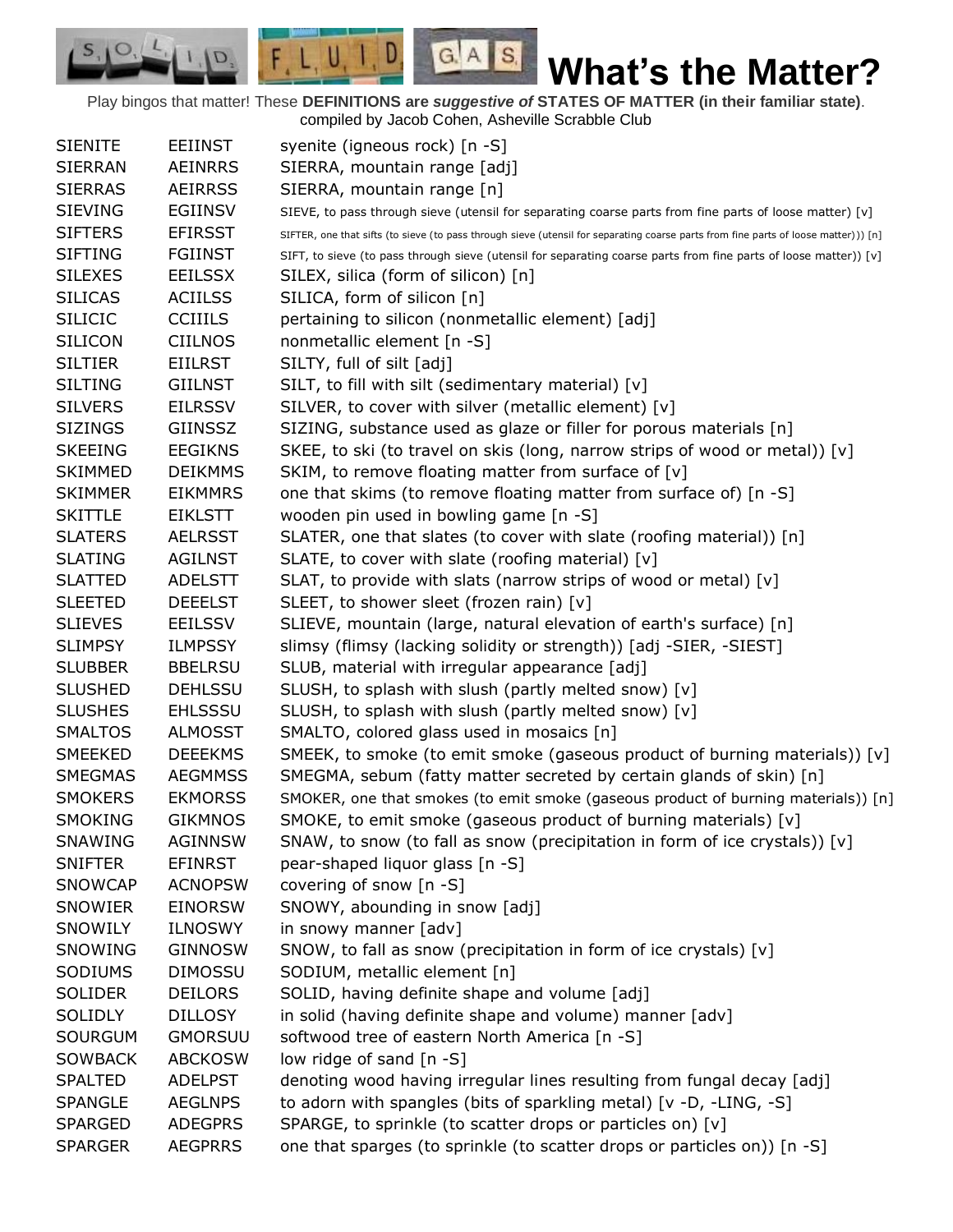Play bingos that matter! These **DEFINITIONS are** *suggestive of* **STATES OF MATTER (in their familiar state)**. compiled by Jacob Cohen, Asheville Scrabble Club

 $G.A.S.$ 

 $F, L, U, I, D$ 

D.

| <b>SPARGES</b> | <b>AEGPRSS</b> | SPARGE, to sprinkle (to scatter drops or particles on) [v]                                                |
|----------------|----------------|-----------------------------------------------------------------------------------------------------------|
| <b>SPATHIC</b> | <b>ACHIPST</b> | sparry (resembling spar (lustrous mineral)) [adj]                                                         |
| <b>SPEISES</b> | <b>EEIPSSS</b> | SPEISE, speiss (metallic mixture obtained in smelting certain ores) [n]                                   |
| <b>SPELTER</b> | <b>EELPRST</b> | zinc in form of ingots [n -S]                                                                             |
| <b>SPHENES</b> | <b>EEHNPSS</b> | SPHENE, mineral [n]                                                                                       |
| <b>SPHERED</b> | <b>DEEHPRS</b> | SPHERE, to form into sphere (type of geometric solid) [v]                                                 |
| <b>SPHERES</b> | <b>EEHPRSS</b> | SPHERE, to form into sphere (type of geometric solid) [v]                                                 |
| <b>SPIEGEL</b> | <b>EEGILPS</b> | type of cast iron [n -S]                                                                                  |
| <b>SPILING</b> | <b>GIILNPS</b> | piling (structure of building supports) [n -S] / SPILE, to stop up with wooden plug [v]                   |
| <b>SPILITE</b> | <b>EIILPST</b> | form of basalt $[n -S]$                                                                                   |
| <b>SPINELS</b> | <b>EILNPSS</b> | SPINEL, mineral [n]                                                                                       |
| <b>SPLINTS</b> | <b>ILNPSST</b> | SPLINT, to brace with splint (thin piece of wood) [v]                                                     |
| SPONGED        | <b>DEGNOPS</b> | SPONGE, to wipe with sponge (mass of absorbent material) [v]                                              |
| <b>SPONGER</b> | <b>EGNOPRS</b> | one that sponges (to wipe with sponge (mass of absorbent material)) [n -S]                                |
| <b>SPONGES</b> | <b>EGNOPSS</b> | SPONGE, to wipe with sponge (mass of absorbent material) [v]                                              |
| <b>SPONGIN</b> | <b>GINNOPS</b> | fibrous material [n -S]                                                                                   |
| SQUASHY        | <b>AHQSSUY</b> | soft and moist [adj -HIER, -HIEST]                                                                        |
| SQUISHY        | <b>HIQSSUY</b> | squashy (soft and moist) [adj -HIER, -HIEST]                                                              |
| <b>STAITHE</b> | AEHISTT        | wharf equipped for transferring coal from railroad cars into ships [n -S]                                 |
| <b>STAKING</b> | <b>AGIKNST</b> | STAKE, to fasten with stake (pointed piece of wood or metal) [v]                                          |
| <b>STANING</b> | <b>AGINNST</b> | STANE, to stone (to pelt with stones (pieces of concreted earthy or mineral matter)) [v]                  |
| <b>STAPLED</b> | <b>ADELPST</b> | STAPLE, to fasten by means of U-shaped metal loop [v]                                                     |
| <b>STAPLES</b> | <b>AELPSST</b> | STAPLE, to fasten by means of U-shaped metal loop [v]                                                     |
| <b>STEARIC</b> | <b>ACEIRST</b> | STEARIN, solid portion of fat [adj]                                                                       |
| <b>STEARIN</b> | <b>AEINRST</b> | solid portion of fat [n-S]                                                                                |
| <b>STEELED</b> | <b>DEEELST</b> | STEEL, to cover with steel (tough iron alloy) [v]                                                         |
| <b>STEELIE</b> | <b>EEEILST</b> | steel playing marble [n -S]                                                                               |
| <b>STENCIL</b> | <b>CEILNST</b> | to mark by means of perforated sheet of material [v -ED, -LLED, -ING, -LLING, -S]                         |
| <b>STEROLS</b> | <b>ELORSST</b> | STEROL, type of solid alcohol [n]                                                                         |
| <b>STIBIAL</b> | ABIILST        | pertaining to stibium (antimony (metallic element)) [adj]                                                 |
| <b>STIBIUM</b> | <b>BIIMSTU</b> | antimony (metallic element) [n -S]                                                                        |
| <b>STONERS</b> | <b>ENORSST</b> | STONER, one that stones (to pelt with stones (pieces of concreted earthy or mineral matter)) [n]          |
| <b>STONIER</b> | <b>EINORST</b> | STONEY, stony (abounding in stones) [adj] / STONY, abounding in stones [adj]                              |
| <b>STONILY</b> | <b>ILNOSTY</b> | in stony (abounding in stones) manner [adv]                                                               |
| <b>STONING</b> | <b>GINNOST</b> | STONE, to pelt with stones (pieces of concreted earthy or mineral matter) [v]                             |
| <b>STOPERS</b> | <b>EOPRSST</b> | STOPER, one that stopes (to excavate in layers, as ore) [n]                                               |
| <b>STOPING</b> | <b>GINOPST</b> | process of excavating in layers [n -S] / STOPE, to excavate in layers, as ore [v]                         |
| <b>STOPPER</b> | <b>EOPPRST</b> | to plug (to seal or close with plug (piece of material used to fill hole)) [v -RRED, -RRING, -S]          |
| <b>STOPPLE</b> | <b>ELOPPST</b> | to stopper (to plug (to seal or close with plug (piece of material used to fill hole))) [v -D, -LING, -S] |
| <b>STOURES</b> | <b>EORSSTU</b> | STOURE, stour (dust) [n]                                                                                  |
| <b>STOURIE</b> | <b>EIORSTU</b> | stoury (dusty (full of dust)) [adj]                                                                       |
| <b>STRATAL</b> | <b>AALRSTT</b> | pertaining to stratum (layer of material) [adj]                                                           |
| <b>STRATAS</b> | AARSSTT        | STRATA, STRATUM, layer of material [n]                                                                    |
| <b>STRATUM</b> | AMRSTTU        | layer of material [n -TA, -S]                                                                             |
| <b>SUBCOOL</b> | <b>BCLOOSU</b> | to cool below freezing point without solidification [v -ED, -ING, -S]                                     |
| <b>SULFITE</b> | <b>EFILSTU</b> | chemical salt [n -S]                                                                                      |
| <b>SULFURS</b> | <b>FLRSSUU</b> | SULFUR, to treat with sulfur (nonmetallic element) [v]                                                    |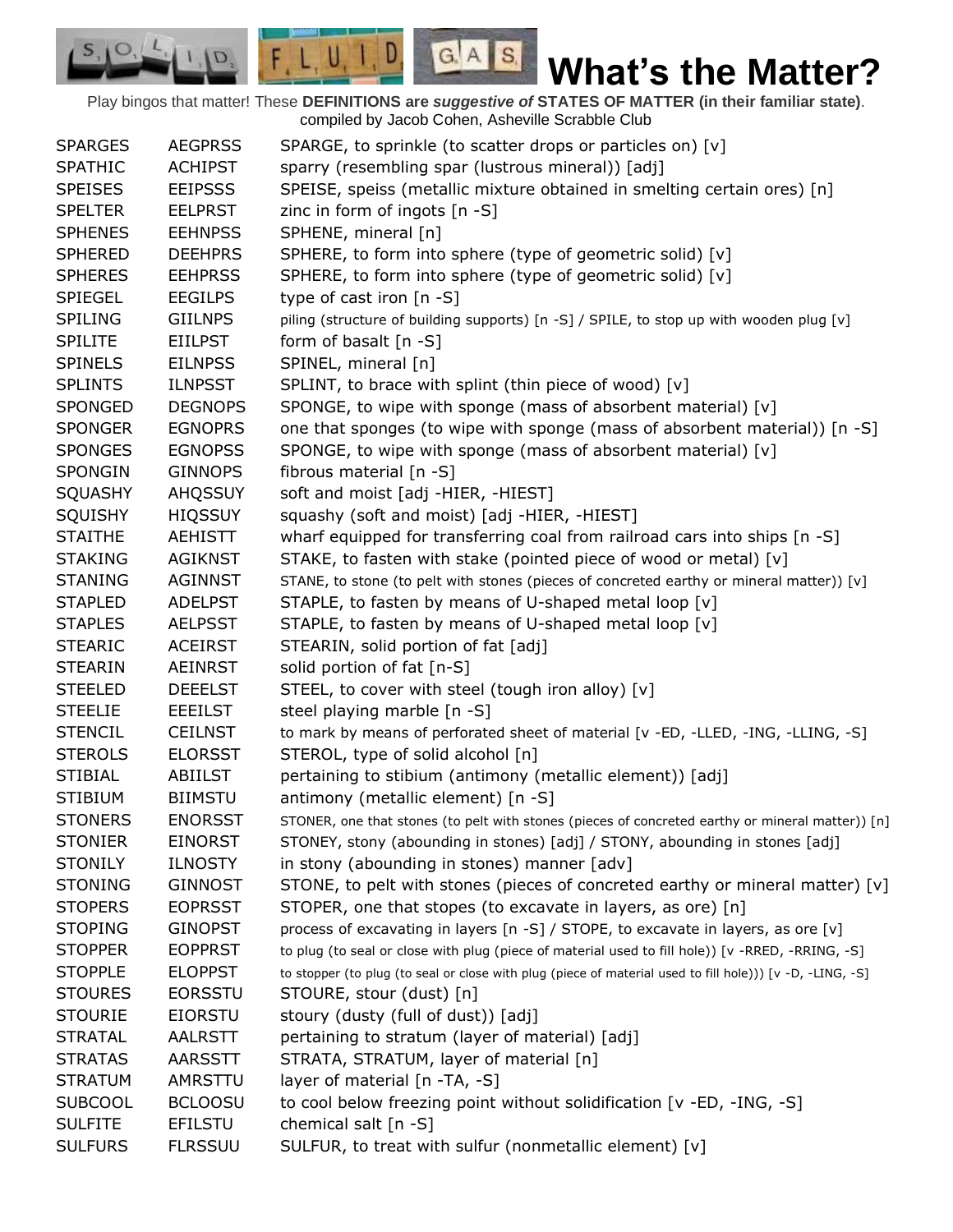Play bingos that matter! These **DEFINITIONS are** *suggestive of* **STATES OF MATTER (in their familiar state)**. compiled by Jacob Cohen, Asheville Scrabble Club

 $G.A.S.$ 

 $F, L, U, I, D$ 

D.

| <b>SULLAGE</b> | <b>AEGLLSU</b> | sewage (waste matter carried off by sewers) [n -S]                                       |
|----------------|----------------|------------------------------------------------------------------------------------------|
| <b>SULPHUR</b> | <b>HLPRSUU</b> | to sulfur (to treat with sulfur (nonmetallic element)) [v -ED, -ING, -S]                 |
| <b>SUNKERS</b> | <b>EKNRSSU</b> | SUNKER, ridge of rock near surface of sea [n]                                            |
| SWINGLE        | <b>EGILNSW</b> | to scutch (to separate woody fiber from by beating) [v -D, -LING, -S]                    |
| <b>SYENITE</b> | <b>EEINSTY</b> | igneous rock [n -S]                                                                      |
| <b>SYLVINE</b> | <b>EILNSVY</b> | sylvite (ore of potassium) [n -S]                                                        |
| <b>SYLVINS</b> | <b>ILNSSVY</b> | SYLVIN, sylvite (ore of potassium) [n]                                                   |
| <b>SYLVITE</b> | <b>EILSTVY</b> | ore of potassium [n -S]                                                                  |
|                |                | <b>T 7s Solid</b>                                                                        |
| <b>TAENITE</b> | <b>AEEINTT</b> | nickel-iron alloy in meteorites [n -S]                                                   |
| <b>TAILING</b> | <b>AGIILNT</b> | part of projecting stone or brick that is inserted into wall [n -S]                      |
| <b>TALCIER</b> | <b>ACEILRT</b> | TALCY, TALC, to treat with talc (soft mineral with soapy texture) [adj]                  |
| <b>TALCING</b> | <b>ACGILNT</b> | TALC, to treat with talc (soft mineral with soapy texture) [v]                           |
| <b>TALCKED</b> | <b>ACDEKLT</b> | TALC, to treat with talc (soft mineral with soapy texture) [v]                           |
| <b>TALCOSE</b> | <b>ACELOST</b> | TALC, to treat with talc (soft mineral with soapy texture) [adj]                         |
| <b>TALCOUS</b> | <b>ACLOSTU</b> | TALC, to treat with talc (soft mineral with soapy texture) [adj]                         |
| <b>TALCUMS</b> | <b>ACLMSTU</b> | TALCUM, to treat with powder made from talc [v]                                          |
| <b>TALUSES</b> | <b>AELSSTU</b> | TALUS, slope formed by accumulation of rock debris [n]                                   |
| <b>TAMBACS</b> | <b>AABCMST</b> | TAMBAC, tombac (alloy of copper and zinc) [n]                                            |
| <b>TAMBAKS</b> | <b>AABKMST</b> | TAMBAK, tombac (alloy of copper and zinc) [n]                                            |
| <b>TAMBOUR</b> | <b>ABMORTU</b> | to embroider on round wooden frame [v -ED, -ING, -S]                                     |
| <b>TANNATE</b> | AAENNTT        | chemical salt [n -S]                                                                     |
| <b>TAPISES</b> | <b>AEIPSST</b> | TAPIS, material used for wall hangings and floor coverings [n]                           |
| <b>TAXITES</b> | <b>AEISTTX</b> | TAXITE, volcanic rock [n]                                                                |
| <b>TAXITIC</b> | <b>ACIITTX</b> | TAXITE, volcanic rock [adj]                                                              |
| <b>TECTITE</b> | <b>CEEITTT</b> | tektite (glassy body believed to be of meteoritic origin) [n -S]                         |
| <b>TEKTITE</b> | <b>EEIKTTT</b> | glassy body believed to be of meteoritic origin [n -S]                                   |
| <b>TELFORD</b> | <b>DEFLORT</b> | road made of stones [n -S]                                                               |
| <b>TEMBLOR</b> | <b>BELMORT</b> | earthquake [n -ES, -S]                                                                   |
| <b>TENONED</b> | <b>DEENNOT</b> | TENON, to unite by means of tenon (projection on end of piece of wood) $[v]$             |
| <b>TENONER</b> | <b>EENNORT</b> | one that tenons (to unite by means of tenon (projection on end of piece of wood)) [n -S] |
| <b>TEPHRAS</b> | <b>AEHPRST</b> | TEPHRA, solid material ejected from volcano [n]                                          |
| <b>TERBIUM</b> | <b>BEIMRTU</b> | metallic element [n -S]                                                                  |
| <b>TERRANE</b> | <b>AEENRRT</b> | rock formation [n -S]                                                                    |
| <b>TERRETS</b> | <b>EERRSTT</b> | TERRET, metal ring on harness [n]                                                        |
| <b>TERRITS</b> | <b>EIRRSTT</b> | TERRIT, terret (metal ring on harness) [n]                                               |
| <b>THALLIC</b> | <b>ACHILLT</b> | THALLIUM, metallic element [adj]                                                         |
| <b>THAWERS</b> | <b>AEHRSTW</b> | THAWER, one that thaws (to melt (to change from solid to liquid state by heat)) [n]      |
| <b>THAWING</b> | <b>AGHINTW</b> | THAW, to melt (to change from solid to liquid state by heat) [v]                         |
| <b>THORITE</b> | <b>EHIORTT</b> | thorium ore [n -S]                                                                       |
| <b>THORIUM</b> | <b>HIMORTU</b> | metallic element [n -S]                                                                  |
| <b>THRUPUT</b> | <b>HPRTTUU</b> | amount of raw material processed within given time [n -S]                                |
| <b>THULIUM</b> | <b>HILMTUU</b> | metallic element [n -S]                                                                  |
| <b>TILLITE</b> | <b>EIILLTT</b> | rock made up of consolidated clay, sand, gravel, and boulders [n -S]                     |
| <b>TIMBERS</b> | <b>BEIMRST</b> | TIMBER, to furnish with timber (wood used as building material) [v]                      |
| <b>TIMBERY</b> | <b>BEIMRTY</b> | TIMBER, to furnish with timber (wood used as building material) [adj]                    |
| <b>TINCALS</b> | <b>ACILNST</b> | TINCAL, crude borax [n]                                                                  |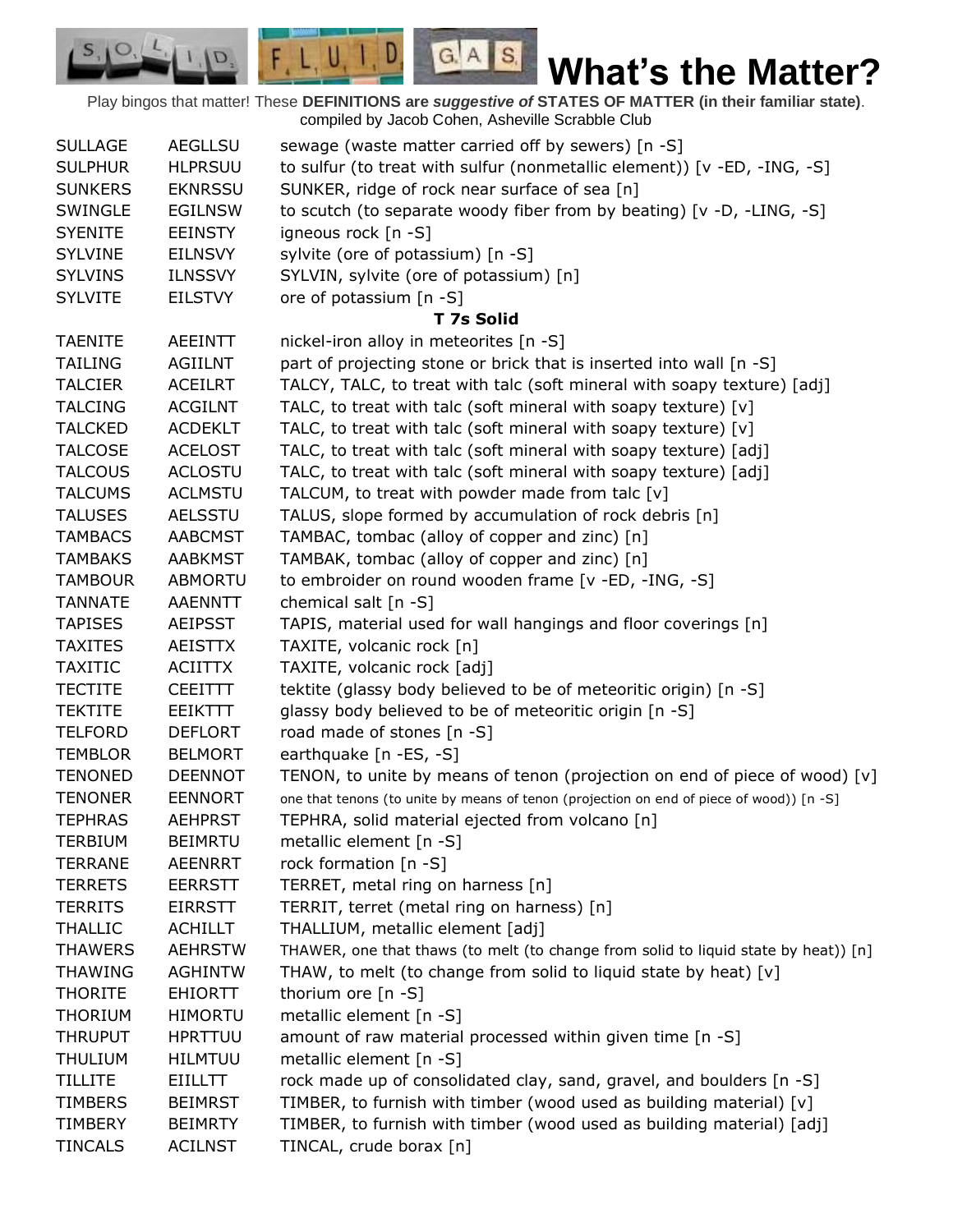Play bingos that matter! These **DEFINITIONS are** *suggestive of* **STATES OF MATTER (in their familiar state)**. compiled by Jacob Cohen, Asheville Scrabble Club

 $G.A.S.$ 

 $F, L, U, I, D$ 

 $\mathcal{O},$  $S_{11}$ 

D.

| <b>TINDERS</b> | <b>DEINRST</b> | TINDER, readily combustible material [n]                                |
|----------------|----------------|-------------------------------------------------------------------------|
| <b>TINDERY</b> | <b>DEINRTY</b> | TINDER, readily combustible material [adj]                              |
| <b>TINFOIL</b> | <b>FIILNOT</b> | thin metal sheeting [n -S]                                              |
| <b>TINGING</b> | <b>GGIINNT</b> | TING, to emit high-pitched metallic sound [v]                           |
| <b>TINKLED</b> | <b>DEIKLNT</b> | TINKLE, to make slight, sharp, metallic sounds [v]                      |
| <b>TINKLER</b> | <b>EIKLNRT</b> | one that tinkles (to make slight, sharp, metallic sounds) [n -S]        |
| <b>TINKLES</b> | <b>EIKLNST</b> | TINKLE, to make slight, sharp, metallic sounds [v]                      |
| <b>TINLIKE</b> | <b>EIIKLNT</b> | resembling tin [adj]                                                    |
| <b>TINNERS</b> | <b>EINNRST</b> | TINNER, tin miner [n]                                                   |
| TINNIER        | EIINNRT        | TINNY, of or resembling tin [adj]                                       |
| TINNILY        | <b>IILNNTY</b> | in tinny (of or resembling tin) manner [adv]                            |
| <b>TINNING</b> | <b>GIINNNT</b> | TIN, to coat with tin (metallic element) [v]                            |
| TITANIA        | AAIINTT        | mineral [n -S]                                                          |
| <b>TOLUATE</b> | AELOTTU        | chemical salt [n -S]                                                    |
| <b>TOMBACK</b> | <b>ABCKMOT</b> | tombac (alloy of copper and zinc) [n -S]                                |
| <b>TOMBACS</b> | <b>ABCMOST</b> | TOMBAC, alloy of copper and zinc [n]                                    |
| <b>TOMBAKS</b> | <b>ABKMOST</b> | TOMBAK, tombac (alloy of copper and zinc) [n]                           |
| <b>TOMBOLO</b> | <b>BLMOOOT</b> | sandbar connecting island to mainland [n -S]                            |
| <b>TOPAZES</b> | <b>AEOPSTZ</b> | TOPAZ, mineral [n]                                                      |
| <b>TOPSOIL</b> | <b>ILOOPST</b> | to remove surface layer of soil from [v -ED, -ING, -S]                  |
| <b>TRASSES</b> | <b>AERSSST</b> | TRASS, volcanic rock [n]                                                |
| <b>TRAWLEY</b> | <b>AELRTWY</b> | small truck or car for conveying material [n -S]                        |
| <b>TREEING</b> | <b>EEGINRT</b> | TREE, to drive up tree (tall, woody plant) $[v]$                        |
| TRENAIL        | AEILNRT        | treenail (wooden peg used for fastening timbers) [n -S]                 |
| TRILITH        | HIILRTT        | prehistoric structure of three large stones [n -S]                      |
| <b>TRIPOLI</b> | <b>IILOPRT</b> | soft, friable rock [n -S]                                               |
| <b>TROMMEL</b> | <b>ELMMORT</b> | screen used for sifting rock, ore, or coal [n -S]                       |
| <b>TRUMPET</b> | <b>EMPRTTU</b> | to sound on trumpet (brass wind instrument) [v -ED, -ING, -S]           |
| <b>TRUNNEL</b> | <b>ELNNRTU</b> | treenail (wooden peg used for fastening timbers) [n -S]                 |
| <b>TUBINGS</b> | <b>BGINSTU</b> | TUBING, material in form of tube [n]                                    |
| <b>TUNDISH</b> | <b>DHINSTU</b> | receptacle for molten metal [n -ES]                                     |
| <b>TUNDRAS</b> | ADNRSTU        | TUNDRA, level, treeless expanse of arctic land [n]                      |
| <b>TUPELOS</b> | <b>ELOPSTU</b> | TUPELO, softwood tree [n]                                               |
| <b>TURGITE</b> | <b>EGIRTTU</b> | iron ore $[n - S]$                                                      |
| <b>TUTTIES</b> | <b>EISTTTU</b> | TUTTY, impure zinc oxide [n]                                            |
|                |                | <b>U 7s Solid</b>                                                       |
| <b>ULEXITE</b> | <b>EEILTUX</b> | mineral $[n - S]$                                                       |
| <b>ULTISOL</b> | <b>ILLOSTU</b> | reddish-yellow acid soil [n -S]                                         |
| <b>UNAKITE</b> | <b>AEIKNTU</b> | igneous rock [n -S]                                                     |
| <b>UNBOLTS</b> | <b>BLNOSTU</b> | UNBOLT, to open by withdrawing bolt (metal bar) [v]                     |
| <b>UNBULKY</b> | <b>BKLNUUY</b> | not bulky (massive (of considerable size)) [adj]                        |
| <b>UNCAKED</b> | <b>ACDEKNU</b> | UNCAKE, to break up cake (block of compacted matter) [v]                |
| <b>UNCAKES</b> | <b>ACEKNSU</b> | UNCAKE, to break up cake (block of compacted matter) [v]                |
| <b>UNMINED</b> | DEIMNNU        | not mined (to dig into for valuable materials) [adj]                    |
| <b>UNPAVED</b> | <b>ADENPUV</b> | not paved (to cover with material that forms firm, level surface) [adj] |
| <b>UNRIVET</b> | <b>EINRTUV</b> | to remove rivets (metal bolts) from [v -ED, -TTED, -ING, -TTING, -S]    |
| <b>UNSOLID</b> | <b>DILNOSU</b> | not solid (having definite shape and volume) [adj]                      |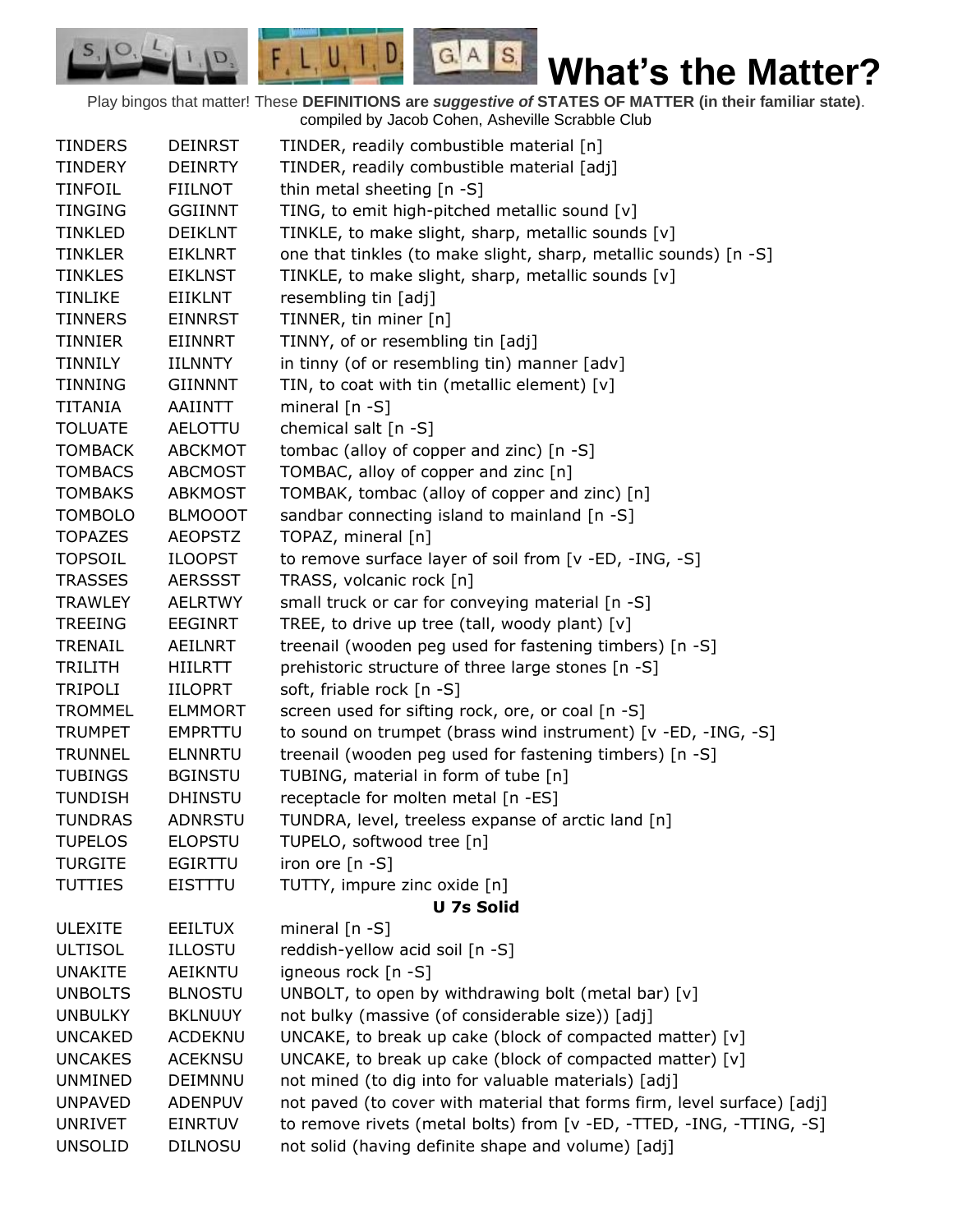Play bingos that matter! These **DEFINITIONS are** *suggestive of* **STATES OF MATTER (in their familiar state)**. compiled by Jacob Cohen, Asheville Scrabble Club

 $G.A.S.$ 

 $\Box$ 

 $F, L, U, I$ 

D.

 $S_{1}$  $\circ$ 

| <b>UNSTEEL</b> | <b>EELNSTU</b> | to make soft $[v - ED, -ING, -S]$                                                      |
|----------------|----------------|----------------------------------------------------------------------------------------|
| <b>UNTHAWS</b> | <b>AHNSTUW</b> | UNTHAW, to thaw (to melt (to change from solid to liquid state by heat)) [v]           |
| <b>UPLANDS</b> | <b>ADLNPSU</b> | UPLAND, higher land of region [n]                                                      |
| <b>URALITE</b> | AEILRTU        | mineral $[n - S]$                                                                      |
| <b>URANITE</b> | <b>AEINRTU</b> | mineral $[n - S]$                                                                      |
| <b>UROLITH</b> | <b>HILORTU</b> | concretion in urinary tract [n -S]                                                     |
|                |                | V 7s Solid                                                                             |
| <b>VACUUMS</b> | <b>ACMSUUV</b> | VACUUM, space entirely devoid of matter [n]                                            |
| <b>VALLEYS</b> | <b>AELLSVY</b> | VALLEY, depression of earth's surface [n]                                              |
| <b>VALLUMS</b> | <b>ALLMSUV</b> | VALLUM, defensive wall of earth and stone [n]                                          |
| VANADIC        | AACDINV        | VANADIUM, metallic element [adj]                                                       |
| <b>VEINERS</b> | <b>EEINRSV</b> | VEINER, tool used in wood carving [n]                                                  |
| <b>VENEERS</b> | <b>EEENRSV</b> | VENEER, to overlay with thin layers of material [v]                                    |
| <b>VERGLAS</b> | <b>AEGLRSV</b> | thin coating of ice on rock [n -ES]                                                    |
| <b>VICHIES</b> | <b>CEHIISV</b> | VICHY, type of mineral water [n]                                                       |
| <b>VINYLIC</b> | <b>CIILNVY</b> | VINYL, type of plastic (any of group of synthetic or natural moldable materials) [adj] |
| <b>VITRAIN</b> | <b>AIINRTV</b> | material in vitreous layers of banded bituminous coal [n -S]                           |
| <b>VITRICS</b> | <b>CIIRSTV</b> | art of making or decorating glass articles [n VITRICS]                                 |
| <b>VITRIFY</b> | FIIRTVY        | to convert into glass [v -FIED, -ING, -FIES]                                           |
| <b>VITRINE</b> | EIINRTV        | glass showcase for art objects [n -S]                                                  |
| <b>VOLCANO</b> | <b>ACLNOOV</b> | opening in earth's crust through which molten rock and gases are ejected [n -ES, -S]   |
| <b>VOMITUS</b> | <b>IMOSTUV</b> | vomited matter [n -ES]                                                                 |
| <b>VUGGIER</b> | <b>EGGIRUV</b> | VUGGY, abounding in vugs (small cavity in rock or lode) [adj]                          |
| <b>VUGULAR</b> | <b>AGLRUUV</b> | pertaining to vugs (small cavity in rock or lode) [adj]                                |
|                |                | W 7s Solid                                                                             |
| <b>WADDERS</b> | <b>ADDERSW</b> | WADDER, one that wads (to form into wad (small mass of soft material)) [n]             |
| WADDING        | <b>ADDGINW</b> | wad [n -S] / WAD, to form into wad (small mass of soft material) [v]                   |
| <b>WEAVING</b> | <b>AEGINVW</b> | activity of creating woven materials [n -S]                                            |
| WEDGING        | <b>DEGGINW</b> | WEDGE, to force apart with wedge (tapering piece of wood or metal) $[v]$               |
| <b>WHARVES</b> |                |                                                                                        |
| <b>WHERVES</b> | <b>AEHRSVW</b> | WHARVE, round piece of wood used in spinning thread [n]                                |
|                | <b>EEHRSVW</b> | WHERVE, wharve (round piece of wood used in spinning thread) [n]                       |
| <b>WICKING</b> | <b>CGIIKNW</b> | material for wicks [n -S]                                                              |
| <b>WINCEYS</b> | <b>CEINSWY</b> | WINCEY, type of fabric (woven, felted, or knitted material) [n]                        |
| WINDING        | <b>DGIINNW</b> | material wound about object [n -S]                                                     |
| WIRABLE        | ABEILRW        | WIRE, to fasten with wire (slender rod, strand, or thread of ductile metal) [adj]      |
| <b>WOLFRAM</b> | <b>AFLMORW</b> | tungsten (metallic element) [n -S]                                                     |
| <b>WOMBIER</b> | <b>BEIMORW</b> | WOMBY, hollow (not solid (having definite shape and volume)) [adj]                     |
| <b>WOODBIN</b> | <b>BDINOOW</b> | bin for holding firewood [n -S]                                                        |
| <b>WOODBOX</b> | <b>BDOOOWX</b> | woodbin (bin for holding firewood) [n -ES]                                             |
| <b>WOODCUT</b> | <b>CDOOTUW</b> | engraved block of wood [n -S]                                                          |
| <b>WOODIER</b> | <b>DEIOORW</b> | WOODY, containing or resembling wood [adj]                                             |
| <b>WOODIES</b> | <b>DEIOOSW</b> | WOODIE, woody (wood-paneled station wagon) [n] / WOODY [n]                             |
| <b>WOODING</b> | <b>DGINOOW</b> | WOOD, to furnish with wood (hard, fibrous substance beneath bark of tree or shrub) [v] |
| <b>WOODLOT</b> | <b>DLOOOTW</b> | area restricted to growing of forest trees [n -S]                                      |
| <b>WORKBAG</b> | <b>ABGKORW</b> | bag for holding work instruments and materials [n -S]                                  |
|                |                |                                                                                        |
|                |                |                                                                                        |
| <b>WORKBOX</b> | <b>BKOORWX</b> | box for holding work instruments and materials [n -ES]                                 |

**X 7s Solid**